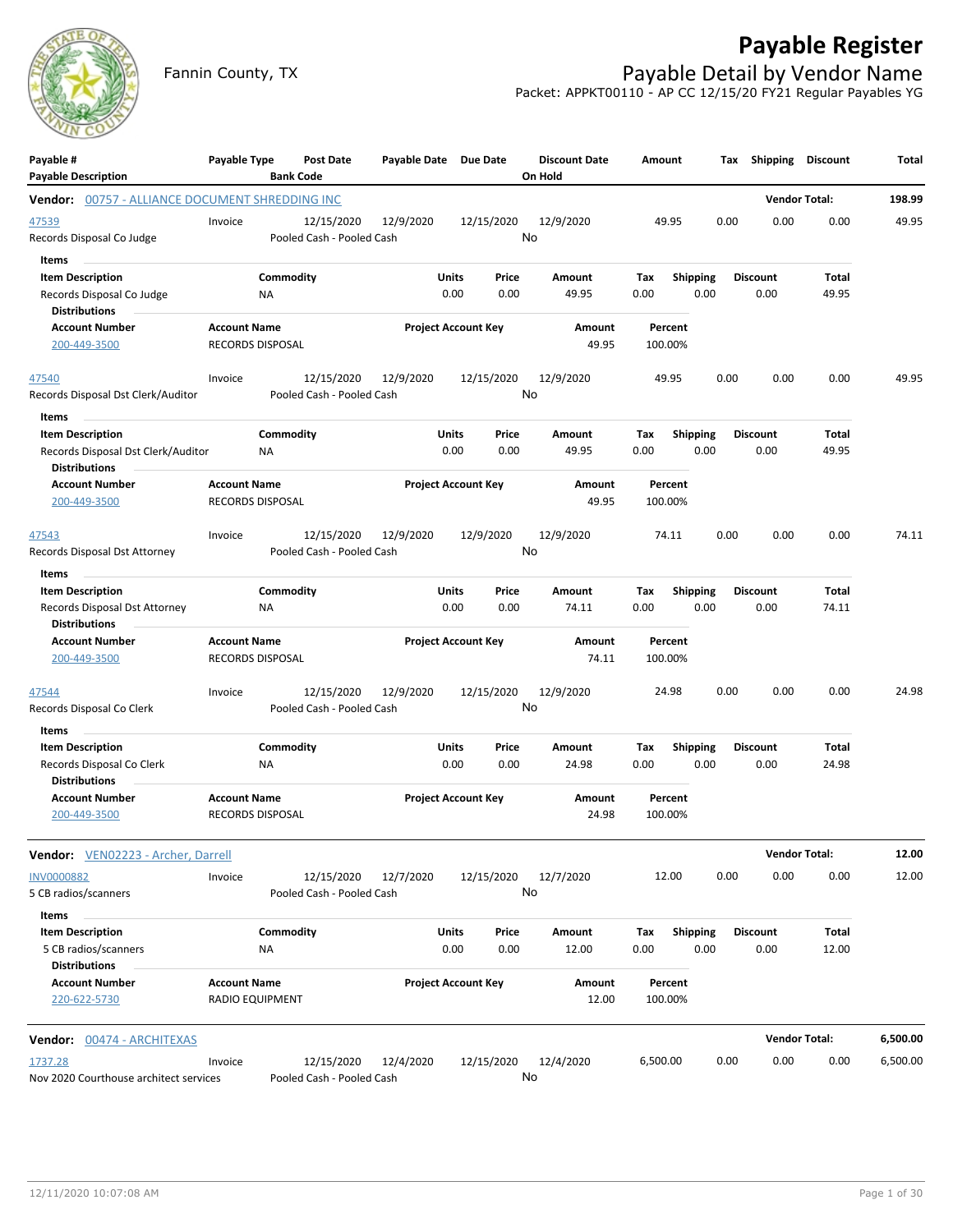| Payable Register                                |                      |                                |                           |                       |                            |               |                      |             |                         |      |                         | Packet: APPKT00110 - AP CC 12/15/20 FY21 Regular Payables YG |          |
|-------------------------------------------------|----------------------|--------------------------------|---------------------------|-----------------------|----------------------------|---------------|----------------------|-------------|-------------------------|------|-------------------------|--------------------------------------------------------------|----------|
| Payable #                                       | Payable Type         |                                | <b>Post Date</b>          | Payable Date Due Date |                            |               | <b>Discount Date</b> |             | Amount                  |      | Tax Shipping Discount   |                                                              | Total    |
| <b>Payable Description</b>                      |                      | <b>Bank Code</b>               |                           |                       |                            |               | On Hold              |             |                         |      |                         |                                                              |          |
| Items                                           |                      |                                |                           |                       |                            |               |                      |             |                         |      |                         |                                                              |          |
| <b>Item Description</b>                         |                      | Commodity                      |                           |                       | Units                      | Price         | Amount               | Tax         | <b>Shipping</b>         |      | <b>Discount</b>         | Total                                                        |          |
| Nov 2020 Courthouse architect services          |                      | ΝA                             |                           |                       | 0.00                       | 0.00          | 6,500.00             | 0.00        | 0.00                    |      | 0.00                    | 6,500.00                                                     |          |
| <b>Distributions</b>                            |                      |                                |                           |                       |                            |               |                      |             |                         |      |                         |                                                              |          |
| <b>Account Number</b>                           | <b>Account Name</b>  |                                |                           |                       | <b>Project Account Key</b> |               | Amount               |             | Percent                 |      |                         |                                                              |          |
| 680-668-4030                                    |                      | <b>ARCHITECTURAL FEES</b>      |                           |                       |                            |               | 6,500.00             |             | 100.00%                 |      |                         |                                                              |          |
| Vendor: 00804 - BI-LO WHOLESALE, INC            |                      |                                |                           |                       |                            |               |                      |             |                         |      |                         | <b>Vendor Total:</b>                                         | 85.61    |
| 5688646                                         | Invoice              |                                | 12/15/2020                | 12/8/2020             |                            | 12/15/2020    | 12/8/2020            |             | 85.61                   | 0.00 | 0.00                    | 0.00                                                         | 85.61    |
| #12564 Pct 1 shop supply/parts                  |                      |                                | Pooled Cash - Pooled Cash |                       |                            |               | No                   |             |                         |      |                         |                                                              |          |
| Items                                           |                      |                                |                           |                       |                            |               |                      |             |                         |      |                         |                                                              |          |
| <b>Item Description</b>                         |                      | Commodity                      |                           |                       | <b>Units</b>               | Price         | Amount               | Tax         | <b>Shipping</b>         |      | <b>Discount</b>         | Total                                                        |          |
| #12564 Pct 1 shop supply - shop towels          |                      | Goods                          |                           |                       | 12.00                      | 2.15          | 25.80                | 0.00        | 0.00                    |      | 0.00                    | 25.80                                                        |          |
| <b>Distributions</b>                            |                      |                                |                           |                       |                            |               |                      |             |                         |      |                         |                                                              |          |
| <b>Account Number</b>                           | <b>Account Name</b>  |                                |                           |                       | <b>Project Account Key</b> |               | Amount               |             | Percent                 |      |                         |                                                              |          |
| 210-621-3400                                    | <b>SHOP SUPPLIES</b> |                                |                           |                       |                            |               | 25.80                |             | 100.00%                 |      |                         |                                                              |          |
| Items                                           |                      |                                |                           |                       |                            |               |                      |             |                         |      |                         |                                                              |          |
| <b>Item Description</b>                         |                      | Commodity                      |                           |                       | <b>Units</b>               | Price         | Amount               | Tax         | <b>Shipping</b>         |      | <b>Discount</b>         | Total                                                        |          |
| #12564 Pct 1 shop supply - WD-40 lube-gal Goods |                      |                                |                           |                       | 1.00                       | 18.95         | 18.95                | 0.00        | 0.00                    |      | 0.00                    | 18.95                                                        |          |
| <b>Distributions</b>                            |                      |                                |                           |                       |                            |               |                      |             |                         |      |                         |                                                              |          |
| <b>Account Number</b>                           | <b>Account Name</b>  |                                |                           |                       | <b>Project Account Key</b> |               | Amount               |             | Percent                 |      |                         |                                                              |          |
| 210-621-3400                                    | <b>SHOP SUPPLIES</b> |                                |                           |                       |                            |               | 18.95                |             | 100.00%                 |      |                         |                                                              |          |
| Items                                           |                      |                                |                           |                       |                            |               |                      |             |                         |      |                         |                                                              |          |
| <b>Item Description</b>                         |                      | Commodity                      |                           |                       | <b>Units</b>               | Price         | Amount               | Tax         | Shipping                |      | <b>Discount</b>         | Total                                                        |          |
| #12564 Pct 1 shop supply - Squeegee w/h Goods   |                      |                                |                           |                       | 1.00                       | 2.96          | 2.96                 | 0.00        | 0.00                    |      | 0.00                    | 2.96                                                         |          |
| <b>Distributions</b>                            |                      |                                |                           |                       |                            |               |                      |             |                         |      |                         |                                                              |          |
| <b>Account Number</b>                           | <b>Account Name</b>  |                                |                           |                       | <b>Project Account Key</b> |               | Amount               |             | Percent                 |      |                         |                                                              |          |
| 210-621-3400                                    | <b>SHOP SUPPLIES</b> |                                |                           |                       |                            |               | 2.96                 |             | 100.00%                 |      |                         |                                                              |          |
| Items                                           |                      |                                |                           |                       |                            |               |                      |             |                         |      |                         |                                                              |          |
| <b>Item Description</b>                         |                      | Commodity                      |                           |                       | <b>Units</b>               | Price         | Amount               | Tax         | <b>Shipping</b>         |      | <b>Discount</b>         | Total                                                        |          |
| #12564 Pct 1 shop supply - disinfectant         |                      | Goods                          |                           |                       | 2.00                       | 4.95          | 9.90                 | 0.00        | 0.00                    |      | 0.00                    | 9.90                                                         |          |
| <b>Distributions</b>                            |                      |                                |                           |                       |                            |               |                      |             |                         |      |                         |                                                              |          |
| <b>Account Number</b>                           | <b>Account Name</b>  |                                |                           |                       | <b>Project Account Key</b> |               | Amount               |             | Percent                 |      |                         |                                                              |          |
| 210-621-3400                                    | <b>SHOP SUPPLIES</b> |                                |                           |                       |                            |               | 9.90                 |             | 100.00%                 |      |                         |                                                              |          |
| Items                                           |                      |                                |                           |                       |                            |               |                      |             |                         |      |                         |                                                              |          |
| <b>Item Description</b>                         |                      | Commodity                      |                           |                       | Units                      | Price         | Amount               | Tax         | <b>Shipping</b>         |      | <b>Discount</b>         | Total                                                        |          |
| #12564 Pct 1 tube grease                        |                      | Goods                          |                           |                       | 10.00                      | 2.80          | 28.00                | 0.00        | 0.00                    |      | 0.00                    | 28.00                                                        |          |
| <b>Distributions</b>                            |                      |                                |                           |                       |                            |               |                      |             |                         |      |                         |                                                              |          |
| <b>Account Number</b>                           | <b>Account Name</b>  |                                |                           |                       | <b>Project Account Key</b> |               | Amount               |             | Percent                 |      |                         |                                                              |          |
| 210-621-4580                                    |                      | <b>R&amp;M MACHINERY PARTS</b> |                           |                       |                            |               | 28.00                |             | 100.00%                 |      |                         |                                                              |          |
| <b>Vendor:</b> 00416 - BRADFORD-WATSON CO.      |                      |                                |                           |                       |                            |               |                      |             |                         |      |                         | <b>Vendor Total:</b>                                         | 4,437.50 |
| 8161                                            | Invoice              |                                | 12/15/2020                | 12/9/2020             |                            | 12/15/2020    | 12/9/2020            |             | 177.50                  | 0.00 | 0.00                    | 0.00                                                         | 177.50   |
| #822 Lane bond                                  |                      |                                | Pooled Cash - Pooled Cash |                       |                            |               | No                   |             |                         |      |                         |                                                              |          |
|                                                 |                      |                                |                           |                       |                            |               |                      |             |                         |      |                         |                                                              |          |
| Items                                           |                      |                                |                           |                       |                            |               |                      |             |                         |      |                         |                                                              |          |
| <b>Item Description</b><br>#822 Lane bond       |                      | Commodity<br>ΝA                |                           |                       | <b>Units</b><br>0.00       | Price<br>0.00 | Amount<br>177.50     | Tax<br>0.00 | <b>Shipping</b><br>0.00 |      | <b>Discount</b><br>0.00 | Total<br>177.50                                              |          |
| <b>Distributions</b>                            |                      |                                |                           |                       |                            |               |                      |             |                         |      |                         |                                                              |          |
| <b>Account Number</b>                           | <b>Account Name</b>  |                                |                           |                       | <b>Project Account Key</b> |               | Amount               |             | Percent                 |      |                         |                                                              |          |
| 210-621-4800                                    | <b>BOND</b>          |                                |                           |                       |                            |               | 177.50               |             | 100.00%                 |      |                         |                                                              |          |

12/15/2020 12/9/2020 12/15/2020 8162 Invoice 12/9/2020 177.50 0.00 0.00 0.00 177.50 #496 Magness bond Pooled Cash - Pooled Cash No

210-621-4800 BOND 177.50 100.00%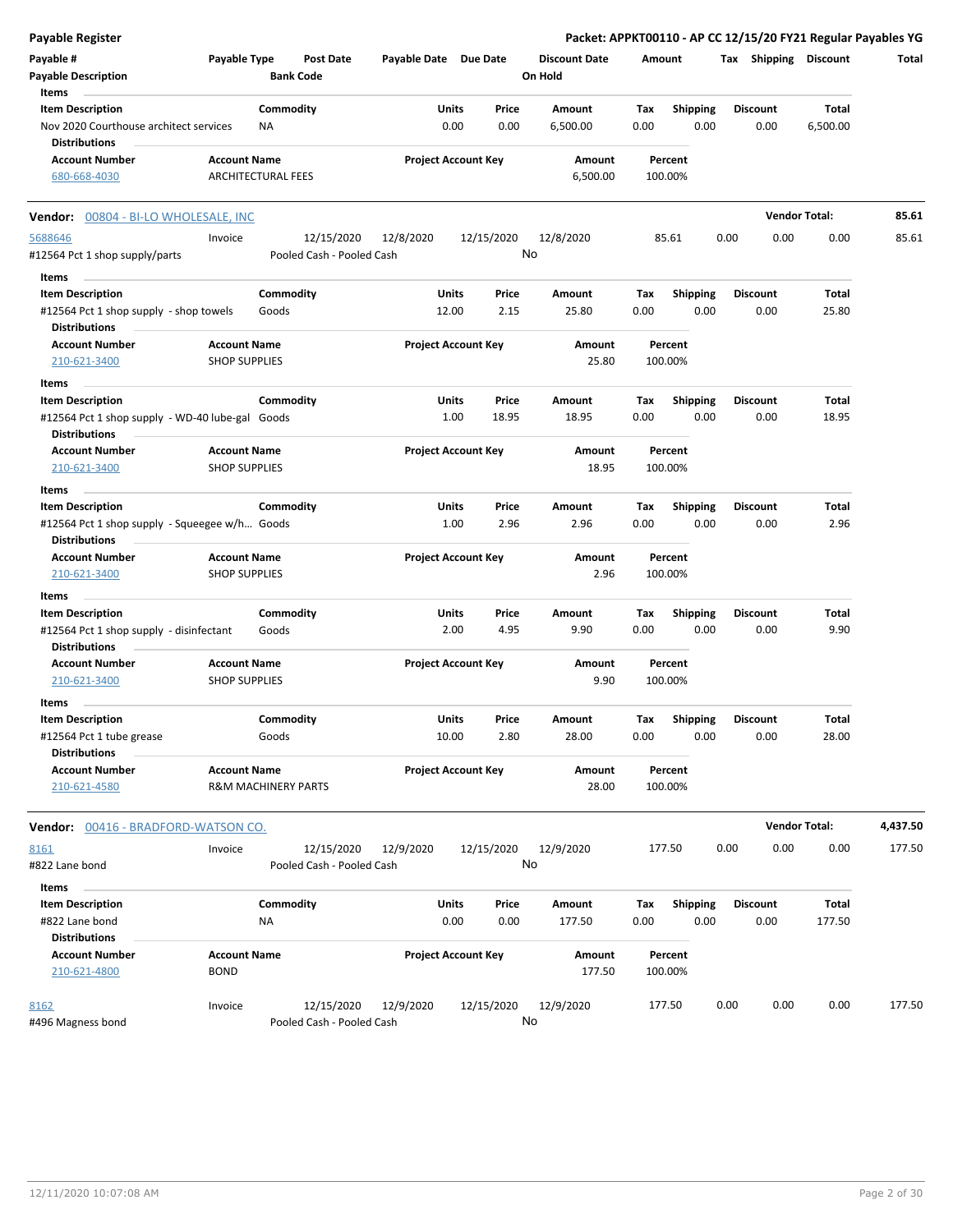| Payable Register                                                             |                                             |                        |                                         |                       |                            |                  |                                 |                    |                         |      |                         |                          | Packet: APPKT00110 - AP CC 12/15/20 FY21 Regular Payables YG |
|------------------------------------------------------------------------------|---------------------------------------------|------------------------|-----------------------------------------|-----------------------|----------------------------|------------------|---------------------------------|--------------------|-------------------------|------|-------------------------|--------------------------|--------------------------------------------------------------|
| Payable #<br><b>Payable Description</b>                                      | Payable Type                                | <b>Bank Code</b>       | <b>Post Date</b>                        | Payable Date Due Date |                            |                  | <b>Discount Date</b><br>On Hold | Amount             |                         |      | Tax Shipping Discount   |                          | Total                                                        |
| Items<br><b>Item Description</b><br>#496 Magness bond                        |                                             | Commodity<br>ΝA        |                                         |                       | Units<br>0.00              | Price<br>0.00    | Amount<br>177.50                | Tax<br>0.00        | <b>Shipping</b><br>0.00 |      | <b>Discount</b><br>0.00 | <b>Total</b><br>177.50   |                                                              |
| <b>Distributions</b><br><b>Account Number</b><br>230-623-4800                | <b>Account Name</b><br><b>BOND</b>          |                        |                                         |                       | <b>Project Account Key</b> |                  | Amount<br>177.50                | Percent<br>100.00% |                         |      |                         |                          |                                                              |
| 8163<br>#495 Glaser bond                                                     | Invoice                                     |                        | 12/15/2020<br>Pooled Cash - Pooled Cash | 12/9/2020             |                            | 12/15/2020<br>No | 12/9/2020                       | 177.50             |                         | 0.00 | 0.00                    | 0.00                     | 177.50                                                       |
|                                                                              |                                             |                        |                                         |                       |                            |                  |                                 |                    |                         |      |                         |                          |                                                              |
| Items<br><b>Item Description</b><br>#495 Glaser bond<br><b>Distributions</b> |                                             | Commodity<br><b>NA</b> |                                         |                       | Units<br>0.00              | Price<br>0.00    | Amount<br>177.50                | Tax<br>0.00        | <b>Shipping</b><br>0.00 |      | <b>Discount</b><br>0.00 | Total<br>177.50          |                                                              |
| <b>Account Number</b><br>100-475-4800                                        | <b>Account Name</b><br><b>BOND</b>          |                        |                                         |                       | <b>Project Account Key</b> |                  | Amount<br>177.50                | Percent<br>100.00% |                         |      |                         |                          |                                                              |
| 8165<br>#506 Sheriff bond                                                    | Invoice                                     |                        | 12/15/2020<br>Pooled Cash - Pooled Cash | 12/9/2020             |                            | 12/15/2020<br>No | 12/9/2020                       | 355.00             |                         | 0.00 | 0.00                    | 0.00                     | 355.00                                                       |
| Items<br><b>Item Description</b><br>#506 Sheriff bond                        |                                             | Commodity<br><b>NA</b> |                                         |                       | Units<br>0.00              | Price<br>0.00    | Amount<br>355.00                | Tax<br>0.00        | <b>Shipping</b><br>0.00 |      | <b>Discount</b><br>0.00 | Total<br>355.00          |                                                              |
| <b>Distributions</b>                                                         | <b>Account Name</b>                         |                        |                                         |                       |                            |                  |                                 |                    |                         |      |                         |                          |                                                              |
| <b>Account Number</b><br>100-560-4800                                        | <b>BOND</b>                                 |                        |                                         |                       | <b>Project Account Key</b> |                  | Amount<br>355.00                | Percent<br>100.00% |                         |      |                         |                          |                                                              |
| 8166<br>#491 Tax Assessor-Collector bond                                     | Invoice                                     |                        | 12/15/2020<br>Pooled Cash - Pooled Cash | 12/9/2020             |                            | 12/15/2020<br>No | 12/9/2020                       | 1,775.00           |                         | 0.00 | 0.00                    | 0.00                     | 1,775.00                                                     |
| Items                                                                        |                                             |                        |                                         |                       |                            |                  |                                 |                    |                         |      |                         |                          |                                                              |
| <b>Item Description</b><br>#491 Tax Assessor-Collector bond                  |                                             | Commodity<br><b>NA</b> |                                         |                       | Units<br>0.00              | Price<br>0.00    | Amount<br>1,775.00              | Tax<br>0.00        | <b>Shipping</b><br>0.00 |      | <b>Discount</b><br>0.00 | <b>Total</b><br>1,775.00 |                                                              |
| <b>Distributions</b><br><b>Account Number</b>                                | <b>Account Name</b>                         |                        |                                         |                       | <b>Project Account Key</b> |                  | Amount                          | Percent            |                         |      |                         |                          |                                                              |
| 100-499-4800                                                                 | <b>BOND</b>                                 |                        |                                         |                       |                            |                  | 1,775.00                        | 100.00%            |                         |      |                         |                          |                                                              |
| 8167<br>#491 Tax Assessor-Collector bond                                     | Invoice                                     |                        | 12/15/2020<br>Pooled Cash - Pooled Cash | 12/9/2020             |                            | 12/15/2020<br>No | 12/9/2020                       | 1,775.00           |                         | 0.00 | 0.00                    | 0.00                     | 1,775.00                                                     |
| Items<br><b>Item Description</b><br>#491 Tax Assessor-Collector bond         |                                             | Commodity<br><b>NA</b> |                                         |                       | Units<br>0.00              | Price<br>0.00    | Amount<br>1,775.00              | Tax<br>0.00        | Shipping<br>0.00        |      | <b>Discount</b><br>0.00 | <b>Total</b><br>1,775.00 |                                                              |
| <b>Distributions</b><br><b>Account Number</b><br>100-499-4800                | <b>Account Name</b><br><b>BOND</b>          |                        |                                         |                       | <b>Project Account Key</b> |                  | Amount<br>1,775.00              | Percent<br>100.00% |                         |      |                         |                          |                                                              |
| Vendor: 00725 - BRANNAN, QUIENCY SMITH                                       |                                             |                        |                                         |                       |                            |                  |                                 |                    |                         |      |                         | <b>Vendor Total:</b>     | 1,072.00                                                     |
| <b>INV0000872</b><br>CR-20-27556 VanHooser Dst Ct                            | Invoice                                     |                        | 12/15/2020<br>Pooled Cash - Pooled Cash | 11/13/2020            |                            | 12/15/2020<br>No | 11/13/2020                      | 248.00             |                         | 0.00 | 0.00                    | 0.00                     | 248.00                                                       |
| Items<br><b>Item Description</b>                                             |                                             | Commodity              |                                         |                       | Units                      | Price            | Amount                          | Tax                | Shipping                |      | Discount                | Total                    |                                                              |
| CR-20-27556 VanHooser Dst Ct<br><b>Distributions</b>                         |                                             | ΝA                     |                                         |                       | 0.00                       | 0.00             | 248.00                          | 0.00               | 0.00                    |      | 0.00                    | 248.00                   |                                                              |
| <b>Account Number</b><br>100-435-4370                                        | <b>Account Name</b><br><b>ATTORNEY FEES</b> |                        |                                         |                       | <b>Project Account Key</b> |                  | Amount<br>248.00                | Percent<br>100.00% |                         |      |                         |                          |                                                              |
| <b>INV0000879</b><br>FA-20-44888 HV Dst Ct                                   | Invoice                                     |                        | 12/15/2020<br>Pooled Cash - Pooled Cash | 11/20/2020            |                            | 12/15/2020<br>No | 11/20/2020                      | 136.00             |                         | 0.00 | 0.00                    | 0.00                     | 136.00                                                       |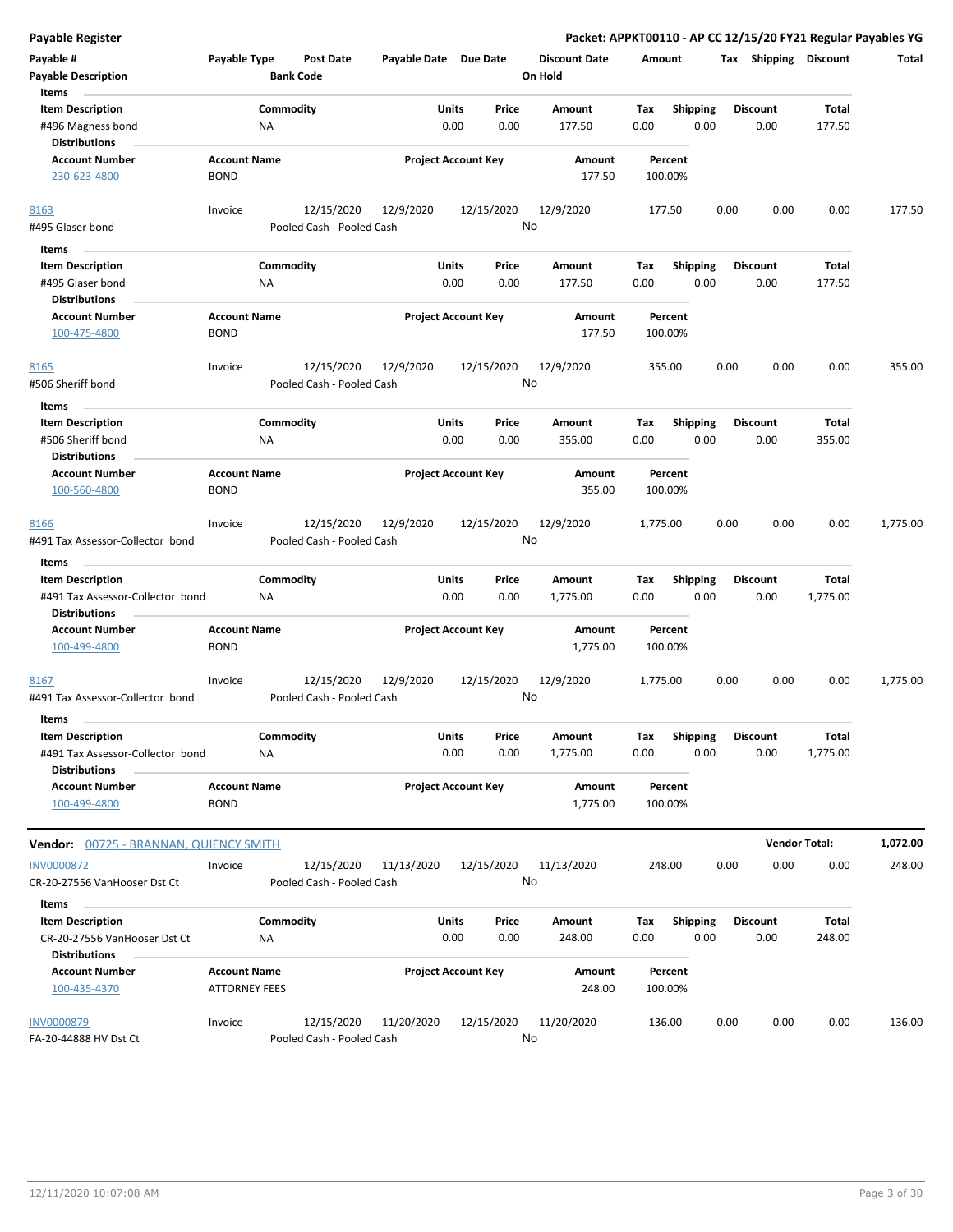| <b>Payable Register</b>                                 |                                                 |                                         |                       |                            |                      | Packet: APPKT00110 - AP CC 12/15/20 FY21 Regular Payables YG |      |                       |                      |        |
|---------------------------------------------------------|-------------------------------------------------|-----------------------------------------|-----------------------|----------------------------|----------------------|--------------------------------------------------------------|------|-----------------------|----------------------|--------|
| Payable #                                               | Payable Type                                    | <b>Post Date</b>                        | Payable Date Due Date |                            | <b>Discount Date</b> | Amount                                                       |      | Tax Shipping Discount |                      | Total  |
| <b>Payable Description</b>                              |                                                 | <b>Bank Code</b>                        |                       |                            | On Hold              |                                                              |      |                       |                      |        |
| Items                                                   |                                                 |                                         |                       |                            |                      |                                                              |      |                       |                      |        |
| <b>Item Description</b>                                 |                                                 | Commodity                               | Units                 | Price                      | Amount               | <b>Shipping</b><br>Tax                                       |      | <b>Discount</b>       | Total                |        |
| FA-20-44888 HV Dst Ct<br>Distributions                  | ΝA                                              |                                         | 0.00                  | 0.00                       | 136.00               | 0.00                                                         | 0.00 | 0.00                  | 136.00               |        |
| <b>Account Number</b>                                   | <b>Account Name</b>                             |                                         |                       | <b>Project Account Key</b> | Amount               | Percent                                                      |      |                       |                      |        |
| 100-435-4360                                            | ATTORNEY FEES- CPS CASES                        |                                         |                       |                            | 136.00               | 100.00%                                                      |      |                       |                      |        |
| <b>INV0000909</b>                                       | Invoice                                         | 12/15/2020                              | 12/1/2020             | 12/15/2020                 | 12/1/2020            | 144.00                                                       | 0.00 | 0.00                  | 0.00                 | 144.00 |
| CR-20-27529 Cooper Dst Ct                               |                                                 | Pooled Cash - Pooled Cash               |                       |                            | No                   |                                                              |      |                       |                      |        |
| Items                                                   |                                                 |                                         |                       |                            |                      |                                                              |      |                       |                      |        |
| <b>Item Description</b>                                 |                                                 | Commodity                               | Units                 | Price                      | Amount               | <b>Shipping</b><br>Tax                                       |      | <b>Discount</b>       | Total                |        |
| CR-20-27529 Cooper Dst Ct<br><b>Distributions</b>       | ΝA                                              |                                         |                       | 0.00<br>0.00               | 144.00               | 0.00                                                         | 0.00 | 0.00                  | 144.00               |        |
| <b>Account Number</b><br>100-435-4370                   | <b>Account Name</b><br><b>ATTORNEY FEES</b>     |                                         |                       | <b>Project Account Key</b> | Amount<br>144.00     | Percent<br>100.00%                                           |      |                       |                      |        |
| INV0000911                                              | Invoice                                         | 12/15/2020                              | 12/2/2020             | 12/15/2020                 | 12/2/2020            | 272.00                                                       | 0.00 | 0.00                  | 0.00                 | 272.00 |
| CR-20-27307 Bruner Dst Ct                               |                                                 | Pooled Cash - Pooled Cash               |                       |                            | No                   |                                                              |      |                       |                      |        |
| Items                                                   |                                                 |                                         |                       |                            |                      |                                                              |      |                       |                      |        |
| <b>Item Description</b>                                 |                                                 | Commodity                               | Units                 | Price                      | Amount               | Tax<br><b>Shipping</b>                                       |      | <b>Discount</b>       | Total                |        |
| CR-20-27307 Bruner Dst Ct<br><b>Distributions</b>       | ΝA                                              |                                         |                       | 0.00<br>0.00               | 272.00               | 0.00                                                         | 0.00 | 0.00                  | 272.00               |        |
| <b>Account Number</b>                                   | <b>Account Name</b>                             |                                         |                       | <b>Project Account Key</b> | Amount               | Percent                                                      |      |                       |                      |        |
| 100-435-4370                                            | <b>ATTORNEY FEES</b>                            |                                         |                       |                            | 272.00               | 100.00%                                                      |      |                       |                      |        |
| INV0000915                                              | Invoice                                         | 12/15/2020                              | 11/30/2020            | 12/15/2020                 | 11/30/2020           | 272.00                                                       | 0.00 | 0.00                  | 0.00                 | 272.00 |
| CR-20-27672 Bilbrey Dst Ct<br>Items                     |                                                 | Pooled Cash - Pooled Cash               |                       |                            | No                   |                                                              |      |                       |                      |        |
| <b>Item Description</b>                                 |                                                 | Commodity                               | Units                 | Price                      | Amount               | <b>Shipping</b><br>Tax                                       |      | <b>Discount</b>       | Total                |        |
| CR-20-27672 Bilbrey Dst Ct                              | NA                                              |                                         |                       | 0.00<br>0.00               | 272.00               | 0.00                                                         | 0.00 | 0.00                  | 272.00               |        |
| <b>Distributions</b>                                    |                                                 |                                         |                       |                            |                      |                                                              |      |                       |                      |        |
| <b>Account Number</b><br>100-435-4370                   | <b>Account Name</b><br><b>ATTORNEY FEES</b>     |                                         |                       | <b>Project Account Key</b> | Amount<br>272.00     | Percent<br>100.00%                                           |      |                       |                      |        |
| Vendor: 00443 - CHARITY K. BORSERINE                    |                                                 |                                         |                       |                            |                      |                                                              |      |                       | <b>Vendor Total:</b> | 170.00 |
| <b>INV0000868</b><br>FA-20-44560 MD/KD//LB/DD Dst Ct    | Invoice                                         | 12/15/2020<br>Pooled Cash - Pooled Cash | 11/30/2020            | 12/15/2020                 | 11/30/2020<br>No     | 170.00                                                       | 0.00 | 0.00                  | 0.00                 | 170.00 |
| Items                                                   |                                                 |                                         |                       |                            |                      |                                                              |      |                       |                      |        |
| <b>Item Description</b>                                 |                                                 | Commodity                               | Units                 | Price                      | Amount               | <b>Shipping</b><br>Tax                                       |      | <b>Discount</b>       | Total                |        |
| FA-20-44560 MD/KD//LB/DD Dst Ct<br><b>Distributions</b> | ΝA                                              |                                         |                       | 0.00<br>0.00               | 170.00               | 0.00                                                         | 0.00 | 0.00                  | 170.00               |        |
| <b>Account Number</b><br>100-435-4360                   | <b>Account Name</b><br>ATTORNEY FEES- CPS CASES |                                         |                       | <b>Project Account Key</b> | Amount<br>170.00     | Percent<br>100.00%                                           |      |                       |                      |        |
| <b>Vendor: 00581 - CINTAS CORPORATION #163</b>          |                                                 |                                         |                       |                            |                      |                                                              |      |                       | <b>Vendor Total:</b> | 511.02 |
| 4066365467                                              | Invoice                                         | 12/15/2020                              | 11/4/2020             | 12/15/2020                 | 11/4/2020            | 62.91                                                        | 0.00 | 0.00                  | 0.00                 | 62.91  |
| #13494452 Pct 2 uniforms                                |                                                 | Pooled Cash - Pooled Cash               |                       |                            | No                   |                                                              |      |                       |                      |        |
| Items                                                   |                                                 |                                         |                       |                            |                      |                                                              |      |                       |                      |        |
| <b>Item Description</b>                                 |                                                 | Commodity                               | Units                 | Price                      | Amount               | Tax<br><b>Shipping</b>                                       |      | <b>Discount</b>       | Total                |        |
| #13494452 Pct 2 uniforms<br><b>Distributions</b>        | <b>NA</b>                                       |                                         |                       | 0.00<br>0.00               | 62.91                | 0.00                                                         | 0.00 | 0.00                  | 62.91                |        |
| <b>Account Number</b><br>220-622-3950                   | <b>Account Name</b><br><b>UNIFORMS</b>          |                                         |                       | <b>Project Account Key</b> | Amount<br>62.91      | Percent<br>100.00%                                           |      |                       |                      |        |
|                                                         |                                                 |                                         |                       |                            |                      |                                                              |      |                       |                      |        |
| 4066371370<br>#13494346 Pct 4 uniforms                  | Invoice                                         | 12/15/2020<br>Pooled Cash - Pooled Cash | 11/4/2020             | 12/15/2020                 | 11/4/2020<br>No      | 38.82                                                        | 0.00 | 0.00                  | 0.00                 | 38.82  |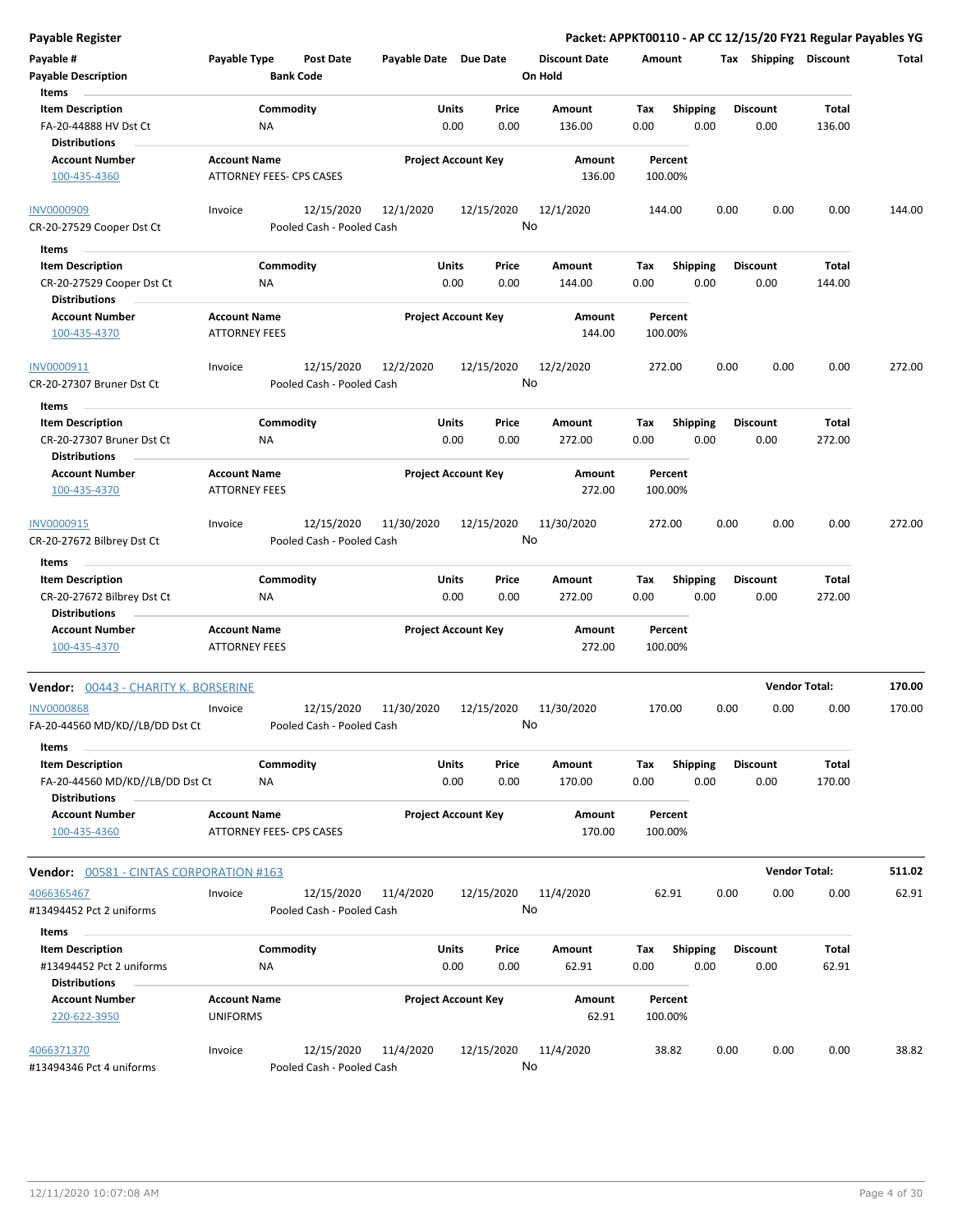| <b>Payable Register</b>                                                     |                                        |                                                       |                                |                                 | Packet: APPKT00110 - AP CC 12/15/20 FY21 Regular Payables YG |      |                         |                |       |
|-----------------------------------------------------------------------------|----------------------------------------|-------------------------------------------------------|--------------------------------|---------------------------------|--------------------------------------------------------------|------|-------------------------|----------------|-------|
| Payable #<br><b>Payable Description</b>                                     | Payable Type<br><b>Bank Code</b>       | <b>Post Date</b><br>Payable Date Due Date             |                                | <b>Discount Date</b><br>On Hold | Amount                                                       |      | Tax Shipping Discount   |                | Total |
| Items<br><b>Item Description</b>                                            | Commodity                              |                                                       | Price<br>Units                 | Amount                          | Tax<br><b>Shipping</b>                                       |      | <b>Discount</b>         | Total          |       |
| #13494346 Pct 4 uniforms<br><b>Distributions</b>                            | ΝA                                     |                                                       | 0.00<br>0.00                   | 38.82                           | 0.00<br>0.00                                                 |      | 0.00                    | 38.82          |       |
| <b>Account Number</b><br>240-624-3950                                       | <b>Account Name</b><br><b>UNIFORMS</b> |                                                       | <b>Project Account Key</b>     | Amount<br>38.82                 | Percent<br>100.00%                                           |      |                         |                |       |
| 4067025931<br>#13494452 Pct 2 uniforms                                      | Invoice                                | 12/15/2020<br>11/11/2020<br>Pooled Cash - Pooled Cash | 12/15/2020                     | 11/11/2020<br>No                | 58.37                                                        | 0.00 | 0.00                    | 0.00           | 58.37 |
| Items                                                                       |                                        |                                                       |                                |                                 |                                                              |      |                         |                |       |
| <b>Item Description</b><br>#13494452 Pct 2 uniforms                         | Commodity<br>ΝA                        |                                                       | Units<br>Price<br>0.00<br>0.00 | Amount<br>58.37                 | <b>Shipping</b><br>Tax<br>0.00<br>0.00                       |      | <b>Discount</b><br>0.00 | Total<br>58.37 |       |
| <b>Distributions</b>                                                        |                                        |                                                       |                                |                                 |                                                              |      |                         |                |       |
| <b>Account Number</b><br>220-622-3950                                       | <b>Account Name</b><br><b>UNIFORMS</b> |                                                       | <b>Project Account Key</b>     | Amount<br>58.37                 | Percent<br>100.00%                                           |      |                         |                |       |
| 4067032365<br>#13494346 Pct 4 uniforms                                      | Invoice                                | 12/15/2020<br>11/11/2020<br>Pooled Cash - Pooled Cash | 12/15/2020                     | 11/11/2020<br>No                | 94.73                                                        | 0.00 | 0.00                    | 0.00           | 94.73 |
| Items                                                                       |                                        |                                                       |                                |                                 |                                                              |      |                         |                |       |
| <b>Item Description</b><br>#13494346 Pct 4 uniforms<br><b>Distributions</b> | Commodity<br>NA                        |                                                       | Units<br>Price<br>0.00<br>0.00 | <b>Amount</b><br>94.73          | <b>Shipping</b><br>Tax<br>0.00<br>0.00                       |      | <b>Discount</b><br>0.00 | Total<br>94.73 |       |
| <b>Account Number</b><br>240-624-3950                                       | <b>Account Name</b><br><b>UNIFORMS</b> |                                                       | <b>Project Account Key</b>     | Amount<br>94.73                 | Percent<br>100.00%                                           |      |                         |                |       |
| 4067575930                                                                  | Invoice                                | 12/15/2020<br>11/17/2020                              | 12/15/2020                     | 11/17/2020                      | 65.82                                                        | 0.00 | 0.00                    | 0.00           | 65.82 |
| #13494346 Pct 4 uniforms                                                    |                                        | Pooled Cash - Pooled Cash                             |                                | No                              |                                                              |      |                         |                |       |
| Items                                                                       |                                        |                                                       |                                |                                 |                                                              |      |                         |                |       |
| <b>Item Description</b>                                                     | Commodity                              |                                                       | Units<br>Price                 | Amount                          | <b>Shipping</b><br>Tax                                       |      | <b>Discount</b>         | <b>Total</b>   |       |
| #13494346 Pct 4 uniforms<br><b>Distributions</b>                            | ΝA                                     |                                                       | 0.00<br>0.00                   | 65.82                           | 0.00<br>0.00                                                 |      | 0.00                    | 65.82          |       |
| <b>Account Number</b><br>240-624-3950                                       | <b>Account Name</b><br><b>UNIFORMS</b> |                                                       | <b>Project Account Key</b>     | <b>Amount</b><br>65.82          | Percent<br>100.00%                                           |      |                         |                |       |
| 4067725159                                                                  | Invoice                                | 12/15/2020<br>11/18/2020                              | 12/15/2020                     | 11/18/2020                      | 58.37                                                        | 0.00 | 0.00                    | 0.00           | 58.37 |
| #13494452 Pct 2 uniforms                                                    |                                        | Pooled Cash - Pooled Cash                             |                                | No                              |                                                              |      |                         |                |       |
| Items                                                                       |                                        |                                                       |                                |                                 |                                                              |      |                         |                |       |
| <b>Item Description</b>                                                     | Commodity                              |                                                       | Units<br>Price                 | Amount                          | Shipping<br>Tax                                              |      | <b>Discount</b>         | Total          |       |
| #13494452 Pct 2 uniforms<br><b>Distributions</b>                            | <b>NA</b>                              |                                                       | 0.00<br>0.00                   | 58.37                           | 0.00<br>0.00                                                 |      | 0.00                    | 58.37          |       |
| <b>Account Number</b><br>220-622-3950                                       | <b>Account Name</b><br><b>UNIFORMS</b> |                                                       | <b>Project Account Key</b>     | Amount<br>58.37                 | Percent<br>100.00%                                           |      |                         |                |       |
| 4068105223<br>#13494346 Pct 4 uniforms                                      | Invoice                                | 12/15/2020<br>11/23/2020<br>Pooled Cash - Pooled Cash | 12/15/2020                     | 11/23/2020<br>No                | 63.78                                                        | 0.00 | 0.00                    | 0.00           | 63.78 |
| Items                                                                       |                                        |                                                       |                                |                                 |                                                              |      |                         |                |       |
| <b>Item Description</b>                                                     | Commodity                              |                                                       | Units<br>Price                 | <b>Amount</b>                   | <b>Shipping</b><br>Tax                                       |      | <b>Discount</b>         | Total          |       |
| #13494346 Pct 4 uniforms<br><b>Distributions</b>                            | ΝA                                     |                                                       | 0.00<br>0.00                   | 63.78                           | 0.00<br>0.00                                                 |      | 0.00                    | 63.78          |       |
| <b>Account Number</b><br>240-624-3950                                       | <b>Account Name</b><br><b>UNIFORMS</b> |                                                       | <b>Project Account Key</b>     | Amount<br>63.78                 | Percent<br>100.00%                                           |      |                         |                |       |
| 4068460814<br>#13494452 Pct 2 uniforms                                      | Invoice                                | 12/15/2020<br>11/25/2020<br>Pooled Cash - Pooled Cash | 12/15/2020                     | 11/25/2020<br>No                | 68.22                                                        | 0.00 | 0.00                    | 0.00           | 68.22 |
| Items                                                                       |                                        |                                                       |                                |                                 |                                                              |      |                         |                |       |
| <b>Item Description</b><br>#13494452 Pct 2 uniforms<br><b>Distributions</b> | Commodity<br>ΝA                        |                                                       | Units<br>Price<br>0.00<br>0.00 | Amount<br>68.22                 | Tax<br><b>Shipping</b><br>0.00<br>0.00                       |      | <b>Discount</b><br>0.00 | Total<br>68.22 |       |
| <b>Account Number</b><br>220-622-3950                                       | <b>Account Name</b><br><b>UNIFORMS</b> |                                                       | <b>Project Account Key</b>     | Amount<br>68.22                 | Percent<br>100.00%                                           |      |                         |                |       |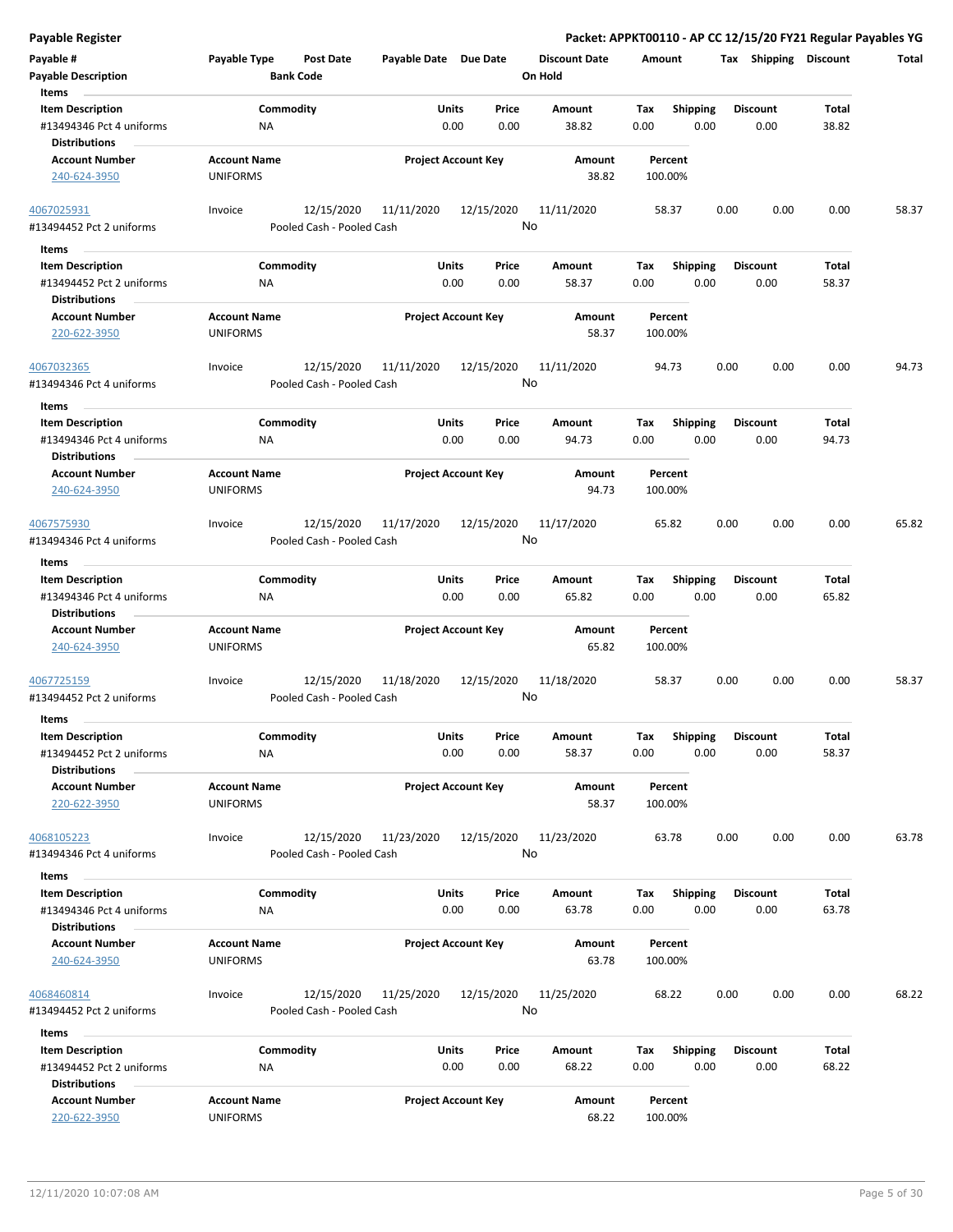| Payable Register                                                        |                                                       |                            |                |                                 |                    |                         |                         | Packet: APPKT00110 - AP CC 12/15/20 FY21 Regular Payables YG |        |
|-------------------------------------------------------------------------|-------------------------------------------------------|----------------------------|----------------|---------------------------------|--------------------|-------------------------|-------------------------|--------------------------------------------------------------|--------|
| Payable #<br><b>Payable Description</b>                                 | Payable Type<br><b>Post Date</b><br><b>Bank Code</b>  | Payable Date Due Date      |                | <b>Discount Date</b><br>On Hold | Amount             |                         | Tax Shipping Discount   |                                                              | Total  |
| <b>Vendor: 00592 - CITY AUTO PARTS</b>                                  |                                                       |                            |                |                                 |                    |                         |                         | <b>Vendor Total:</b>                                         | 652.84 |
| 272862<br>R&M Parts - battery<br>Items                                  | Invoice<br>12/15/2020<br>Pooled Cash - Pooled Cash    | 10/26/2020                 | 12/15/2020     | 10/26/2020<br>No                | 22.15              | 0.00                    | 0.00                    | 0.00                                                         | 22.15  |
| <b>Item Description</b><br>R&M Parts - battery<br><b>Distributions</b>  | Commodity<br>Goods                                    | Units<br>1.00              | Price<br>22.15 | Amount<br>22.15                 | Tax<br>0.00        | <b>Shipping</b><br>0.00 | <b>Discount</b><br>0.00 | Total<br>22.15                                               |        |
| <b>Account Number</b><br>220-622-4580                                   | <b>Account Name</b><br><b>R&amp;M MACHINERY PARTS</b> | <b>Project Account Key</b> |                | Amount<br>22.15                 | Percent<br>100.00% |                         |                         |                                                              |        |
| 272871<br>R&M Parts battery cable                                       | 12/15/2020<br>Invoice<br>Pooled Cash - Pooled Cash    | 10/26/2020                 | 12/15/2020     | 10/26/2020<br>No                | 10.60              | 0.00                    | 0.00                    | 0.00                                                         | 10.60  |
| Items<br><b>Item Description</b>                                        | Commodity                                             | Units                      | Price          | Amount                          | Tax                | <b>Shipping</b>         | <b>Discount</b>         | Total                                                        |        |
| R&M Parts battery cable<br><b>Distributions</b>                         | <b>NA</b>                                             | 0.00                       | 0.00           | 10.60                           | 0.00               | 0.00                    | 0.00                    | 10.60                                                        |        |
| <b>Account Number</b><br>220-622-4580                                   | <b>Account Name</b><br><b>R&amp;M MACHINERY PARTS</b> | <b>Project Account Key</b> |                | Amount<br>10.60                 | Percent<br>100.00% |                         |                         |                                                              |        |
| 272907<br>R&M Parts                                                     | 12/15/2020<br>Invoice<br>Pooled Cash - Pooled Cash    | 10/27/2020                 | 12/15/2020     | 10/27/2020<br>No                | 52.90              | 0.00                    | 0.00                    | 0.00                                                         | 52.90  |
| Items                                                                   |                                                       |                            |                |                                 |                    |                         |                         |                                                              |        |
| <b>Item Description</b><br><b>R&amp;M Parts</b><br><b>Distributions</b> | Commodity<br><b>NA</b>                                | Units<br>0.00              | Price<br>0.00  | Amount<br>52.90                 | Tax<br>0.00        | <b>Shipping</b><br>0.00 | <b>Discount</b><br>0.00 | Total<br>52.90                                               |        |
| <b>Account Number</b><br>220-622-4580                                   | <b>Account Name</b><br><b>R&amp;M MACHINERY PARTS</b> | <b>Project Account Key</b> |                | Amount<br>52.90                 | Percent<br>100.00% |                         |                         |                                                              |        |
| 273009<br>R&M Parts                                                     | 12/15/2020<br>Invoice<br>Pooled Cash - Pooled Cash    | 10/29/2020                 | 12/15/2020     | 10/29/2020<br>No                | 74.95              | 0.00                    | 0.00                    | 0.00                                                         | 74.95  |
| Items                                                                   |                                                       |                            |                |                                 |                    |                         |                         |                                                              |        |
| <b>Item Description</b>                                                 | Commodity                                             | Units                      | Price          | Amount                          | Tax                | <b>Shipping</b>         | <b>Discount</b>         | Total                                                        |        |
| R&M Parts<br><b>Distributions</b>                                       | <b>NA</b>                                             | 0.00                       | 0.00           | 74.95                           | 0.00               | 0.00                    | 0.00                    | 74.95                                                        |        |
| <b>Account Number</b><br>220-622-4580                                   | <b>Account Name</b><br><b>R&amp;M MACHINERY PARTS</b> | <b>Project Account Key</b> |                | Amount<br>74.95                 | Percent<br>100.00% |                         |                         |                                                              |        |
| 273013<br>R&M Parts - ignition coil                                     | 12/15/2020<br>Invoice<br>Pooled Cash - Pooled Cash    | 10/29/2020                 | 12/15/2020     | 10/29/2020<br>No                | 43.48              | 0.00                    | 0.00                    | 0.00                                                         | 43.48  |
| Items<br><b>Item Description</b><br>R&M Parts - ignition coil           | Commodity<br>Goods                                    | Units<br>1.00              | Price<br>43.48 | Amount<br>43.48                 | Tax<br>0.00        | <b>Shipping</b><br>0.00 | <b>Discount</b><br>0.00 | Total<br>43.48                                               |        |
| <b>Distributions</b><br><b>Account Number</b><br>220-622-4580           | <b>Account Name</b><br><b>R&amp;M MACHINERY PARTS</b> | <b>Project Account Key</b> |                | Amount<br>43.48                 | Percent<br>100.00% |                         |                         |                                                              |        |
| 273036<br>R&M Parts                                                     | 12/15/2020<br>Invoice<br>Pooled Cash - Pooled Cash    | 10/30/2020                 | 12/15/2020     | 10/30/2020<br>No                | 45.74              | 0.00                    | 0.00                    | 0.00                                                         | 45.74  |
| Items<br><b>Item Description</b><br>R&M Parts                           | Commodity<br>ΝA                                       | Units<br>0.00              | Price<br>0.00  | Amount<br>45.74                 | Tax<br>0.00        | <b>Shipping</b><br>0.00 | <b>Discount</b><br>0.00 | Total<br>45.74                                               |        |
| <b>Distributions</b><br><b>Account Number</b><br>220-622-4580           | <b>Account Name</b><br><b>R&amp;M MACHINERY PARTS</b> | <b>Project Account Key</b> |                | Amount<br>45.74                 | Percent<br>100.00% |                         |                         |                                                              |        |
| 273047<br>R&M Parts                                                     | 12/15/2020<br>Invoice<br>Pooled Cash - Pooled Cash    | 10/30/2020                 | 12/15/2020     | 10/30/2020<br>No                | 52.82              | 0.00                    | 0.00                    | 0.00                                                         | 52.82  |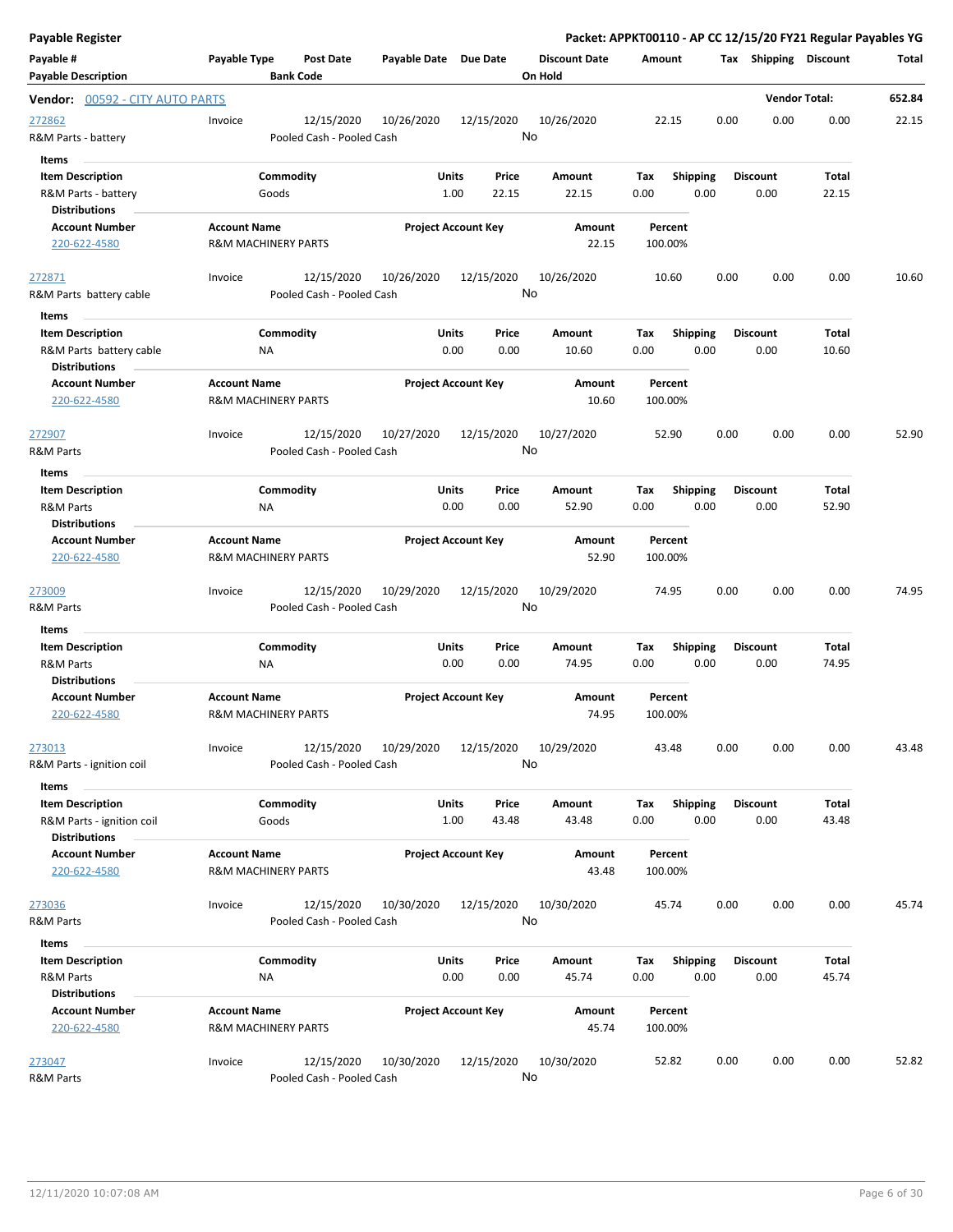| <b>Payable Register</b>               |                                                |                           |                       |                            |                      |             |                         |      |                       |              | Packet: APPKT00110 - AP CC 12/15/20 FY21 Regular Payables YG |
|---------------------------------------|------------------------------------------------|---------------------------|-----------------------|----------------------------|----------------------|-------------|-------------------------|------|-----------------------|--------------|--------------------------------------------------------------|
| Payable #                             | Payable Type                                   | <b>Post Date</b>          | Payable Date Due Date |                            | <b>Discount Date</b> | Amount      |                         |      | Tax Shipping Discount |              | Total                                                        |
| <b>Payable Description</b>            |                                                | <b>Bank Code</b>          |                       |                            | On Hold              |             |                         |      |                       |              |                                                              |
| Items                                 |                                                |                           |                       |                            |                      |             |                         |      |                       |              |                                                              |
| <b>Item Description</b>               |                                                | Commodity                 |                       | Price<br>Units             | Amount               | Tax         | Shipping                |      | <b>Discount</b>       | <b>Total</b> |                                                              |
| <b>R&amp;M Parts</b>                  | ΝA                                             |                           |                       | 0.00<br>0.00               | 52.82                | 0.00        | 0.00                    |      | 0.00                  | 52.82        |                                                              |
| <b>Distributions</b>                  |                                                |                           |                       |                            |                      |             |                         |      |                       |              |                                                              |
| <b>Account Number</b>                 | <b>Account Name</b>                            |                           |                       | <b>Project Account Key</b> | Amount               |             | Percent                 |      |                       |              |                                                              |
| 220-622-4580                          | <b>R&amp;M MACHINERY PARTS</b>                 |                           |                       |                            | 52.82                |             | 100.00%                 |      |                       |              |                                                              |
| 273245                                | Invoice                                        | 12/15/2020                | 11/3/2020             | 12/15/2020                 | 11/3/2020            |             | 36.37                   | 0.00 | 0.00                  | 0.00         | 36.37                                                        |
| R&M Parts                             |                                                | Pooled Cash - Pooled Cash |                       |                            | No                   |             |                         |      |                       |              |                                                              |
| Items                                 |                                                |                           |                       |                            |                      |             |                         |      |                       |              |                                                              |
| <b>Item Description</b>               | Commodity                                      |                           |                       | Units<br>Price             | Amount               | Tax         | <b>Shipping</b>         |      | <b>Discount</b>       | Total        |                                                              |
| <b>R&amp;M Parts</b>                  | ΝA                                             |                           |                       | 0.00<br>0.00               | 36.37                | 0.00        | 0.00                    |      | 0.00                  | 36.37        |                                                              |
| <b>Distributions</b>                  |                                                |                           |                       |                            |                      |             |                         |      |                       |              |                                                              |
| <b>Account Number</b>                 | <b>Account Name</b>                            |                           |                       | <b>Project Account Key</b> | Amount               |             | Percent                 |      |                       |              |                                                              |
| 220-622-4580                          | <b>R&amp;M MACHINERY PARTS</b>                 |                           |                       |                            | 36.37                |             | 100.00%                 |      |                       |              |                                                              |
| 273251                                | Invoice                                        | 12/15/2020                | 11/3/2020             | 12/15/2020                 | 11/3/2020            |             | 68.20                   | 0.00 | 0.00                  | 0.00         | 68.20                                                        |
| R&M Parts                             |                                                | Pooled Cash - Pooled Cash |                       |                            | No                   |             |                         |      |                       |              |                                                              |
| Items                                 |                                                |                           |                       |                            |                      |             |                         |      |                       |              |                                                              |
| <b>Item Description</b>               | Commodity                                      |                           |                       | <b>Units</b><br>Price      | Amount               | Tax         | <b>Shipping</b>         |      | <b>Discount</b>       | Total        |                                                              |
| <b>R&amp;M Parts</b>                  | ΝA                                             |                           |                       | 0.00<br>0.00               | 68.20                | 0.00        | 0.00                    |      | 0.00                  | 68.20        |                                                              |
| <b>Distributions</b>                  |                                                |                           |                       |                            |                      |             |                         |      |                       |              |                                                              |
| <b>Account Number</b>                 | <b>Account Name</b>                            |                           |                       | <b>Project Account Key</b> | Amount               |             | Percent                 |      |                       |              |                                                              |
| 220-622-4580                          | <b>R&amp;M MACHINERY PARTS</b>                 |                           |                       |                            | 68.20                |             | 100.00%                 |      |                       |              |                                                              |
| 273277                                | Invoice                                        | 12/15/2020                | 11/3/2020             | 12/15/2020                 | 11/3/2020            |             | 15.06                   | 0.00 | 0.00                  | 0.00         | 15.06                                                        |
| R&M Parts                             |                                                | Pooled Cash - Pooled Cash |                       |                            | No                   |             |                         |      |                       |              |                                                              |
| Items                                 |                                                |                           |                       |                            |                      |             |                         |      |                       |              |                                                              |
| <b>Item Description</b>               | Commodity                                      |                           |                       | Units<br>Price             | Amount               | Tax         | <b>Shipping</b>         |      | <b>Discount</b>       | Total        |                                                              |
| <b>R&amp;M Parts</b>                  | NA                                             |                           |                       | 0.00<br>0.00               | 15.06                | 0.00        | 0.00                    |      | 0.00                  | 15.06        |                                                              |
| <b>Distributions</b>                  |                                                |                           |                       |                            |                      |             |                         |      |                       |              |                                                              |
| <b>Account Number</b>                 | <b>Account Name</b>                            |                           |                       | <b>Project Account Key</b> | Amount               |             | Percent                 |      |                       |              |                                                              |
| 220-622-4580                          | <b>R&amp;M MACHINERY PARTS</b>                 |                           |                       |                            | 15.06                |             | 100.00%                 |      |                       |              |                                                              |
|                                       |                                                |                           |                       |                            |                      |             |                         |      |                       |              |                                                              |
| 273358                                | Invoice                                        | 12/15/2020                | 11/5/2020             | 12/15/2020                 | 11/5/2020            |             | 3.66                    | 0.00 | 0.00                  | 0.00         | 3.66                                                         |
| R&M Parts fuel retaining clip         |                                                | Pooled Cash - Pooled Cash |                       |                            | No                   |             |                         |      |                       |              |                                                              |
| Items                                 |                                                |                           |                       |                            |                      |             |                         |      |                       |              |                                                              |
| <b>Item Description</b>               |                                                | Commodity                 |                       | Units<br>Price             | Amount               | Tax         | Shipping                |      | <b>Discount</b>       | Total        |                                                              |
| R&M Parts fuel retaining clip         | NA                                             |                           |                       | 0.00<br>0.00               | 3.66                 | 0.00        | 0.00                    |      | 0.00                  | 3.66         |                                                              |
| <b>Distributions</b>                  |                                                |                           |                       |                            |                      |             |                         |      |                       |              |                                                              |
| <b>Account Number</b>                 | <b>Account Name</b>                            |                           |                       | <b>Project Account Key</b> | Amount               |             | Percent                 |      |                       |              |                                                              |
| 220-622-4580                          | <b>R&amp;M MACHINERY PARTS</b>                 |                           |                       |                            | 3.66                 |             | 100.00%                 |      |                       |              |                                                              |
| 273419                                | Invoice                                        | 12/15/2020                | 11/6/2020             | 12/15/2020                 | 11/6/2020            |             | 33.36                   | 0.00 | 0.00                  | 0.00         | 33.36                                                        |
| R&M gas/oil                           |                                                | Pooled Cash - Pooled Cash |                       |                            | No                   |             |                         |      |                       |              |                                                              |
|                                       |                                                |                           |                       |                            |                      |             |                         |      |                       |              |                                                              |
| Items                                 |                                                |                           |                       |                            |                      |             |                         |      |                       |              |                                                              |
| <b>Item Description</b>               | Commodity                                      |                           |                       | Units<br>Price             | Amount               | Tax         | <b>Shipping</b>         |      | <b>Discount</b>       | Total        |                                                              |
| R&M gas/oil                           | NA                                             |                           |                       | 0.00<br>0.00               | 33.36                | 0.00        | 0.00                    |      | 0.00                  | 33.36        |                                                              |
| <b>Distributions</b>                  |                                                |                           |                       |                            |                      |             |                         |      |                       |              |                                                              |
| <b>Account Number</b><br>220-622-4570 | <b>Account Name</b><br>R&M MACHINERY GAS & OIL |                           |                       | <b>Project Account Key</b> | Amount<br>33.36      |             | Percent<br>100.00%      |      |                       |              |                                                              |
|                                       |                                                |                           |                       |                            |                      |             |                         |      |                       |              |                                                              |
| 273641                                | Invoice                                        | 12/15/2020                | 11/10/2020            | 12/15/2020                 | 11/10/2020           |             | 46.32                   | 0.00 | 0.00                  | 0.00         | 46.32                                                        |
| R&M Parts                             |                                                | Pooled Cash - Pooled Cash |                       |                            | No                   |             |                         |      |                       |              |                                                              |
|                                       |                                                |                           |                       |                            |                      |             |                         |      |                       |              |                                                              |
| Items<br><b>Item Description</b>      |                                                |                           |                       | Units<br>Price             | Amount               |             |                         |      | <b>Discount</b>       | Total        |                                                              |
| <b>R&amp;M Parts</b>                  | ΝA                                             | Commodity                 |                       | 0.00<br>0.00               | 46.32                | Tax<br>0.00 | <b>Shipping</b><br>0.00 |      | 0.00                  | 46.32        |                                                              |
| <b>Distributions</b>                  |                                                |                           |                       |                            |                      |             |                         |      |                       |              |                                                              |
| <b>Account Number</b>                 | <b>Account Name</b>                            |                           |                       | <b>Project Account Key</b> | Amount               |             | Percent                 |      |                       |              |                                                              |
| 220-622-4580                          | R&M MACHINERY PARTS                            |                           |                       |                            | 46.32                |             | 100.00%                 |      |                       |              |                                                              |
|                                       |                                                |                           |                       |                            |                      |             |                         |      |                       |              |                                                              |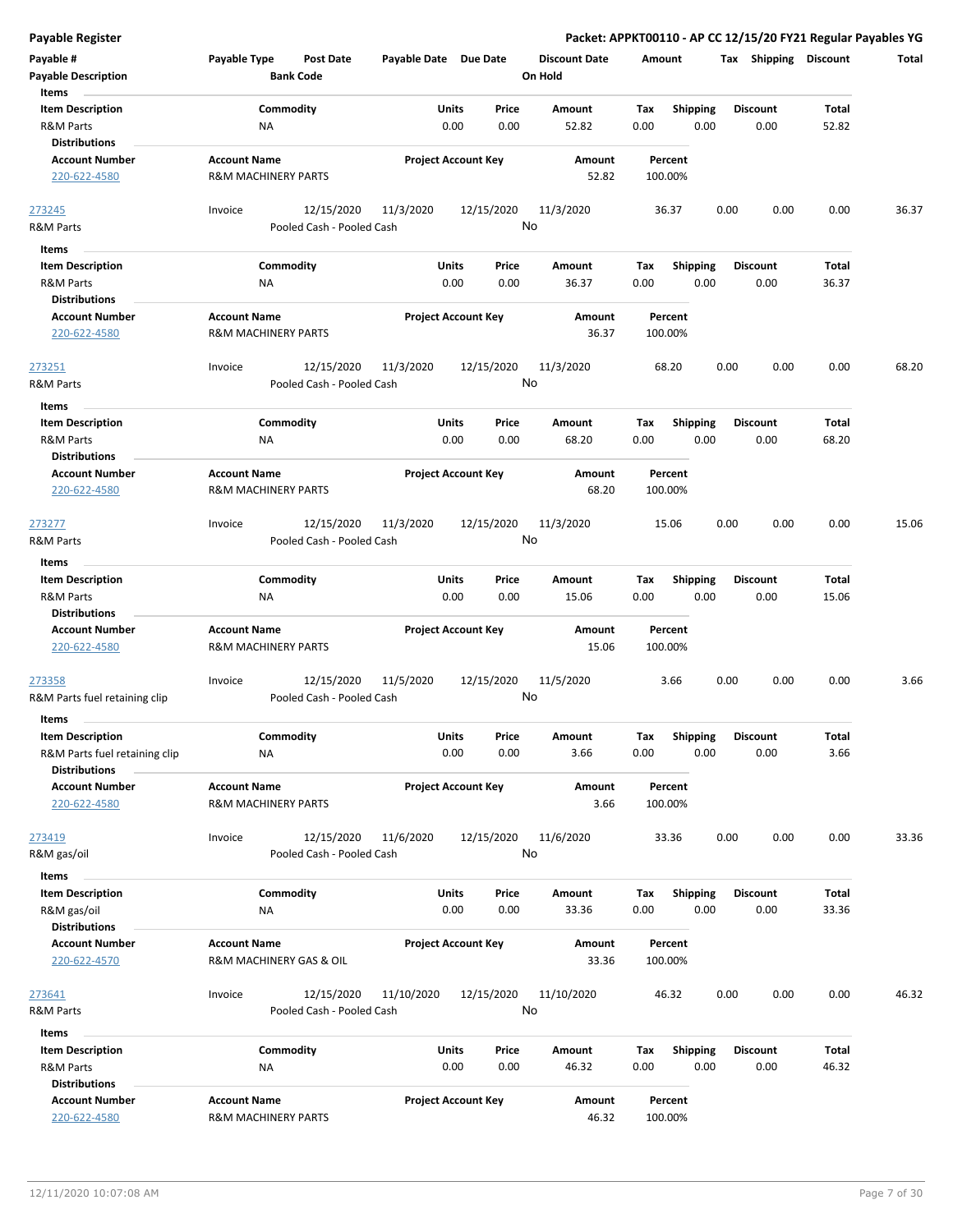| Payable Register                              |                      |                                         |                       |                            |       |                      |         |                 |      |                       | Packet: APPKT00110 - AP CC 12/15/20 FY21 Regular Payables YG |          |
|-----------------------------------------------|----------------------|-----------------------------------------|-----------------------|----------------------------|-------|----------------------|---------|-----------------|------|-----------------------|--------------------------------------------------------------|----------|
| Payable #                                     | Payable Type         | <b>Post Date</b>                        | Payable Date Due Date |                            |       | <b>Discount Date</b> | Amount  |                 |      | Tax Shipping Discount |                                                              | Total    |
| <b>Payable Description</b>                    |                      | <b>Bank Code</b>                        |                       |                            |       | On Hold              |         |                 |      |                       |                                                              |          |
| 273645<br>R&M Parts                           | Invoice              | 12/15/2020<br>Pooled Cash - Pooled Cash | 11/10/2020            | 12/15/2020                 | No    | 11/10/2020           |         | 45.57           | 0.00 | 0.00                  | 0.00                                                         | 45.57    |
| Items                                         |                      |                                         |                       |                            |       |                      |         |                 |      |                       |                                                              |          |
| <b>Item Description</b>                       |                      | Commodity                               |                       | Units                      | Price | Amount               | Tax     | <b>Shipping</b> |      | <b>Discount</b>       | Total                                                        |          |
| <b>R&amp;M Parts</b>                          |                      | ΝA                                      |                       | 0.00                       | 0.00  | 45.57                | 0.00    | 0.00            |      | 0.00                  | 45.57                                                        |          |
| <b>Distributions</b>                          |                      |                                         |                       |                            |       |                      |         |                 |      |                       |                                                              |          |
| <b>Account Number</b>                         | <b>Account Name</b>  |                                         |                       | <b>Project Account Key</b> |       | Amount               |         | Percent         |      |                       |                                                              |          |
| 240-624-4580                                  |                      | <b>R&amp;M MACHINERY PARTS</b>          |                       |                            |       | 45.57                | 100.00% |                 |      |                       |                                                              |          |
| 273988                                        | Invoice              | 12/15/2020                              | 11/16/2020            | 12/15/2020                 |       | 11/16/2020           |         | 24.40           | 0.00 | 0.00                  | 0.00                                                         | 24.40    |
| R&M Parts hose/clamp                          |                      | Pooled Cash - Pooled Cash               |                       |                            |       | No                   |         |                 |      |                       |                                                              |          |
| Items                                         |                      |                                         |                       |                            |       |                      |         |                 |      |                       |                                                              |          |
| <b>Item Description</b>                       |                      | Commodity                               |                       | Units                      | Price | Amount               | Tax     | Shipping        |      | <b>Discount</b>       | Total                                                        |          |
| R&M Parts hose/clamp<br><b>Distributions</b>  |                      | ΝA                                      |                       | 0.00                       | 0.00  | 24.40                | 0.00    | 0.00            |      | 0.00                  | 24.40                                                        |          |
| <b>Account Number</b>                         | <b>Account Name</b>  |                                         |                       | <b>Project Account Key</b> |       | Amount               |         | Percent         |      |                       |                                                              |          |
| 220-622-4580                                  |                      | R&M MACHINERY PARTS                     |                       |                            |       | 24.40                | 100.00% |                 |      |                       |                                                              |          |
| 274150                                        | Invoice              | 12/15/2020                              | 11/19/2020            | 12/15/2020                 |       | 11/19/2020           |         | 14.12           | 0.00 | 0.00                  | 0.00                                                         | 14.12    |
| R&M Parts fuel filter                         |                      | Pooled Cash - Pooled Cash               |                       |                            |       | No                   |         |                 |      |                       |                                                              |          |
| Items                                         |                      |                                         |                       |                            |       |                      |         |                 |      |                       |                                                              |          |
| <b>Item Description</b>                       |                      | Commodity                               |                       | Units                      | Price | Amount               | Tax     | <b>Shipping</b> |      | <b>Discount</b>       | Total                                                        |          |
| R&M Parts fuel filter<br><b>Distributions</b> |                      | Goods                                   |                       | 1.00                       | 14.12 | 14.12                | 0.00    | 0.00            |      | 0.00                  | 14.12                                                        |          |
| <b>Account Number</b>                         | <b>Account Name</b>  |                                         |                       | <b>Project Account Key</b> |       | Amount               |         | Percent         |      |                       |                                                              |          |
| 220-622-4580                                  |                      | <b>R&amp;M MACHINERY PARTS</b>          |                       |                            |       | 14.12                | 100.00% |                 |      |                       |                                                              |          |
| 274417                                        | Invoice              | 12/15/2020                              | 11/25/2020            | 12/15/2020                 |       | 11/25/2020           |         | 63.14           | 0.00 | 0.00                  | 0.00                                                         | 63.14    |
| R&M Parts oil & fuel filter                   |                      | Pooled Cash - Pooled Cash               |                       |                            |       | No                   |         |                 |      |                       |                                                              |          |
| Items                                         |                      |                                         |                       |                            |       |                      |         |                 |      |                       |                                                              |          |
| <b>Item Description</b>                       |                      | Commodity                               |                       | Units                      | Price | Amount               | Tax     | <b>Shipping</b> |      | <b>Discount</b>       | Total                                                        |          |
| R&M Parts oil & fuel filter                   |                      | NA                                      |                       | 0.00                       | 0.00  | 63.14                | 0.00    | 0.00            |      | 0.00                  | 63.14                                                        |          |
| <b>Distributions</b>                          |                      |                                         |                       |                            |       |                      |         |                 |      |                       |                                                              |          |
| <b>Account Number</b>                         | <b>Account Name</b>  |                                         |                       | <b>Project Account Key</b> |       | Amount               |         | Percent         |      |                       |                                                              |          |
| 220-622-4580                                  |                      | <b>R&amp;M MACHINERY PARTS</b>          |                       |                            |       | 63.14                | 100.00% |                 |      |                       |                                                              |          |
| Vendor: 00052 - CO-OPERATIVE GIN CO.          |                      |                                         |                       |                            |       |                      |         |                 |      |                       | <b>Vendor Total:</b>                                         | 1,031.96 |
| 117565                                        | Invoice              | 12/15/2020                              | 11/4/2020             | 12/15/2020                 |       | 11/4/2020            | 105.32  |                 | 0.00 | 0.00                  | 0.00                                                         | 105.32   |
| #Fann#4 hydraulic hoses                       |                      | Pooled Cash - Pooled Cash               |                       |                            |       | No                   |         |                 |      |                       |                                                              |          |
| Items                                         |                      |                                         |                       |                            |       |                      |         |                 |      |                       |                                                              |          |
| <b>Item Description</b>                       |                      | Commodity                               |                       | Units                      | Price | Amount               | Tax     | <b>Shipping</b> |      | <b>Discount</b>       | Total                                                        |          |
| #Fann#4 hydraulic hoses                       |                      | ΝA                                      |                       | 0.00                       | 0.00  | 105.32               | 0.00    | 0.00            |      | 0.00                  | 105.32                                                       |          |
| <b>Distributions</b>                          |                      |                                         |                       |                            |       |                      |         |                 |      |                       |                                                              |          |
| <b>Account Number</b>                         | <b>Account Name</b>  |                                         |                       | <b>Project Account Key</b> |       | Amount               |         | Percent         |      |                       |                                                              |          |
| 240-624-4580                                  |                      | <b>R&amp;M MACHINERY PARTS</b>          |                       |                            |       | 105.32               | 100.00% |                 |      |                       |                                                              |          |
| 117638                                        | Invoice              | 12/15/2020                              | 11/5/2020             | 12/15/2020                 |       | 11/5/2020            |         | 24.65           | 0.00 | 0.00                  | 0.00                                                         | 24.65    |
| #FANN#3 hammers                               |                      | Pooled Cash - Pooled Cash               |                       |                            | No    |                      |         |                 |      |                       |                                                              |          |
| Items                                         |                      |                                         |                       |                            |       |                      |         |                 |      |                       |                                                              |          |
| <b>Item Description</b>                       |                      | Commodity                               |                       | Units                      | Price | Amount               | Tax     | <b>Shipping</b> |      | <b>Discount</b>       | Total                                                        |          |
| #FANN#3 hammers                               |                      | NA                                      |                       | 0.00                       | 0.00  | 24.65                | 0.00    | 0.00            |      | 0.00                  | 24.65                                                        |          |
| <b>Distributions</b>                          |                      |                                         |                       |                            |       |                      |         |                 |      |                       |                                                              |          |
| <b>Account Number</b>                         | <b>Account Name</b>  |                                         |                       | <b>Project Account Key</b> |       | Amount               |         | Percent         |      |                       |                                                              |          |
| 230-623-3400                                  | <b>SHOP SUPPLIES</b> |                                         |                       |                            |       | 24.65                | 100.00% |                 |      |                       |                                                              |          |
| 117940                                        | Invoice              | 12/15/2020                              | 11/9/2020             | 12/15/2020                 |       | 11/9/2020            | 200.00  |                 | 0.00 | 0.00                  | 0.00                                                         | 200.00   |
| #FANN#3 Blue Def                              |                      | Pooled Cash - Pooled Cash               |                       |                            |       | No                   |         |                 |      |                       |                                                              |          |
|                                               |                      |                                         |                       |                            |       |                      |         |                 |      |                       |                                                              |          |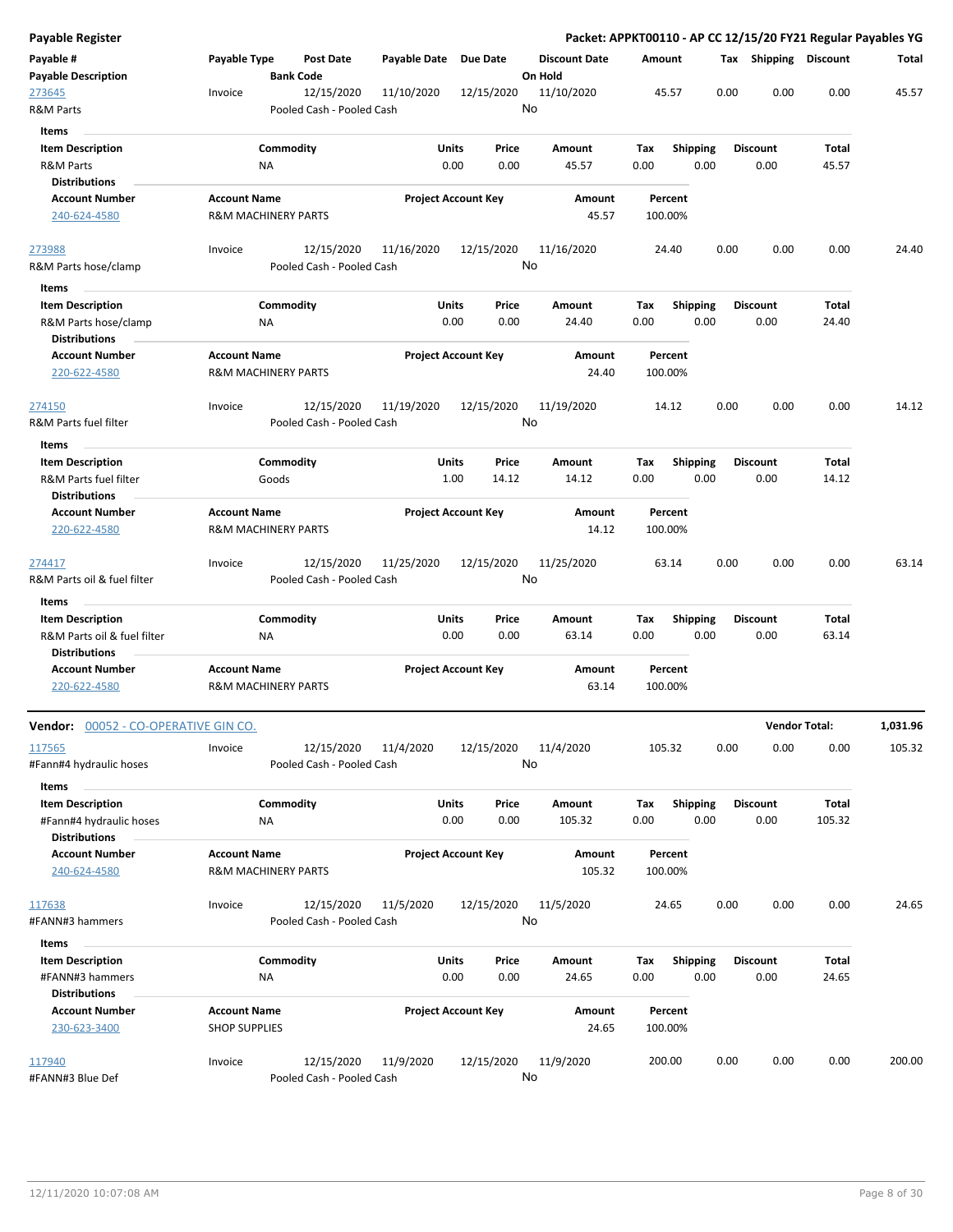| <b>Payable Register</b>                            |                                |                                         |                       |                            |                      |             |                  |      |                         |              | Packet: APPKT00110 - AP CC 12/15/20 FY21 Regular Payables YG |
|----------------------------------------------------|--------------------------------|-----------------------------------------|-----------------------|----------------------------|----------------------|-------------|------------------|------|-------------------------|--------------|--------------------------------------------------------------|
| Payable #                                          | Payable Type                   | <b>Post Date</b>                        | Payable Date Due Date |                            | <b>Discount Date</b> | Amount      |                  |      | Tax Shipping Discount   |              | <b>Total</b>                                                 |
| <b>Payable Description</b>                         |                                | <b>Bank Code</b>                        |                       |                            | On Hold              |             |                  |      |                         |              |                                                              |
| Items                                              |                                |                                         |                       |                            |                      |             |                  |      |                         |              |                                                              |
| <b>Item Description</b>                            | Commodity                      |                                         |                       | Units<br>Price             | Amount               | Tax         | <b>Shipping</b>  |      | <b>Discount</b>         | <b>Total</b> |                                                              |
| #FANN#3 Blue Def                                   | Goods                          |                                         |                       | 20.00<br>10.00             | 200.00               | 0.00        | 0.00             |      | 0.00                    | 200.00       |                                                              |
| <b>Distributions</b>                               |                                |                                         |                       |                            |                      |             |                  |      |                         |              |                                                              |
| <b>Account Number</b>                              | <b>Account Name</b>            |                                         |                       | <b>Project Account Key</b> | Amount               |             | Percent          |      |                         |              |                                                              |
| 230-623-4580                                       | <b>R&amp;M MACHINERY PARTS</b> |                                         |                       |                            | 200.00               |             | 100.00%          |      |                         |              |                                                              |
|                                                    |                                |                                         |                       |                            |                      |             |                  |      |                         |              |                                                              |
| 118154                                             | Invoice                        | 12/15/2020<br>Pooled Cash - Pooled Cash | 11/12/2020            | 12/15/2020                 | 11/12/2020<br>No     |             | 88.85            | 0.00 | 0.00                    | 0.00         | 88.85                                                        |
| #FANN#3 battery                                    |                                |                                         |                       |                            |                      |             |                  |      |                         |              |                                                              |
| Items                                              |                                |                                         |                       |                            |                      |             |                  |      |                         |              |                                                              |
| <b>Item Description</b>                            | Commodity                      |                                         |                       | Units<br>Price             | Amount               | Tax         | <b>Shipping</b>  |      | <b>Discount</b>         | Total        |                                                              |
| #FANN#3 battery                                    | ΝA                             |                                         |                       | 0.00<br>0.00               | 88.85                | 0.00        | 0.00             |      | 0.00                    | 88.85        |                                                              |
| <b>Distributions</b>                               |                                |                                         |                       |                            |                      |             |                  |      |                         |              |                                                              |
| <b>Account Number</b>                              | <b>Account Name</b>            |                                         |                       | <b>Project Account Key</b> | Amount               |             | Percent          |      |                         |              |                                                              |
| 230-623-4580                                       | <b>R&amp;M MACHINERY PARTS</b> |                                         |                       |                            | 88.85                |             | 100.00%          |      |                         |              |                                                              |
|                                                    | Invoice                        | 12/15/2020                              | 11/13/2020            | 12/15/2020                 | 11/13/2020           |             | 86.70            | 0.00 | 0.00                    | 0.00         | 86.70                                                        |
| 118255<br>#FANN#3 antifreeze                       |                                | Pooled Cash - Pooled Cash               |                       |                            | No                   |             |                  |      |                         |              |                                                              |
|                                                    |                                |                                         |                       |                            |                      |             |                  |      |                         |              |                                                              |
| Items                                              |                                |                                         |                       |                            |                      |             |                  |      |                         |              |                                                              |
| <b>Item Description</b>                            | Commodity                      |                                         |                       | Units<br>Price             | Amount               | Tax         | <b>Shipping</b>  |      | <b>Discount</b>         | Total        |                                                              |
| #FANN#3 antifreeze                                 | ΝA                             |                                         |                       | 0.00<br>0.00               | 86.70                | 0.00        | 0.00             |      | 0.00                    | 86.70        |                                                              |
| <b>Distributions</b>                               | <b>Account Name</b>            |                                         |                       |                            |                      |             | Percent          |      |                         |              |                                                              |
| <b>Account Number</b><br>230-623-4580              | <b>R&amp;M MACHINERY PARTS</b> |                                         |                       | <b>Project Account Key</b> | Amount<br>86.70      |             | 100.00%          |      |                         |              |                                                              |
|                                                    |                                |                                         |                       |                            |                      |             |                  |      |                         |              |                                                              |
| 118375                                             | Invoice                        | 12/15/2020                              | 11/16/2020            | 12/15/2020                 | 11/16/2020           |             | 46.40            | 0.00 | 0.00                    | 0.00         | 46.40                                                        |
| #FANN#3 lineman plliers                            |                                | Pooled Cash - Pooled Cash               |                       |                            | No                   |             |                  |      |                         |              |                                                              |
|                                                    |                                |                                         |                       |                            |                      |             |                  |      |                         |              |                                                              |
| Items                                              | Commodity                      |                                         |                       | Units<br>Price             | Amount               |             |                  |      |                         | Total        |                                                              |
| <b>Item Description</b><br>#FANN#3 lineman plliers | Goods                          |                                         |                       | 1.00<br>46.40              | 46.40                | Tax<br>0.00 | Shipping<br>0.00 |      | <b>Discount</b><br>0.00 | 46.40        |                                                              |
| <b>Distributions</b>                               |                                |                                         |                       |                            |                      |             |                  |      |                         |              |                                                              |
| <b>Account Number</b>                              | <b>Account Name</b>            |                                         |                       | <b>Project Account Key</b> | Amount               |             | Percent          |      |                         |              |                                                              |
| 230-623-3400                                       | <b>SHOP SUPPLIES</b>           |                                         |                       |                            | 46.40                |             | 100.00%          |      |                         |              |                                                              |
|                                                    |                                |                                         |                       |                            |                      |             |                  |      |                         |              |                                                              |
| 118381                                             | Invoice                        | 12/15/2020                              | 11/16/2020            | 12/15/2020                 | 11/16/2020           |             | 8.00             | 0.00 | 0.00                    | 0.00         | 8.00                                                         |
| #FANN#3 wire rope/hardware                         |                                | Pooled Cash - Pooled Cash               |                       |                            | No                   |             |                  |      |                         |              |                                                              |
| Items                                              |                                |                                         |                       |                            |                      |             |                  |      |                         |              |                                                              |
| <b>Item Description</b>                            | Commodity                      |                                         |                       | Units<br>Price             | Amount               | Tax         | <b>Shipping</b>  |      | <b>Discount</b>         | Total        |                                                              |
| #FANN#3 wire rope/hardware                         | <b>NA</b>                      |                                         |                       | 0.00<br>0.00               | 8.00                 | 0.00        | 0.00             |      | 0.00                    | 8.00         |                                                              |
| <b>Distributions</b>                               |                                |                                         |                       |                            |                      |             |                  |      |                         |              |                                                              |
| <b>Account Number</b>                              | <b>Account Name</b>            |                                         |                       | <b>Project Account Key</b> | <b>Amount</b>        |             | Percent          |      |                         |              |                                                              |
| 230-623-4580                                       | R&M MACHINERY PARTS            |                                         |                       |                            | 8.00                 |             | 100.00%          |      |                         |              |                                                              |
|                                                    |                                |                                         |                       |                            |                      |             |                  |      |                         |              |                                                              |
| 118545                                             | Invoice                        | 12/15/2020                              | 11/19/2020            | 12/15/2020                 | 11/19/2020           |             | 207.50           | 0.00 | 0.00                    | 0.00         | 207.50                                                       |
| #FANN#3 battery                                    |                                | Pooled Cash - Pooled Cash               |                       |                            | No                   |             |                  |      |                         |              |                                                              |
| Items                                              |                                |                                         |                       |                            |                      |             |                  |      |                         |              |                                                              |
| <b>Item Description</b>                            | Commodity                      |                                         |                       | Units<br>Price             | Amount               | Tax         | <b>Shipping</b>  |      | <b>Discount</b>         | <b>Total</b> |                                                              |
| #FANN#3 battery                                    | NA                             |                                         |                       | 0.00<br>0.00               | 207.50               | 0.00        | 0.00             |      | 0.00                    | 207.50       |                                                              |
| <b>Distributions</b>                               |                                |                                         |                       |                            |                      |             |                  |      |                         |              |                                                              |
| <b>Account Number</b>                              | <b>Account Name</b>            |                                         |                       | <b>Project Account Key</b> | Amount               |             | Percent          |      |                         |              |                                                              |
| 230-623-4580                                       | R&M MACHINERY PARTS            |                                         |                       |                            | 207.50               |             | 100.00%          |      |                         |              |                                                              |
|                                                    |                                |                                         |                       |                            |                      |             |                  |      |                         |              |                                                              |
| 118898                                             | Invoice                        | 12/15/2020                              | 11/24/2020            | 12/15/2020                 | 11/24/2020           |             | 49.04            | 0.00 | 0.00                    | 0.00         | 49.04                                                        |
| #FANN#3 Hydraulic hose                             |                                | Pooled Cash - Pooled Cash               |                       |                            | No                   |             |                  |      |                         |              |                                                              |
| Items                                              |                                |                                         |                       |                            |                      |             |                  |      |                         |              |                                                              |
| <b>Item Description</b>                            | Commodity                      |                                         |                       | Units<br>Price             | Amount               | Tax         | <b>Shipping</b>  |      | <b>Discount</b>         | Total        |                                                              |
| #FANN#3 Hydraulic hose                             | ΝA                             |                                         |                       | 0.00<br>0.00               | 49.04                | 0.00        | 0.00             |      | 0.00                    | 49.04        |                                                              |
| <b>Distributions</b>                               |                                |                                         |                       |                            |                      |             |                  |      |                         |              |                                                              |
| <b>Account Number</b>                              | <b>Account Name</b>            |                                         |                       | <b>Project Account Key</b> | Amount               |             | Percent          |      |                         |              |                                                              |
| 230-623-4580                                       | R&M MACHINERY PARTS            |                                         |                       |                            | 49.04                |             | 100.00%          |      |                         |              |                                                              |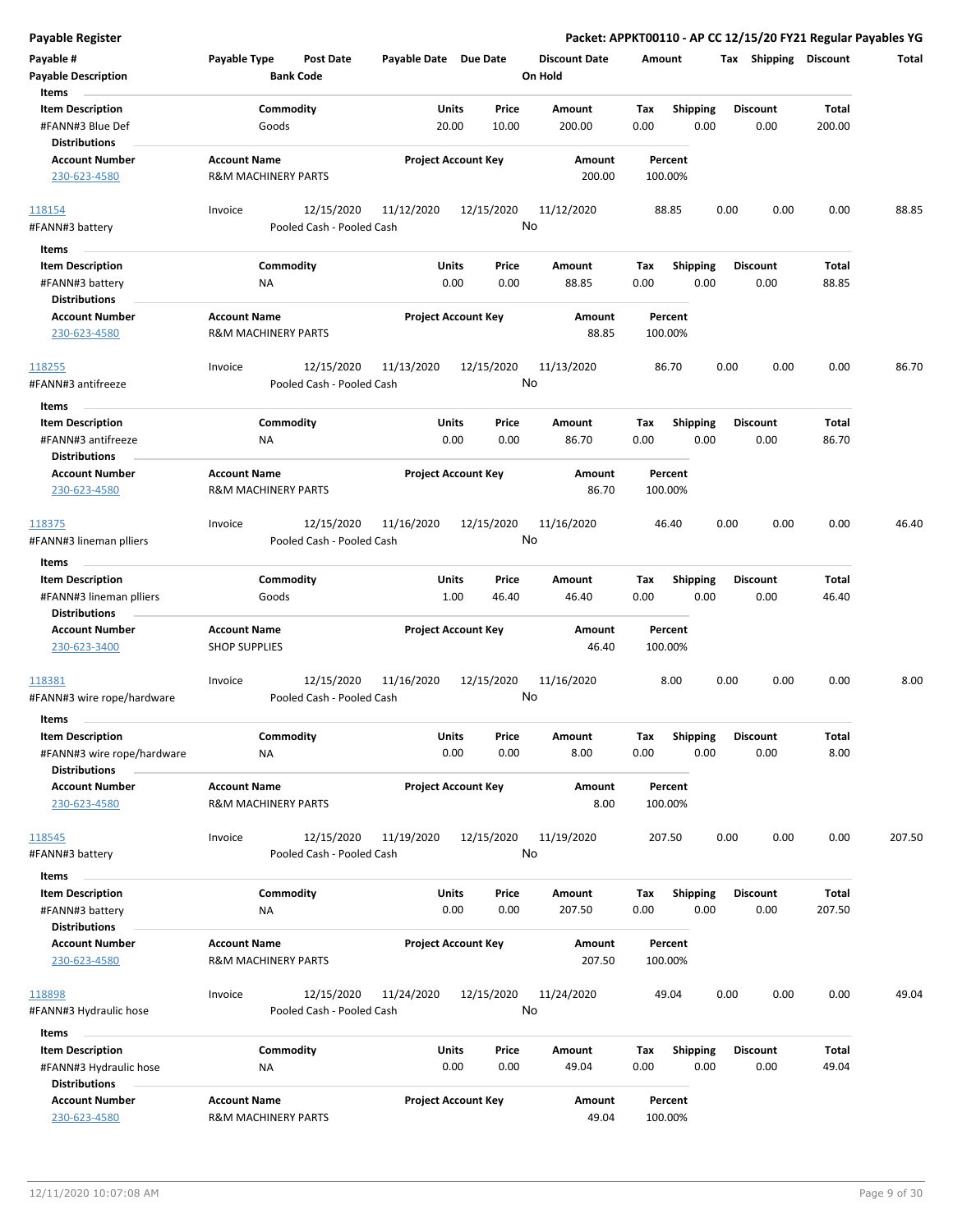| Payable Register                                                                        |                                               |                                |                                         |            |                                |         |                         |                    |                         |      |                         |                      | Packet: APPKT00110 - AP CC 12/15/20 FY21 Regular Payables YG |
|-----------------------------------------------------------------------------------------|-----------------------------------------------|--------------------------------|-----------------------------------------|------------|--------------------------------|---------|-------------------------|--------------------|-------------------------|------|-------------------------|----------------------|--------------------------------------------------------------|
| Payable #<br><b>Payable Description</b>                                                 | Payable Type                                  | <b>Bank Code</b>               | Post Date                               |            | Payable Date Due Date          | On Hold | <b>Discount Date</b>    | Amount             |                         |      | Tax Shipping Discount   |                      | Total                                                        |
| 118944<br>#FANN#3 battery                                                               | Invoice                                       |                                | 12/15/2020<br>Pooled Cash - Pooled Cash | 11/25/2020 | 12/15/2020                     | No      | 11/25/2020              | 215.50             |                         | 0.00 | 0.00                    | 0.00                 | 215.50                                                       |
| Items<br><b>Item Description</b><br>#FANN#3 battery<br><b>Distributions</b>             |                                               | Commodity<br>ΝA                |                                         |            | Units<br>Price<br>0.00<br>0.00 |         | Amount<br>215.50        | Тах<br>0.00        | <b>Shipping</b><br>0.00 |      | Discount<br>0.00        | Total<br>215.50      |                                                              |
| <b>Account Number</b><br>230-623-4580                                                   | <b>Account Name</b>                           | <b>R&amp;M MACHINERY PARTS</b> |                                         |            | <b>Project Account Key</b>     |         | Amount<br>215.50        | Percent<br>100.00% |                         |      |                         |                      |                                                              |
| Vendor: 00163 - COOPER-SORRELLS FUNERAL HOME                                            |                                               |                                |                                         |            |                                |         |                         |                    |                         |      |                         | <b>Vendor Total:</b> | 300.00                                                       |
| $C20-19$<br>Roberson removal<br>Items                                                   | Invoice                                       |                                | 12/15/2020<br>Pooled Cash - Pooled Cash | 12/1/2020  | 12/15/2020                     | No      | 12/1/2020               | 300.00             |                         | 0.00 | 0.00                    | 0.00                 | 300.00                                                       |
| <b>Item Description</b><br>Roberson removal<br><b>Distributions</b>                     |                                               | Commodity<br>ΝA                |                                         |            | Units<br>Price<br>0.00<br>0.00 |         | <b>Amount</b><br>300.00 | Тах<br>0.00        | Shipping<br>0.00        |      | <b>Discount</b><br>0.00 | Total<br>300.00      |                                                              |
| <b>Account Number</b><br>100-425-4660                                                   | <b>Account Name</b><br><b>AUTOPSIES</b>       |                                |                                         |            | <b>Project Account Key</b>     |         | Amount<br>300.00        | Percent<br>100.00% |                         |      |                         |                      |                                                              |
| <b>Vendor:</b> 00200 - DOLESE BROS. CO.                                                 |                                               |                                |                                         |            |                                |         |                         |                    |                         |      |                         | <b>Vendor Total:</b> | 14,080.30                                                    |
| AG20135441<br>#FAN582 Pct 2 Rock & Gravel                                               | Invoice                                       |                                | 12/15/2020<br>Pooled Cash - Pooled Cash | 11/2/2020  | 12/15/2020                     | No      | 11/2/2020               | 435.94             |                         | 0.00 | 0.00                    | 0.00                 | 435.94                                                       |
| Items                                                                                   |                                               | Commodity                      |                                         |            | Units<br>Price                 |         |                         |                    |                         |      |                         |                      |                                                              |
| <b>Item Description</b><br>#FAN582 Pct 2 Rock & Gravel<br><b>Distributions</b>          |                                               | ΝA                             |                                         |            | 0.00<br>0.00                   |         | Amount<br>435.94        | Tax<br>0.00        | <b>Shipping</b><br>0.00 |      | <b>Discount</b><br>0.00 | Total<br>435.94      |                                                              |
| <b>Account Number</b><br>220-622-3410                                                   | <b>Account Name</b><br>R&B MAT. ROCK & GRAVEL |                                |                                         |            | <b>Project Account Key</b>     |         | Amount<br>435.94        | Percent<br>100.00% |                         |      |                         |                      |                                                              |
| AG20135442<br>#FAN582 Pct 2 Rock & Gravel                                               | Invoice                                       |                                | 12/15/2020<br>Pooled Cash - Pooled Cash | 11/2/2020  | 12/15/2020                     | No      | 11/2/2020               | 458.78             |                         | 0.00 | 0.00                    | 0.00                 | 458.78                                                       |
| Items                                                                                   |                                               |                                |                                         |            |                                |         |                         |                    |                         |      |                         |                      |                                                              |
| <b>Item Description</b><br>#FAN582 Pct 2 Rock & Gravel<br><b>Distributions</b>          |                                               | Commodity<br><b>NA</b>         |                                         |            | Units<br>Price<br>0.00<br>0.00 |         | Amount<br>458.78        | Tax<br>0.00        | <b>Shipping</b><br>0.00 |      | <b>Discount</b><br>0.00 | Total<br>458.78      |                                                              |
| <b>Account Number</b><br>220-622-3410                                                   | <b>Account Name</b>                           | R&B MAT. ROCK & GRAVEL         |                                         |            | <b>Project Account Key</b>     |         | Amount<br>458.78        | Percent<br>100.00% |                         |      |                         |                      |                                                              |
| AG20136030<br>#FAN582 Pct 2 Rock & Gravel                                               | Invoice                                       |                                | 12/15/2020<br>Pooled Cash - Pooled Cash | 11/3/2020  | 12/15/2020                     | No      | 11/3/2020               | 440.74             |                         | 0.00 | 0.00                    | 0.00                 | 440.74                                                       |
| Items<br><b>Item Description</b><br>#FAN582 Pct 2 Rock & Gravel<br><b>Distributions</b> |                                               | Commodity<br>NA                |                                         |            | Units<br>Price<br>0.00<br>0.00 |         | Amount<br>440.74        | Tax<br>0.00        | <b>Shipping</b><br>0.00 |      | <b>Discount</b><br>0.00 | Total<br>440.74      |                                                              |
| <b>Account Number</b><br>220-622-3410                                                   | <b>Account Name</b>                           | R&B MAT. ROCK & GRAVEL         |                                         |            | <b>Project Account Key</b>     |         | Amount<br>440.74        | Percent<br>100.00% |                         |      |                         |                      |                                                              |
| AG20136031<br>#FAN582 Pct 2 Rock & Gravel                                               | Invoice                                       |                                | 12/15/2020<br>Pooled Cash - Pooled Cash | 11/3/2020  | 12/15/2020                     | No      | 11/3/2020               | 462.31             |                         | 0.00 | 0.00                    | 0.00                 | 462.31                                                       |
| Items                                                                                   |                                               |                                |                                         |            |                                |         |                         |                    |                         |      |                         |                      |                                                              |
| <b>Item Description</b><br>#FAN582 Pct 2 Rock & Gravel<br><b>Distributions</b>          |                                               | Commodity<br>ΝA                |                                         |            | Units<br>Price<br>0.00<br>0.00 |         | Amount<br>462.31        | Tax<br>0.00        | <b>Shipping</b><br>0.00 |      | <b>Discount</b><br>0.00 | Total<br>462.31      |                                                              |
| <b>Account Number</b><br>220-622-3410                                                   | <b>Account Name</b>                           | R&B MAT. ROCK & GRAVEL         |                                         |            | <b>Project Account Key</b>     |         | Amount<br>462.31        | Percent<br>100.00% |                         |      |                         |                      |                                                              |
| AG20136660<br>#FAN582 Pct 2 Rock & Gravel                                               | Invoice                                       |                                | 12/15/2020<br>Pooled Cash - Pooled Cash | 11/4/2020  | 12/15/2020                     | No      | 11/4/2020               | 658.67             |                         | 0.00 | 0.00                    | 0.00                 | 658.67                                                       |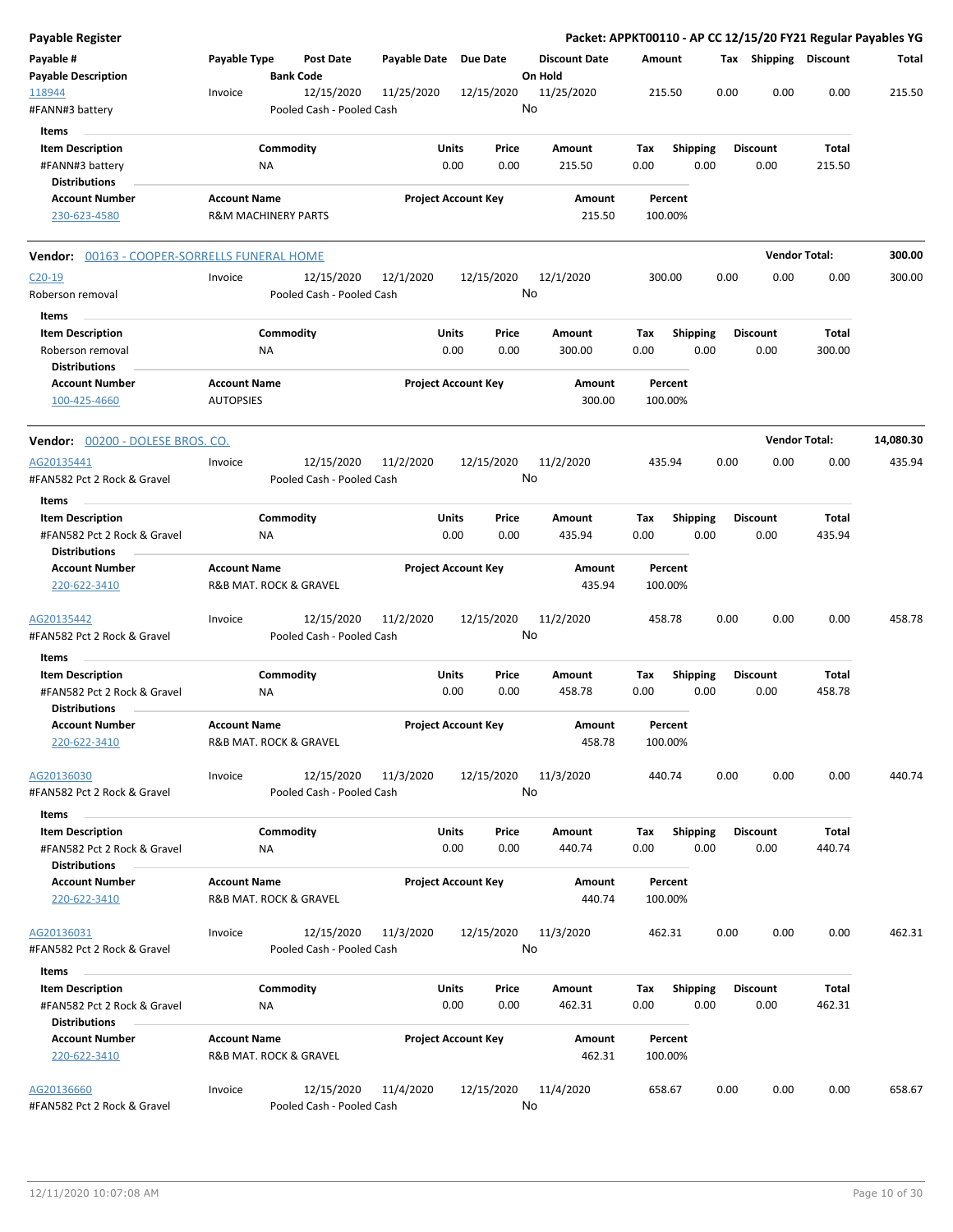| <b>Payable Register</b>                                                                 |                                               |                                                       |                            |                  |                                 |                    |                         |                         | Packet: APPKT00110 - AP CC 12/15/20 FY21 Regular Payables YG |        |
|-----------------------------------------------------------------------------------------|-----------------------------------------------|-------------------------------------------------------|----------------------------|------------------|---------------------------------|--------------------|-------------------------|-------------------------|--------------------------------------------------------------|--------|
| Payable #<br><b>Payable Description</b>                                                 | <b>Payable Type</b><br><b>Bank Code</b>       | <b>Post Date</b>                                      | Payable Date Due Date      |                  | <b>Discount Date</b><br>On Hold | Amount             |                         |                         | Tax Shipping Discount                                        | Total  |
| Items<br><b>Item Description</b><br>#FAN582 Pct 2 Rock & Gravel<br><b>Distributions</b> | Commodity<br>ΝA                               |                                                       | Units<br>0.00              | Price<br>0.00    | Amount<br>658.67                | Tax<br>0.00        | <b>Shipping</b><br>0.00 | <b>Discount</b><br>0.00 | Total<br>658.67                                              |        |
| <b>Account Number</b><br>220-622-3410                                                   | <b>Account Name</b><br>R&B MAT. ROCK & GRAVEL |                                                       | <b>Project Account Key</b> |                  | Amount<br>658.67                | Percent<br>100.00% |                         |                         |                                                              |        |
| AG20137265<br>#FAN582 Pct 2 Rock & Gravel                                               | Invoice                                       | 12/15/2020<br>11/5/2020<br>Pooled Cash - Pooled Cash  |                            | 12/15/2020<br>No | 11/5/2020                       | 216.48             |                         | 0.00                    | 0.00<br>0.00                                                 | 216.48 |
| Items                                                                                   |                                               |                                                       |                            |                  |                                 |                    |                         |                         |                                                              |        |
| <b>Item Description</b><br>#FAN582 Pct 2 Rock & Gravel<br><b>Distributions</b>          | Commodity<br>ΝA                               |                                                       | Units<br>0.00              | Price<br>0.00    | Amount<br>216.48                | Tax<br>0.00        | <b>Shipping</b><br>0.00 | <b>Discount</b><br>0.00 | Total<br>216.48                                              |        |
| <b>Account Number</b><br>220-622-3410                                                   | <b>Account Name</b><br>R&B MAT. ROCK & GRAVEL |                                                       | <b>Project Account Key</b> |                  | Amount<br>216.48                | Percent<br>100.00% |                         |                         |                                                              |        |
| AG20137266<br>#FAN582 Pct 2 Rock & Gravel                                               | Invoice                                       | 12/15/2020<br>11/5/2020<br>Pooled Cash - Pooled Cash  |                            | 12/15/2020<br>No | 11/5/2020                       | 448.66             |                         | 0.00                    | 0.00<br>0.00                                                 | 448.66 |
| Items<br><b>Item Description</b><br>#FAN582 Pct 2 Rock & Gravel<br><b>Distributions</b> | Commodity<br>NA                               |                                                       | Units<br>0.00              | Price<br>0.00    | Amount<br>448.66                | Tax<br>0.00        | <b>Shipping</b><br>0.00 | <b>Discount</b><br>0.00 | Total<br>448.66                                              |        |
| <b>Account Number</b><br>220-622-3410                                                   | <b>Account Name</b><br>R&B MAT. ROCK & GRAVEL |                                                       | <b>Project Account Key</b> |                  | Amount<br>448.66                | Percent<br>100.00% |                         |                         |                                                              |        |
| AG20139179<br>#FAN582 Pct 2 Rock & Gravel                                               | Invoice                                       | 12/15/2020<br>11/10/2020<br>Pooled Cash - Pooled Cash |                            | 12/15/2020<br>No | 11/10/2020                      | 461.74             |                         | 0.00                    | 0.00<br>0.00                                                 | 461.74 |
|                                                                                         |                                               |                                                       |                            |                  |                                 |                    |                         |                         |                                                              |        |
| Items                                                                                   |                                               |                                                       |                            |                  |                                 |                    |                         |                         |                                                              |        |
| <b>Item Description</b><br>#FAN582 Pct 2 Rock & Gravel<br><b>Distributions</b>          | Commodity<br>ΝA                               |                                                       | Units<br>0.00              | Price<br>0.00    | Amount<br>461.74                | Tax<br>0.00        | <b>Shipping</b><br>0.00 | <b>Discount</b><br>0.00 | Total<br>461.74                                              |        |
| <b>Account Number</b><br>220-622-3410                                                   | <b>Account Name</b><br>R&B MAT. ROCK & GRAVEL |                                                       | <b>Project Account Key</b> |                  | Amount<br>461.74                | Percent<br>100.00% |                         |                         |                                                              |        |
| AG20139755<br>#FAN582 Pct 2 Rock & Gravel                                               | Invoice                                       | 12/15/2020<br>11/11/2020<br>Pooled Cash - Pooled Cash |                            | 12/15/2020<br>No | 11/11/2020                      | 465.46             |                         | 0.00                    | 0.00<br>0.00                                                 | 465.46 |
| Items                                                                                   |                                               |                                                       |                            |                  |                                 |                    |                         |                         |                                                              |        |
| <b>Item Description</b><br>#FAN582 Pct 2 Rock & Gravel<br><b>Distributions</b>          | Commodity<br>ΝA                               |                                                       | Units<br>0.00              | Price<br>0.00    | Amount<br>465.46                | Tax<br>0.00        | Shipping<br>0.00        | <b>Discount</b><br>0.00 | <b>Total</b><br>465.46                                       |        |
| <b>Account Number</b><br>220-622-3410                                                   | <b>Account Name</b><br>R&B MAT. ROCK & GRAVEL |                                                       | <b>Project Account Key</b> |                  | Amount<br>465.46                | Percent<br>100.00% |                         |                         |                                                              |        |
| AG20140369<br>#FAN582 Pct 2 Rock & Gravel                                               | Invoice                                       | 12/15/2020<br>11/12/2020<br>Pooled Cash - Pooled Cash |                            | 12/15/2020<br>No | 11/12/2020                      | 683.30             |                         | 0.00                    | 0.00<br>0.00                                                 | 683.30 |
| Items                                                                                   |                                               |                                                       |                            |                  |                                 |                    |                         |                         |                                                              |        |
| <b>Item Description</b><br>#FAN582 Pct 2 Rock & Gravel<br><b>Distributions</b>          | Commodity<br>ΝA                               |                                                       | Units<br>0.00              | Price<br>0.00    | Amount<br>683.30                | Тах<br>0.00        | <b>Shipping</b><br>0.00 | <b>Discount</b><br>0.00 | Total<br>683.30                                              |        |
| <b>Account Number</b><br>220-622-3410                                                   | <b>Account Name</b><br>R&B MAT. ROCK & GRAVEL |                                                       | <b>Project Account Key</b> |                  | Amount<br>683.30                | Percent<br>100.00% |                         |                         |                                                              |        |
| AG20142645<br>#FAN582 Pct 2 Rock & Gravel                                               | Invoice                                       | 12/15/2020<br>11/18/2020<br>Pooled Cash - Pooled Cash |                            | 12/15/2020<br>No | 11/18/2020                      | 684.73             |                         | 0.00                    | 0.00<br>0.00                                                 | 684.73 |
| Items                                                                                   |                                               |                                                       |                            |                  |                                 |                    |                         |                         |                                                              |        |
| <b>Item Description</b><br>#FAN582 Pct 2 Rock & Gravel<br><b>Distributions</b>          | Commodity<br>ΝA                               |                                                       | Units<br>0.00              | Price<br>0.00    | Amount<br>684.73                | Tax<br>0.00        | <b>Shipping</b><br>0.00 | <b>Discount</b><br>0.00 | Total<br>684.73                                              |        |
| <b>Account Number</b><br>220-622-3410                                                   | <b>Account Name</b><br>R&B MAT. ROCK & GRAVEL |                                                       | <b>Project Account Key</b> |                  | Amount<br>684.73                | Percent<br>100.00% |                         |                         |                                                              |        |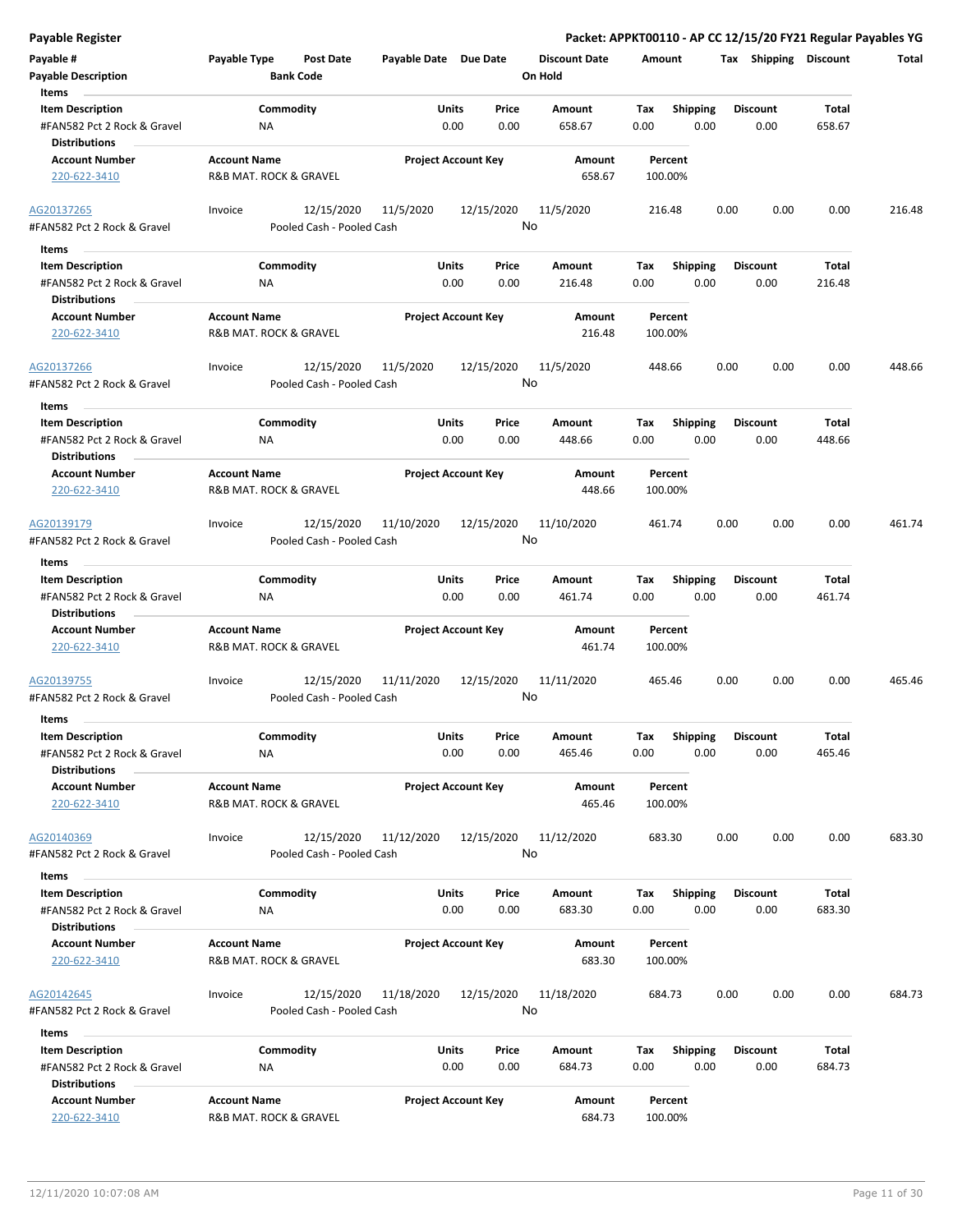| Payable Register                                    |                        |           |                                         |                            |              |                  |                      |          |                 |                 |      |                       |          | Packet: APPKT00110 - AP CC 12/15/20 FY21 Regular Payables YG |
|-----------------------------------------------------|------------------------|-----------|-----------------------------------------|----------------------------|--------------|------------------|----------------------|----------|-----------------|-----------------|------|-----------------------|----------|--------------------------------------------------------------|
| Payable #                                           | Payable Type           |           | Post Date                               | Payable Date Due Date      |              |                  | <b>Discount Date</b> | Amount   |                 |                 |      | Tax Shipping Discount |          | Total                                                        |
| <b>Payable Description</b>                          |                        |           | <b>Bank Code</b>                        |                            |              |                  | On Hold              |          |                 |                 |      |                       |          |                                                              |
| AG20142646<br>#FAN582 Pct 2 Rock & Gravel           | Invoice                |           | 12/15/2020<br>Pooled Cash - Pooled Cash | 11/18/2020                 |              | 12/15/2020<br>No | 11/18/2020           |          | 223.76          |                 | 0.00 | 0.00                  | 0.00     | 223.76                                                       |
| Items                                               |                        |           |                                         |                            |              |                  |                      |          |                 |                 |      |                       |          |                                                              |
| <b>Item Description</b>                             |                        | Commodity |                                         |                            | Units        | Price            | Amount               | Tax      | <b>Shipping</b> |                 |      | <b>Discount</b>       | Total    |                                                              |
| #FAN582 Pct 2 Rock & Gravel                         |                        | ΝA        |                                         |                            | 0.00         | 0.00             | 223.76               | 0.00     |                 | 0.00            |      | 0.00                  | 223.76   |                                                              |
| <b>Distributions</b>                                |                        |           |                                         |                            |              |                  |                      |          |                 |                 |      |                       |          |                                                              |
| <b>Account Number</b>                               | <b>Account Name</b>    |           |                                         | <b>Project Account Key</b> |              |                  | Amount               |          | Percent         |                 |      |                       |          |                                                              |
| 220-622-3410                                        | R&B MAT. ROCK & GRAVEL |           |                                         |                            |              |                  | 223.76               |          | 100.00%         |                 |      |                       |          |                                                              |
| AG20143258                                          | Invoice                |           | 12/15/2020                              | 11/19/2020                 |              | 12/15/2020       | 11/19/2020           |          | 505.96          |                 | 0.00 | 0.00                  | 0.00     | 505.96                                                       |
| #FAN582 Pct 2 Rock & Gravel                         |                        |           | Pooled Cash - Pooled Cash               |                            |              | No               |                      |          |                 |                 |      |                       |          |                                                              |
| Items                                               |                        |           |                                         |                            |              |                  |                      |          |                 |                 |      |                       |          |                                                              |
| <b>Item Description</b>                             |                        | Commodity |                                         |                            | Units        | Price            | Amount               | Tax      |                 | <b>Shipping</b> |      | <b>Discount</b>       | Total    |                                                              |
| #FAN582 Pct 2 Rock & Gravel<br><b>Distributions</b> |                        | NA        |                                         |                            | 0.00         | 0.00             | 505.96               | 0.00     |                 | 0.00            |      | 0.00                  | 505.96   |                                                              |
| <b>Account Number</b>                               | <b>Account Name</b>    |           |                                         | <b>Project Account Key</b> |              |                  | Amount               |          | Percent         |                 |      |                       |          |                                                              |
| 220-622-3410                                        | R&B MAT. ROCK & GRAVEL |           |                                         |                            |              |                  | 505.96               |          | 100.00%         |                 |      |                       |          |                                                              |
| AG20144515                                          | Invoice                |           | 12/15/2020                              | 11/23/2020                 |              | 12/15/2020       | 11/23/2020           |          | 670.13          |                 | 0.00 | 0.00                  | 0.00     | 670.13                                                       |
| #FAN582 Pct 2 Rock & Gravel                         |                        |           | Pooled Cash - Pooled Cash               |                            |              |                  | No                   |          |                 |                 |      |                       |          |                                                              |
| Items                                               |                        |           |                                         |                            |              |                  |                      |          |                 |                 |      |                       |          |                                                              |
| <b>Item Description</b>                             |                        | Commodity |                                         |                            | Units        | Price            | <b>Amount</b>        | Tax      |                 | <b>Shipping</b> |      | <b>Discount</b>       | Total    |                                                              |
| #FAN582 Pct 2 Rock & Gravel<br><b>Distributions</b> |                        | ΝA        |                                         |                            | 0.00         | 0.00             | 670.13               | 0.00     |                 | 0.00            |      | 0.00                  | 670.13   |                                                              |
| <b>Account Number</b>                               | <b>Account Name</b>    |           |                                         | <b>Project Account Key</b> |              |                  | Amount               |          | Percent         |                 |      |                       |          |                                                              |
| 220-622-3410                                        | R&B MAT. ROCK & GRAVEL |           |                                         |                            |              |                  | 670.13               |          | 100.00%         |                 |      |                       |          |                                                              |
| AG20144516<br>#FAN582 Pct 2 Rock & Gravel           | Invoice                |           | 12/15/2020<br>Pooled Cash - Pooled Cash | 11/23/2020                 |              | 12/15/2020<br>No | 11/23/2020           | 1,001.89 |                 |                 | 0.00 | 0.00                  | 0.00     | 1,001.89                                                     |
|                                                     |                        |           |                                         |                            |              |                  |                      |          |                 |                 |      |                       |          |                                                              |
| Items                                               |                        |           |                                         |                            |              |                  |                      |          |                 |                 |      |                       |          |                                                              |
| <b>Item Description</b>                             |                        | Commodity |                                         |                            | Units        | Price            | Amount               | Tax      |                 | Shipping        |      | <b>Discount</b>       | Total    |                                                              |
| #FAN582 Pct 2 Rock & Gravel<br>Distributions        |                        | ΝA        |                                         |                            | 0.00         | 0.00             | 1,001.89             | 0.00     |                 | 0.00            |      | 0.00                  | 1,001.89 |                                                              |
| <b>Account Number</b>                               | <b>Account Name</b>    |           |                                         | <b>Project Account Key</b> |              |                  | Amount               |          | Percent         |                 |      |                       |          |                                                              |
| 220-622-3410                                        | R&B MAT. ROCK & GRAVEL |           |                                         |                            |              |                  | 1,001.89             |          | 100.00%         |                 |      |                       |          |                                                              |
| AG20144986                                          | Invoice                |           | 12/15/2020                              | 11/24/2020                 |              | 12/15/2020       | 11/24/2020           |          | 923.40          |                 | 0.00 | 0.00                  | 0.00     | 923.40                                                       |
| #FAN582 Pct 2 Rock & Gravel<br>Items                |                        |           | Pooled Cash - Pooled Cash               |                            |              |                  | No                   |          |                 |                 |      |                       |          |                                                              |
| <b>Item Description</b>                             |                        | Commodity |                                         |                            | <b>Units</b> | Price            | Amount               | Tax      | <b>Shipping</b> |                 |      | <b>Discount</b>       | Total    |                                                              |
| #FAN582 Pct 2 Rock & Gravel                         |                        | <b>NA</b> |                                         |                            | 0.00         | 0.00             | 923.40               | 0.00     |                 | 0.00            |      | 0.00                  | 923.40   |                                                              |
| <b>Distributions</b><br><b>Account Number</b>       | <b>Account Name</b>    |           |                                         | <b>Project Account Key</b> |              |                  | Amount               |          | Percent         |                 |      |                       |          |                                                              |
| 220-622-3410                                        | R&B MAT. ROCK & GRAVEL |           |                                         |                            |              |                  | 923.40               |          | 100.00%         |                 |      |                       |          |                                                              |
| AG20144987                                          | Invoice                |           | 12/15/2020                              | 11/24/2020                 |              | 12/15/2020       | 11/24/2020           |          | 989.47          |                 | 0.00 | 0.00                  | 0.00     | 989.47                                                       |
| #FAN582 Pct 2 Rock & Gravel                         |                        |           | Pooled Cash - Pooled Cash               |                            |              | No               |                      |          |                 |                 |      |                       |          |                                                              |
| Items                                               |                        |           |                                         |                            |              |                  |                      |          |                 |                 |      |                       |          |                                                              |
| <b>Item Description</b>                             |                        | Commodity |                                         |                            | Units        | Price            | Amount               | Tax      | <b>Shipping</b> |                 |      | <b>Discount</b>       | Total    |                                                              |
| #FAN582 Pct 2 Rock & Gravel                         |                        | ΝA        |                                         |                            | 0.00         | 0.00             | 989.47               | 0.00     |                 | 0.00            |      | 0.00                  | 989.47   |                                                              |
| <b>Distributions</b>                                |                        |           |                                         |                            |              |                  |                      |          |                 |                 |      |                       |          |                                                              |
| <b>Account Number</b>                               | <b>Account Name</b>    |           |                                         | <b>Project Account Key</b> |              |                  | Amount               |          | Percent         |                 |      |                       |          |                                                              |
| 220-622-3410                                        | R&B MAT. ROCK & GRAVEL |           |                                         |                            |              |                  | 989.47               |          | 100.00%         |                 |      |                       |          |                                                              |
| AG20144988                                          | Invoice                |           | 12/15/2020                              | 11/24/2020                 |              | 12/15/2020       | 11/24/2020           |          | 941.72          |                 | 0.00 | 0.00                  | 0.00     | 941.72                                                       |
| #FAN582 Pct 2 Rock & Gravel                         |                        |           | Pooled Cash - Pooled Cash               |                            |              | No               |                      |          |                 |                 |      |                       |          |                                                              |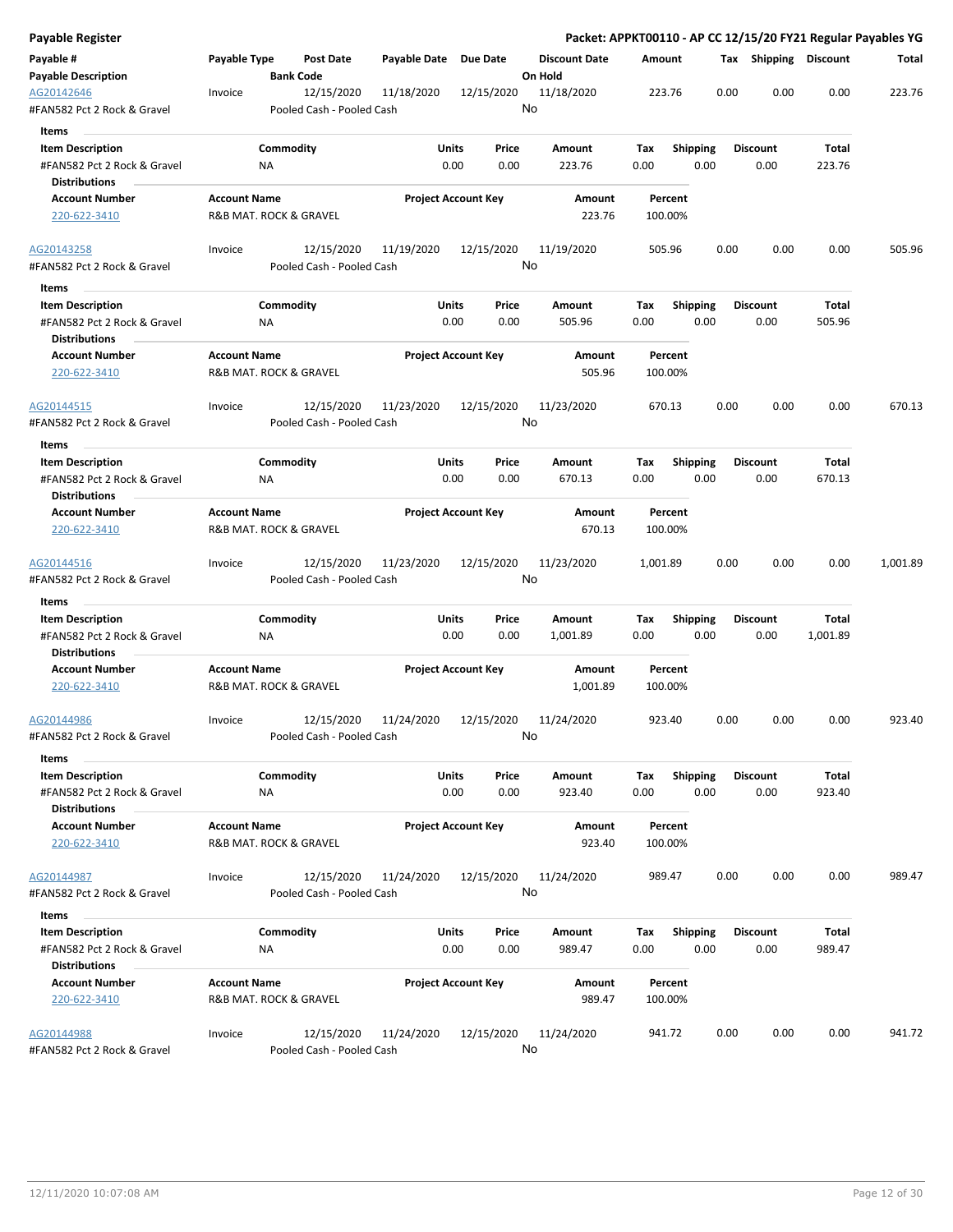| <b>Payable Register</b>                                                                     |                                               |                                         |                       |                            |               |                                 |             |                         |      |                         | Packet: APPKT00110 - AP CC 12/15/20 FY21 Regular Payables YG |          |
|---------------------------------------------------------------------------------------------|-----------------------------------------------|-----------------------------------------|-----------------------|----------------------------|---------------|---------------------------------|-------------|-------------------------|------|-------------------------|--------------------------------------------------------------|----------|
| Payable #<br><b>Payable Description</b>                                                     | Payable Type                                  | <b>Post Date</b><br><b>Bank Code</b>    | Payable Date Due Date |                            |               | <b>Discount Date</b><br>On Hold | Amount      |                         |      | Tax Shipping Discount   |                                                              | Total    |
| Items<br><b>Item Description</b><br>#FAN582 Pct 2 Rock & Gravel<br><b>Distributions</b>     | ΝA                                            | Commodity                               |                       | Units<br>0.00              | Price<br>0.00 | Amount<br>941.72                | Tax<br>0.00 | <b>Shipping</b><br>0.00 |      | <b>Discount</b><br>0.00 | <b>Total</b><br>941.72                                       |          |
| <b>Account Number</b><br>220-622-3410                                                       | <b>Account Name</b><br>R&B MAT. ROCK & GRAVEL |                                         |                       | <b>Project Account Key</b> |               | Amount<br>941.72                |             | Percent<br>100.00%      |      |                         |                                                              |          |
| AG20144989<br>#FAN582 Pct 2 Rock & Gravel                                                   | Invoice                                       | 12/15/2020<br>Pooled Cash - Pooled Cash | 11/24/2020            | 12/15/2020                 |               | 11/24/2020<br>No                | 1,507.47    |                         | 0.00 | 0.00                    | 0.00                                                         | 1,507.47 |
| Items                                                                                       |                                               |                                         |                       |                            |               |                                 |             |                         |      |                         |                                                              |          |
| <b>Item Description</b><br>#FAN582 Pct 2 Rock & Gravel<br><b>Distributions</b>              | ΝA                                            | Commodity                               |                       | Units<br>0.00              | Price<br>0.00 | Amount<br>1,507.47              | Тах<br>0.00 | Shipping<br>0.00        |      | <b>Discount</b><br>0.00 | Total<br>1,507.47                                            |          |
| <b>Account Number</b><br>220-622-3410                                                       | <b>Account Name</b><br>R&B MAT. ROCK & GRAVEL |                                         |                       | <b>Project Account Key</b> |               | Amount<br>1,507.47              |             | Percent<br>100.00%      |      |                         |                                                              |          |
| AG2014540<br>#FAN582 Pct 2 Rock & Gravel                                                    | Invoice                                       | 12/15/2020<br>Pooled Cash - Pooled Cash | 11/16/2020            | 12/15/2020                 |               | 11/16/2020<br>No                |             | 695.15                  | 0.00 | 0.00                    | 0.00                                                         | 695.15   |
| Items<br><b>Item Description</b>                                                            |                                               | Commodity                               |                       | Units                      | Price         | Amount                          | Tax         | <b>Shipping</b>         |      | <b>Discount</b>         | Total                                                        |          |
| #FAN582 Pct 2 Rock & Gravel<br><b>Distributions</b>                                         | ΝA                                            |                                         |                       | 0.00                       | 0.00          | 695.15                          | 0.00        | 0.00                    |      | 0.00                    | 695.15                                                       |          |
| <b>Account Number</b><br>220-622-3410                                                       | <b>Account Name</b><br>R&B MAT. ROCK & GRAVEL |                                         |                       | <b>Project Account Key</b> |               | Amount<br>695.15                |             | Percent<br>100.00%      |      |                         |                                                              |          |
| AG20145401<br>#FAN582 Pct 2 Rock & Gravel                                                   | Invoice                                       | 12/15/2020<br>Pooled Cash - Pooled Cash | 11/25/2020            | 12/15/2020                 |               | 11/25/2020<br>No                |             | 258.04                  | 0.00 | 0.00                    | 0.00                                                         | 258.04   |
| Items                                                                                       |                                               |                                         |                       |                            |               |                                 |             |                         |      |                         |                                                              |          |
| <b>Item Description</b><br>#FAN582 Pct 2 Rock & Gravel<br><b>Distributions</b>              | ΝA                                            | Commodity                               |                       | Units<br>0.00              | Price<br>0.00 | Amount<br>258.04                | Tax<br>0.00 | Shipping<br>0.00        |      | <b>Discount</b><br>0.00 | Total<br>258.04                                              |          |
| <b>Account Number</b><br>220-622-3410                                                       | <b>Account Name</b><br>R&B MAT. ROCK & GRAVEL |                                         |                       | <b>Project Account Key</b> |               | Amount<br>258.04                |             | Percent<br>100.00%      |      |                         |                                                              |          |
| AG20145402<br>#FAN582 Pct 2 Rock & Gravel                                                   | Invoice                                       | 12/15/2020<br>Pooled Cash - Pooled Cash | 11/25/2020            | 12/15/2020                 |               | 11/25/2020<br>No                |             | 255.56                  | 0.00 | 0.00                    | 0.00                                                         | 255.56   |
| Items                                                                                       |                                               |                                         |                       |                            |               |                                 |             |                         |      |                         |                                                              |          |
| <b>Item Description</b><br>#FAN582 Pct 2 Rock & Gravel<br><b>Distributions</b>              | NA                                            | Commodity                               |                       | Units<br>0.00              | Price<br>0.00 | Amount<br>255.56                | Tax<br>0.00 | Shipping<br>0.00        |      | <b>Discount</b><br>0.00 | Total<br>255.56                                              |          |
| <b>Account Number</b><br>220-622-3410                                                       | <b>Account Name</b><br>R&B MAT. ROCK & GRAVEL |                                         |                       | <b>Project Account Key</b> |               | Amount<br>255.56                |             | Percent<br>100.00%      |      |                         |                                                              |          |
| AG20145886<br>#FAN582 Pct 2 Rock & Gravel                                                   | Invoice                                       | 12/15/2020<br>Pooled Cash - Pooled Cash | 11/30/2020            | 12/15/2020                 |               | 11/30/2020<br>No                |             | 690.94                  | 0.00 | 0.00                    | 0.00                                                         | 690.94   |
| Items                                                                                       |                                               |                                         |                       |                            |               |                                 |             |                         |      |                         |                                                              |          |
| <b>Item Description</b>                                                                     |                                               | Commodity                               |                       | Units                      | Price         | Amount                          | Тах         | <b>Shipping</b>         |      | <b>Discount</b>         | Total                                                        |          |
| #FAN582 Pct 2 Rock & Gravel<br><b>Distributions</b>                                         | ΝA                                            |                                         |                       | 0.00                       | 0.00          | 690.94                          | 0.00        | 0.00                    |      | 0.00                    | 690.94                                                       |          |
| <b>Account Number</b><br>220-622-3410                                                       | <b>Account Name</b><br>R&B MAT. ROCK & GRAVEL |                                         |                       | <b>Project Account Key</b> |               | Amount<br>690.94                |             | Percent<br>100.00%      |      |                         |                                                              |          |
| <b>Vendor: 00797 - FANNIN COUNTY TAX ASSESSOR-COL</b>                                       |                                               |                                         |                       |                            |               |                                 |             |                         |      |                         | <b>Vendor Total:</b>                                         | 15.00    |
| <b>INV0000907</b><br>Pct 3 2005 Dodge registration Plate #1271173 Pooled Cash - Pooled Cash | Invoice                                       | 12/15/2020                              | 11/30/2020            | 12/15/2020                 |               | 11/30/2020<br>No                |             | 7.50                    | 0.00 | 0.00                    | 0.00                                                         | 7.50     |

Pct 3 2005 Dodge registration Plate #1271173 Pooled Cash - Pooled Cash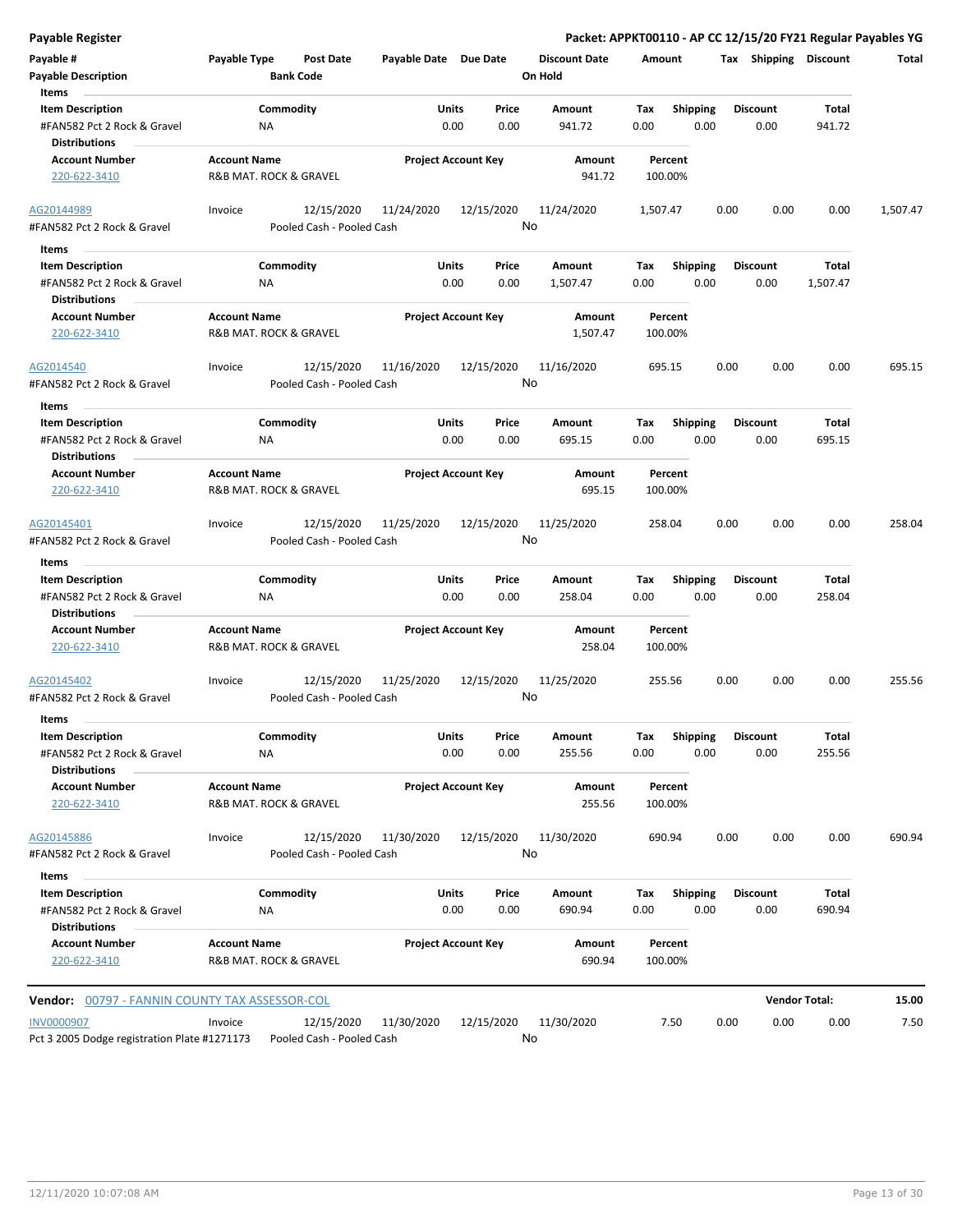| <b>Payable Register</b>                                  |                                                       |                                           |                                |                      |                    |                         | Packet: APPKT00110 - AP CC 12/15/20 FY21 Regular Payables YG |                      |            |
|----------------------------------------------------------|-------------------------------------------------------|-------------------------------------------|--------------------------------|----------------------|--------------------|-------------------------|--------------------------------------------------------------|----------------------|------------|
| Payable #                                                | Payable Type                                          | <b>Post Date</b><br>Payable Date Due Date |                                | <b>Discount Date</b> | Amount             |                         | Tax Shipping Discount                                        |                      | Total      |
| <b>Payable Description</b>                               | <b>Bank Code</b>                                      |                                           |                                | On Hold              |                    |                         |                                                              |                      |            |
| Items                                                    |                                                       |                                           |                                |                      |                    |                         |                                                              |                      |            |
| <b>Item Description</b>                                  | Commodity                                             |                                           | Units<br>Price                 | Amount               | Tax                | <b>Shipping</b>         | <b>Discount</b>                                              | Total                |            |
| Pct 3 2005 Dodge registration Plate #1271 NA             |                                                       |                                           | 0.00<br>0.00                   | 7.50                 | 0.00               | 0.00                    | 0.00                                                         | 7.50                 |            |
| <b>Distributions</b>                                     |                                                       |                                           |                                |                      |                    |                         |                                                              |                      |            |
| <b>Account Number</b><br>230-623-4580                    | <b>Account Name</b><br><b>R&amp;M MACHINERY PARTS</b> |                                           | <b>Project Account Key</b>     | Amount<br>7.50       | Percent<br>100.00% |                         |                                                              |                      |            |
|                                                          |                                                       |                                           |                                |                      |                    |                         |                                                              |                      |            |
| <b>INV0000908</b>                                        | Invoice                                               | 12/15/2020<br>11/30/2020                  | 12/15/2020                     | 11/30/2020           | 7.50               |                         | 0.00<br>0.00                                                 | 0.00                 | 7.50       |
| Pct 3 2001 Dodge registration Plate #1271172             |                                                       | Pooled Cash - Pooled Cash                 |                                | No                   |                    |                         |                                                              |                      |            |
| Items                                                    |                                                       |                                           |                                |                      |                    |                         |                                                              |                      |            |
| <b>Item Description</b>                                  | Commodity                                             |                                           | Units<br>Price                 | Amount               | Tax                | <b>Shipping</b>         | <b>Discount</b>                                              | Total                |            |
| Pct 3 2001 Dodge registration Plate #1271 NA             |                                                       |                                           | 0.00<br>0.00                   | 7.50                 | 0.00               | 0.00                    | 0.00                                                         | 7.50                 |            |
| <b>Distributions</b>                                     |                                                       |                                           |                                |                      |                    |                         |                                                              |                      |            |
| <b>Account Number</b>                                    | <b>Account Name</b>                                   |                                           | <b>Project Account Key</b>     | Amount               | Percent            |                         |                                                              |                      |            |
| 230-623-4580                                             | <b>R&amp;M MACHINERY PARTS</b>                        |                                           |                                | 7.50                 | 100.00%            |                         |                                                              |                      |            |
| Vendor: 00074 - FROELICH, DR. JAMES E.                   |                                                       |                                           |                                |                      |                    |                         |                                                              | <b>Vendor Total:</b> | 200.00     |
| <b>INV0000866</b>                                        | Invoice                                               | 12/15/2020<br>12/7/2020                   | 12/15/2020                     | 12/7/2020            | 200.00             |                         | 0.00<br>0.00                                                 | 0.00                 | 200.00     |
| 11/21-12/20/20 Health Officer                            |                                                       | Pooled Cash - Pooled Cash                 |                                | No                   |                    |                         |                                                              |                      |            |
| Items                                                    |                                                       |                                           |                                |                      |                    |                         |                                                              |                      |            |
| <b>Item Description</b><br>11/21-12/20/20 Health Officer | Commodity<br>ΝA                                       |                                           | Units<br>Price<br>0.00<br>0.00 | Amount<br>200.00     | Tax<br>0.00        | <b>Shipping</b><br>0.00 | <b>Discount</b><br>0.00                                      | Total<br>200.00      |            |
| <b>Distributions</b>                                     |                                                       |                                           |                                |                      |                    |                         |                                                              |                      |            |
| <b>Account Number</b>                                    | <b>Account Name</b>                                   |                                           | <b>Project Account Key</b>     | Amount               | Percent            |                         |                                                              |                      |            |
| 100-641-1020                                             | SALARY APPOINTED OFFICIAL                             |                                           |                                | 200.00               | 100.00%            |                         |                                                              |                      |            |
| <b>Vendor: 00512 - GAYLON P. RIDDELS LAW FIRM, PC</b>    |                                                       |                                           |                                |                      |                    |                         |                                                              | <b>Vendor Total:</b> | 5,239.25   |
|                                                          |                                                       |                                           |                                |                      |                    |                         |                                                              |                      |            |
| INV0000875                                               | Invoice                                               | 12/15/2020<br>11/16/2020                  | 12/15/2020                     | 11/16/2020<br>No     | 617.50             |                         | 0.00<br>0.00                                                 | 0.00                 | 617.50     |
| J-2019-017 Moore Dst Ct                                  |                                                       | Pooled Cash - Pooled Cash                 |                                |                      |                    |                         |                                                              |                      |            |
| Items                                                    |                                                       |                                           |                                |                      |                    |                         |                                                              |                      |            |
| <b>Item Description</b>                                  | Commodity                                             |                                           | Units<br>Price                 | Amount               | Tax                | <b>Shipping</b>         | <b>Discount</b>                                              | Total                |            |
| J-2019-017 Moore Dst Ct                                  | NA                                                    |                                           | 0.00<br>0.00                   | 617.50               | 0.00               | 0.00                    | 0.00                                                         | 617.50               |            |
| <b>Distributions</b>                                     |                                                       |                                           |                                |                      |                    |                         |                                                              |                      |            |
| <b>Account Number</b>                                    | <b>Account Name</b>                                   |                                           | <b>Project Account Key</b>     | Amount               | Percent            |                         |                                                              |                      |            |
| 100-435-4320                                             | <b>ATTORNEY FEES JUVENILE</b>                         |                                           |                                | 617.50               | 100.00%            |                         |                                                              |                      |            |
| <b>INV0000877</b>                                        | Invoice                                               | 9/30/2020<br>9/30/2020                    | 9/30/2020                      | 9/30/2020            | 4,621.75           |                         | 0.00<br>0.00                                                 | 0.00                 | 4,621.75   |
| J-2019-0017 Moore Dst Ct                                 |                                                       | Pooled Cash - Pooled Cash                 |                                | No                   |                    |                         |                                                              |                      |            |
| Items                                                    |                                                       |                                           |                                |                      |                    |                         |                                                              |                      |            |
| <b>Item Description</b>                                  | Commodity                                             |                                           | Units<br>Price                 | Amount               | Tax                | Shipping                | <b>Discount</b>                                              | Total                |            |
| J-2019-0017 Moore Dst Ct                                 | NA                                                    |                                           | 0.00<br>0.00                   | 4,621.75             | 0.00               | 0.00                    | 0.00                                                         | 4,621.75             |            |
| <b>Distributions</b>                                     |                                                       |                                           |                                |                      |                    |                         |                                                              |                      |            |
| <b>Account Number</b>                                    | <b>Account Name</b>                                   |                                           | <b>Project Account Key</b>     | Amount               | Percent            |                         |                                                              |                      |            |
| 100-435-4320                                             | <b>ATTORNEY FEES JUVENILE</b>                         |                                           |                                | 4,621.75             | 100.00%            |                         |                                                              |                      |            |
| Vendor: 00508 - Geraldine Bryant                         |                                                       |                                           |                                |                      |                    |                         |                                                              | <b>Vendor Total:</b> | 128,959.03 |
| <u>16</u>                                                | Invoice                                               | 12/15/2020<br>11/21/2020                  | 12/15/2020                     | 11/21/2020           | 128,959.03         |                         | 0.00<br>0.00                                                 | 0.00                 | 128,959.03 |
| Courthouse masonry                                       |                                                       | Pooled Cash - Pooled Cash                 |                                | No                   |                    |                         |                                                              |                      |            |
|                                                          |                                                       |                                           |                                |                      |                    |                         |                                                              |                      |            |
| Items                                                    |                                                       |                                           |                                |                      |                    |                         |                                                              |                      |            |
| <b>Item Description</b>                                  | Commodity                                             |                                           | Units<br>Price                 | Amount               | Тах                | <b>Shipping</b>         | <b>Discount</b>                                              | Total                |            |
| Courthouse masonry<br><b>Distributions</b>               | NA                                                    |                                           | 0.00<br>0.00                   | 128,959.03           | 0.00               | 0.00                    | 0.00                                                         | 128,959.03           |            |
|                                                          |                                                       |                                           |                                |                      |                    |                         |                                                              |                      |            |
| Account Number<br>680-668-1680                           | <b>Account Name</b><br><b>MASONRY AND STONE</b>       |                                           | <b>Project Account Key</b>     | Amount<br>128,959.03 | Percent<br>100.00% |                         |                                                              |                      |            |
|                                                          |                                                       |                                           |                                |                      |                    |                         |                                                              |                      |            |
| <b>Vendor: 00692 - GRAHAM TRUCK TIRE CENTER</b>          |                                                       |                                           |                                |                      |                    |                         |                                                              | <b>Vendor Total:</b> | 35.00      |
| 2042550                                                  | Invoice                                               | 12/15/2020<br>11/23/2020                  | 12/15/2020                     | 11/23/2020           | 35.00              |                         | 0.00<br>0.00                                                 | 0.00                 | 35.00      |
| #1658-B Pct 3 tire repair                                |                                                       | Pooled Cash - Pooled Cash                 |                                | No                   |                    |                         |                                                              |                      |            |
|                                                          |                                                       |                                           |                                |                      |                    |                         |                                                              |                      |            |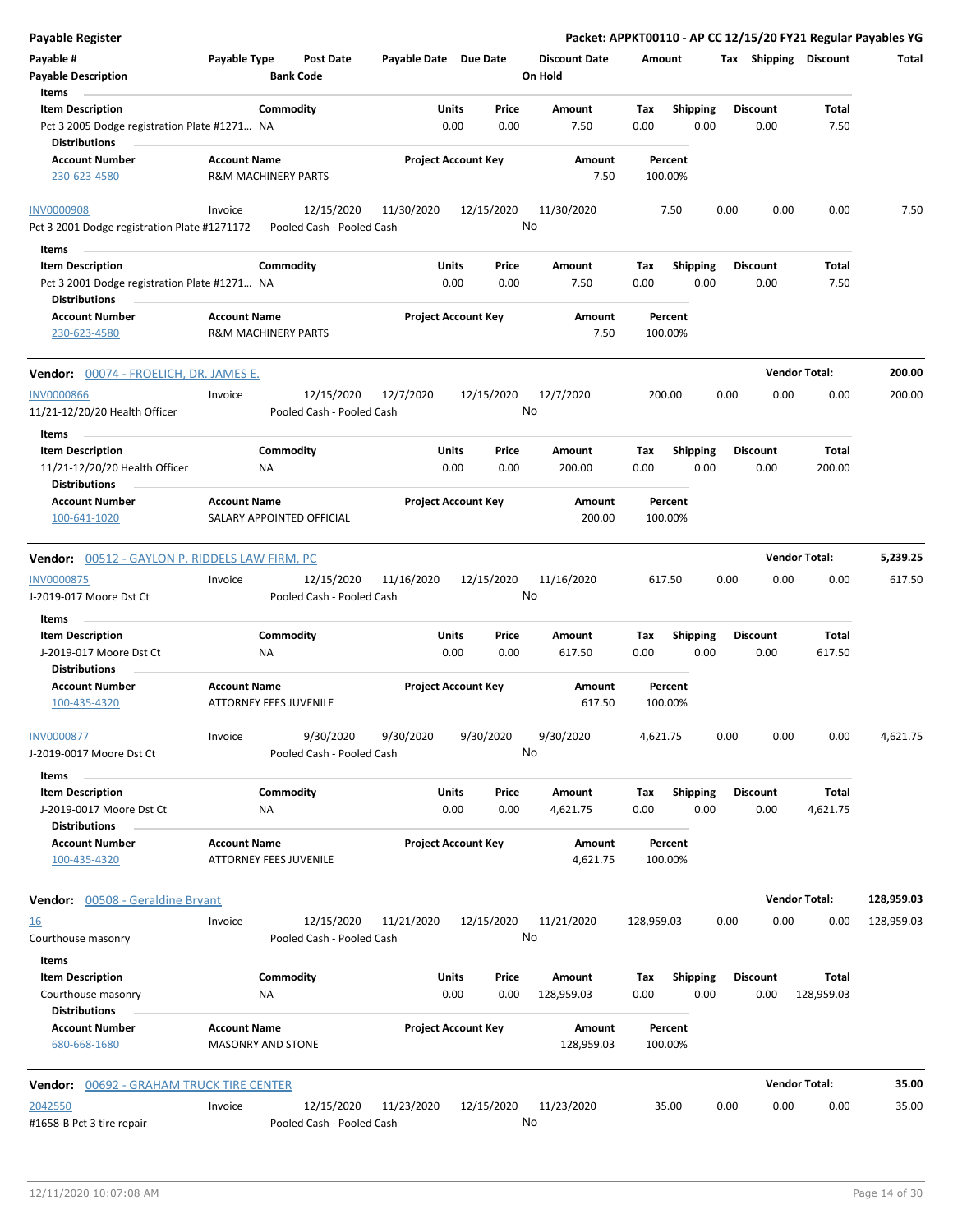| <b>Payable Register</b>                                    |                                                       |                                      |                       |                            |                                 |           |                 |      |                      | Packet: APPKT00110 - AP CC 12/15/20 FY21 Regular Payables YG |           |
|------------------------------------------------------------|-------------------------------------------------------|--------------------------------------|-----------------------|----------------------------|---------------------------------|-----------|-----------------|------|----------------------|--------------------------------------------------------------|-----------|
| Payable #<br><b>Payable Description</b>                    | Payable Type                                          | <b>Post Date</b><br><b>Bank Code</b> | Payable Date Due Date |                            | <b>Discount Date</b><br>On Hold | Amount    |                 |      |                      | Tax Shipping Discount                                        | Total     |
| Items<br><b>Item Description</b>                           | Commodity                                             |                                      | Units                 | Price                      | Amount                          | Tax       | <b>Shipping</b> |      | <b>Discount</b>      | Total                                                        |           |
| #1658-B Pct 3 tire repair<br><b>Distributions</b>          | ΝA                                                    |                                      |                       | 0.00<br>0.00               | 35.00                           | 0.00      | 0.00            |      | 0.00                 | 35.00                                                        |           |
| <b>Account Number</b>                                      | <b>Account Name</b>                                   |                                      |                       | <b>Project Account Key</b> | Amount                          | Percent   |                 |      |                      |                                                              |           |
| 230-623-4590                                               | R&M MACH. TIRES & TUBES                               |                                      |                       |                            | 35.00                           | 100.00%   |                 |      |                      |                                                              |           |
| Vendor: 00010 - HOLLAND, JORDAN                            |                                                       |                                      |                       |                            |                                 |           |                 |      | <b>Vendor Total:</b> |                                                              | 658.75    |
| INV0000916                                                 | Invoice                                               | 12/15/2020                           | 11/24/2020            | 12/15/2020                 | 11/24/2020                      | 658.75    |                 | 0.00 | 0.00                 | 0.00                                                         | 658.75    |
| CR-19-27078 Jones Dst Ct                                   |                                                       | Pooled Cash - Pooled Cash            |                       |                            | No                              |           |                 |      |                      |                                                              |           |
| Items                                                      |                                                       |                                      |                       |                            |                                 |           |                 |      |                      |                                                              |           |
| <b>Item Description</b>                                    | Commodity                                             |                                      | Units                 | Price                      | Amount                          | Tax       | <b>Shipping</b> |      | <b>Discount</b>      | Total                                                        |           |
| CR-19-27078 Jones Dst Ct<br><b>Distributions</b>           | ΝA                                                    |                                      |                       | 0.00<br>0.00               | 658.75                          | 0.00      | 0.00            |      | 0.00                 | 658.75                                                       |           |
| <b>Account Number</b>                                      | <b>Account Name</b>                                   |                                      |                       | <b>Project Account Key</b> | Amount                          | Percent   |                 |      |                      |                                                              |           |
| 100-435-4370                                               | <b>ATTORNEY FEES</b>                                  |                                      |                       |                            | 658.75                          | 100.00%   |                 |      |                      |                                                              |           |
| Vendor: 00623 - HOLT CAT                                   |                                                       |                                      |                       |                            |                                 |           |                 |      | <b>Vendor Total:</b> |                                                              | 1,856.99  |
| PCMJ0019656                                                | Credit Memo                                           | 12/15/2020                           | 12/2/2020             | 12/2/2020                  | 12/2/2020                       | $-820.87$ |                 | 0.00 | 0.00                 | 0.00                                                         | $-820.87$ |
| #0418790 R&M parts - core returned                         |                                                       | Pooled Cash - Pooled Cash            |                       |                            | No                              |           |                 |      |                      |                                                              |           |
| Items                                                      |                                                       |                                      |                       |                            |                                 |           |                 |      |                      |                                                              |           |
| <b>Item Description</b>                                    | Commodity                                             |                                      | Units                 | Price                      | Amount                          | Tax       | <b>Shipping</b> |      | <b>Discount</b>      | Total                                                        |           |
| #0418790 R&M parts - core returned<br><b>Distributions</b> | ΝA                                                    |                                      |                       | 0.00<br>0.00               | $-820.87$                       | 0.00      | 0.00            |      | 0.00                 | $-820.87$                                                    |           |
| <b>Account Number</b>                                      | <b>Account Name</b>                                   |                                      |                       | <b>Project Account Key</b> | Amount                          | Percent   |                 |      |                      |                                                              |           |
| 220-622-4580                                               | <b>R&amp;M MACHINERY PARTS</b>                        |                                      |                       |                            | $-820.87$                       | 100.00%   |                 |      |                      |                                                              |           |
| PIMJ0094304                                                | Invoice                                               | 12/15/2020                           | 11/17/2020            | 12/15/2020                 | 11/17/2020                      | 279.20    |                 | 0.00 | 0.00                 | 0.00                                                         | 279.20    |
| #0418790 R&M parts                                         |                                                       | Pooled Cash - Pooled Cash            |                       |                            | No                              |           |                 |      |                      |                                                              |           |
| Items                                                      |                                                       |                                      |                       |                            |                                 |           |                 |      |                      |                                                              |           |
| <b>Item Description</b>                                    | Commodity                                             |                                      | Units                 | Price                      | Amount                          | Tax       | <b>Shipping</b> |      | <b>Discount</b>      | Total                                                        |           |
| #0418790 R&M parts                                         | ΝA                                                    |                                      |                       | 0.00<br>0.00               | 53.57                           | 0.00      | 0.00            |      | 0.00                 | 53.57                                                        |           |
| <b>Distributions</b>                                       |                                                       |                                      |                       | <b>Project Account Key</b> |                                 | Percent   |                 |      |                      |                                                              |           |
| <b>Account Number</b><br>220-622-4580                      | <b>Account Name</b><br><b>R&amp;M MACHINERY PARTS</b> |                                      |                       |                            | Amount<br>53.57                 | 100.00%   |                 |      |                      |                                                              |           |
| items                                                      |                                                       |                                      |                       |                            |                                 |           |                 |      |                      |                                                              |           |
| <b>Item Description</b>                                    | Commodity                                             |                                      | Units                 | Price                      | Amount                          | Тах       | Shipping        |      | Discount             | Total                                                        |           |
| #0418790 30W oil                                           | NA                                                    |                                      |                       | 0.00<br>0.00               | 225.63                          | 0.00      | 0.00            |      | 0.00                 | 225.63                                                       |           |
| <b>Distributions</b>                                       |                                                       |                                      |                       |                            |                                 |           |                 |      |                      |                                                              |           |
| <b>Account Number</b>                                      | <b>Account Name</b>                                   |                                      |                       | <b>Project Account Key</b> | Amount                          | Percent   |                 |      |                      |                                                              |           |
| 220-622-4570                                               | R&M MACHINERY GAS & OIL                               |                                      |                       |                            | 225.63                          | 100.00%   |                 |      |                      |                                                              |           |
| PIMJ0094493                                                | Invoice                                               | 12/15/2020                           | 11/20/2020            | 12/15/2020                 | 11/20/2020                      | 2,398.66  |                 | 0.00 | 0.00                 | 0.00                                                         | 2,398.66  |
| #0418790 R&M parts                                         |                                                       | Pooled Cash - Pooled Cash            |                       |                            | No                              |           |                 |      |                      |                                                              |           |
| Items                                                      |                                                       |                                      |                       |                            |                                 |           |                 |      |                      |                                                              |           |
| <b>Item Description</b><br>#0418790 R&M parts              | Commodity                                             |                                      | Units                 | Price                      | Amount                          | Tax       | <b>Shipping</b> |      | Discount             | Total                                                        |           |
| <b>Distributions</b>                                       | ΝA                                                    |                                      |                       | 0.00<br>0.00               | 2,398.66                        | 0.00      | 0.00            |      | 0.00                 | 2,398.66                                                     |           |
| <b>Account Number</b>                                      | <b>Account Name</b>                                   |                                      |                       | <b>Project Account Key</b> | Amount                          | Percent   |                 |      |                      |                                                              |           |
| 220-622-4580                                               | <b>R&amp;M MACHINERY PARTS</b>                        |                                      |                       |                            | 2,398.66                        | 100.00%   |                 |      |                      |                                                              |           |
| Vendor: 00397 - JESSICA MCDONALD                           |                                                       |                                      |                       |                            |                                 |           |                 |      | <b>Vendor Total:</b> |                                                              | 4,330.00  |
| <b>INV0000870</b>                                          | Invoice                                               | 12/15/2020                           | 11/23/2020            | 12/15/2020                 | 11/23/2020                      | 570.00    |                 | 0.00 | 0.00                 | 0.00                                                         | 570.00    |
| FA-20-44820 VM/AM Dst Ct                                   |                                                       | Pooled Cash - Pooled Cash            |                       |                            | No                              |           |                 |      |                      |                                                              |           |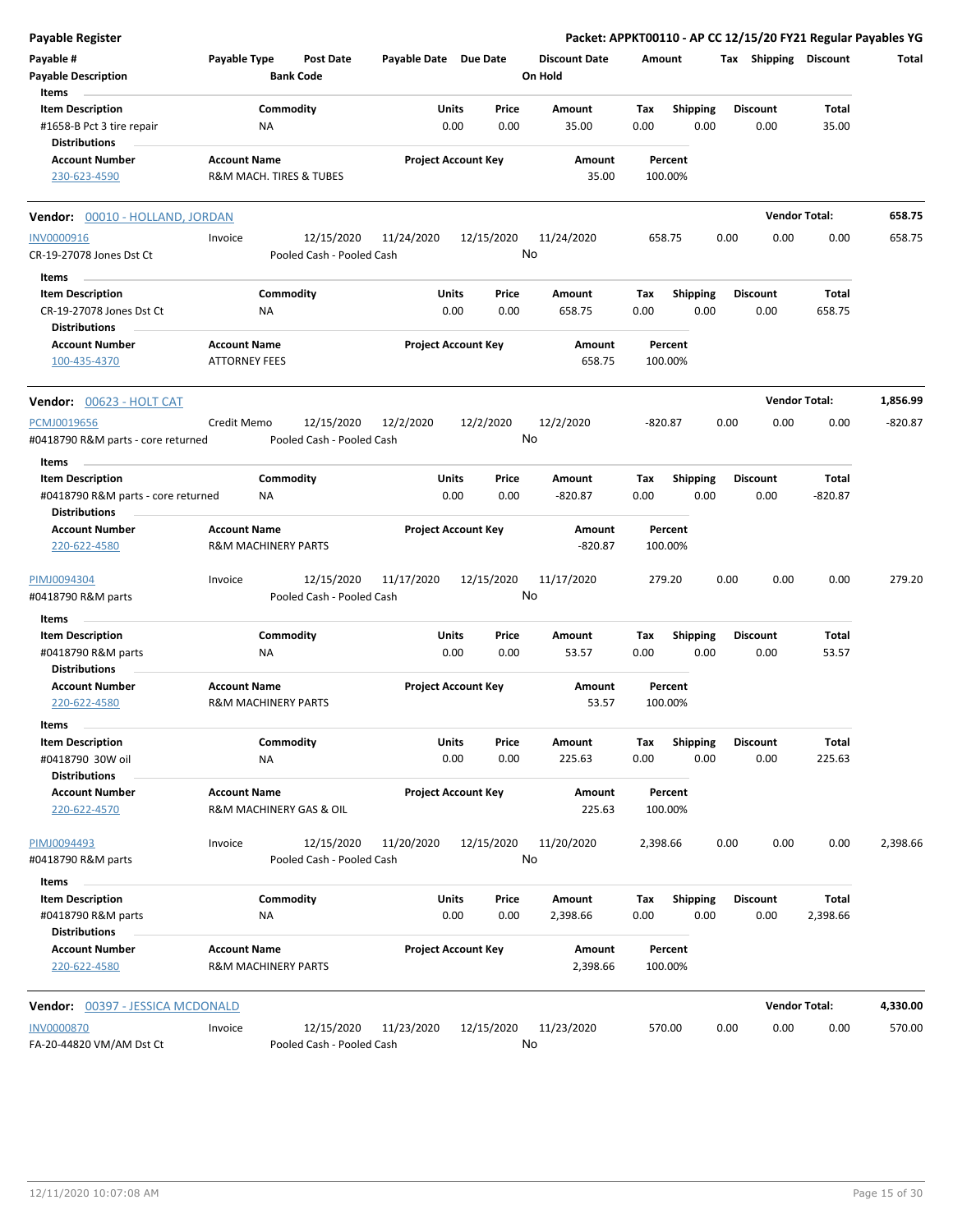**Payable # Payable Type Post Date Payable Date Due Date Payable Description Bank Code Discount Date Amount Tax Shipping Discount Total On Hold** 0.00 0.00 **Units** FA-20-44820 VM/AM Dst Ct 0.00 **Item Description** 570.00 **Price Amount Tax** 0.00 570.00 Commodity **Shipping Shipping Commodity Shipping Discount** Total NA **Items** 0.00 **Discount Account Number Account Name Project Account Key Amount Distributions Percent** 100-435-4360 ATTORNEY FEES- CPS CASES 570.00 100.00% 12/15/2020 11/30/2020 12/15/2020 FA-19-44106 AM Dst Ct Pooled Cash - Pooled Cash - Pooled Cash INV0000873 Invoice 11/30/2020 3,760.00 0.00 0.00 0.00 3,760.00 No 0.00 0.00 **Units** FA-19-44106 AM Dst Ct NA 0.00 0.00 3,760.00 0.00 **Item Description** 3,760.00 **Price Amount Tax** 0.00 3,760.00 Commodity **Shipping Shipping Commodity Shipping Discount** Total NA **Items** 0.00 **Discount Account Number Account Name Project Account Key Amount Distributions Percent** 100-435-4360 ATTORNEY FEES- CPS CASES 3,760.00 100.00% **Vendor:** 00378 - JPMORGAN CHASE BANK NA **Vendor Total: 2,601.78** 12/15/2020 12/7/2020 12/15/2020 Credit card ending 12/7/20 Pooled Cash - Pooled Cash INV0000914 1nvoice 12/15/2020 12/7/2020 12/15/2020 12/7/2020 2,601.78 0.00 0.00 0.00 2,601.78 No 0.00 0.00 **Units** Walmart office supply  $NA$  0.00  $0.00$  0.00  $21.97$  0.00 **Item Description** 21.97 **Price Amount Tax** 0.00 21.97 **Commodity Shipping Total** NA **Items** 0.00 **Discount Account Number Account Name Project Account Key Amount Distributions Percent** 230-623-3100 OFFICE SUPPLIES 21.97 100.00% 0.00 0.00 **Units** Keystone office supply 0.00 **Item Description** 10.83 **Price Amount Tax** 0.00 10.83 Commodity **Shipping Shipping Commodity Shipping Discount** Total NA **Items** 0.00 **Discount Account Number Account Name Project Account Key Amount Distributions Percent** 100-560-3100 OFFICE SUPPLIES 10.83 100.00% 0.00 0.00 **Units** Tractor Supply safety vests NA NA 2000 0.00 0.00 74.95 0.00 **Item Description** 74.95 **Price Amount Tax** 0.00 74.95 **Commodity Shipping Total** NA **Items** 0.00 **Discount Account Number Account Name Project Account Key Amount Distributions Percent** 100-560-3950 UNIFORMS/OTHER 74.95 100.00% 0.00 0.00 **Units** Indentogo - fingerprinting  $AA$  and  $0.00$   $0.00$   $114.75$   $0.00$ **Item Description** 114.75 **Price Amount Tax** 0.00 114.75 Commodity **Shipping Shipping Commodity Shipping Discount** Total NA **Items** 0.00 **Discount Account Number Account Name Project Account Key Amount Distributions Percent** 120-411-3100 OFFICE SUPPLIES 114.75 100.00% 0.00 0.00 **Units** Sheriff training registrations MA NA 0.00 0.00 877.50 0.00 **Item Description** 877.50 **Price Amount Tax** 0.00 877.50 **Commodity Shipping Total** NA **Items** 0.00 **Discount Account Number Account Name Project Account Key Amount Distributions Percent** 310-560-4270 OUT OF COUNTY TRAVEL/TRAINING 877.50 100.00% 0.00 0.00 **Units** Miradore 0.00 **Item Description** 3.00 **Price Amount Tax** 0.00 3.00 0.00 **Commodity Shipping Total** NA **Items Discount Account Number Account Name Project Account Key Amount Distributions Percent** 100-503-5740 COMPUTER/WEB SOFTWARE 3.00 100.00%

**Payable Register Packet: APPKT00110 - AP CC 12/15/20 FY21 Regular Payables YG**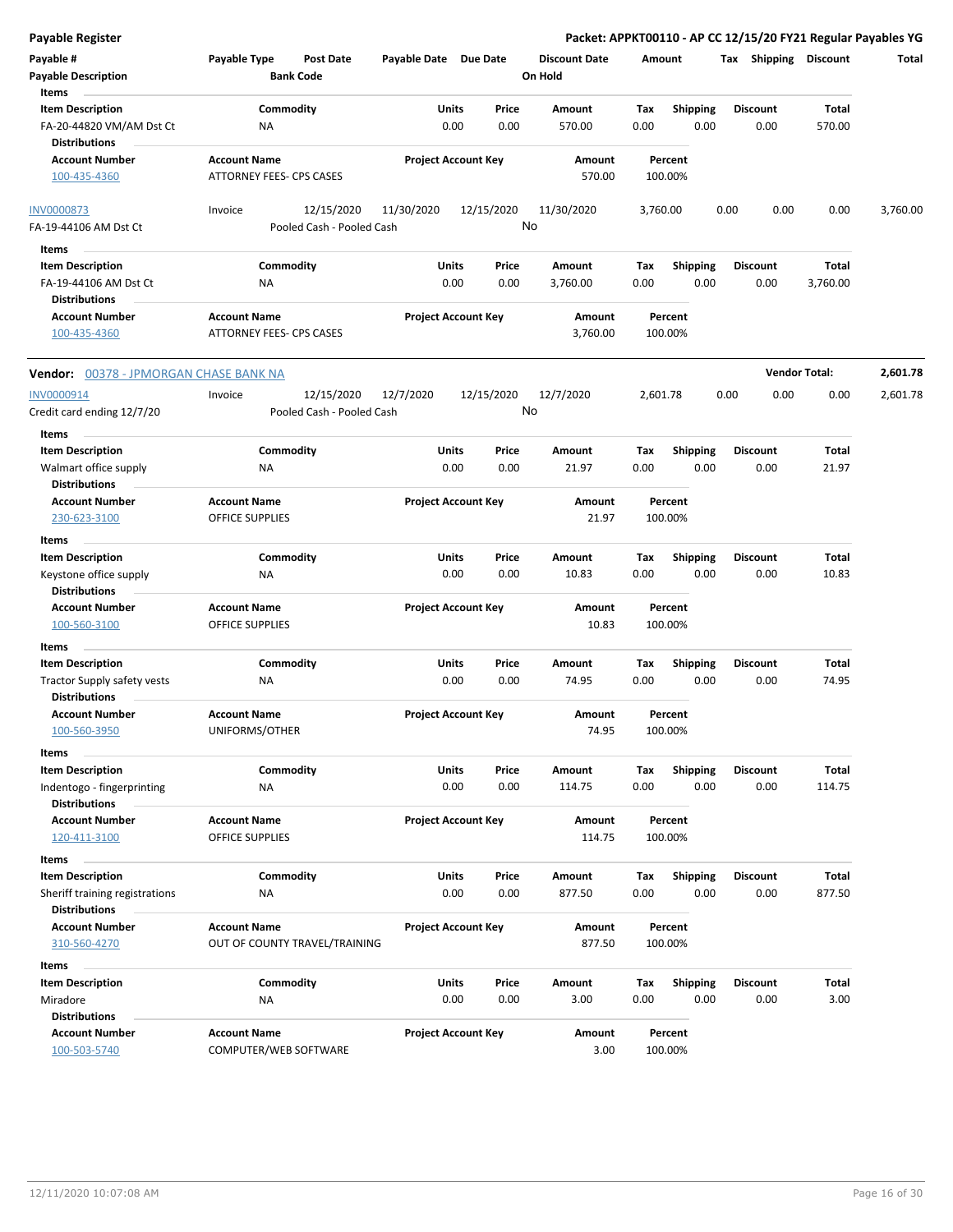### **Payable Register Packet: APPKT00110 - AP CC 12/15/20 FY21 Regular Payables YG**

| Payable #<br><b>Payable Description</b>                          | Payable Type                                    | <b>Post Date</b><br><b>Bank Code</b>    | Payable Date Due Date |                            | <b>Discount Date</b><br>On Hold | Amount      |                         | Shipping<br>Tax         | Discount                 | Total    |
|------------------------------------------------------------------|-------------------------------------------------|-----------------------------------------|-----------------------|----------------------------|---------------------------------|-------------|-------------------------|-------------------------|--------------------------|----------|
| Items<br><b>Item Description</b><br>Hilton Tax office conference | <b>NA</b>                                       | Commodity                               | Units                 | Price<br>0.00<br>0.00      | Amount<br>1,058.94              | Tax<br>0.00 | <b>Shipping</b><br>0.00 | Discount<br>0.00        | <b>Total</b><br>1,058.94 |          |
| <b>Distributions</b><br><b>Account Number</b><br>100-499-4270    | <b>Account Name</b>                             | OUT OF COUNTY TRAVEL/TRAINING           |                       | <b>Project Account Key</b> | Amount<br>1,058.94              |             | Percent<br>100.00%      |                         |                          |          |
| Items                                                            |                                                 |                                         |                       |                            |                                 |             |                         |                         |                          |          |
| <b>Item Description</b>                                          |                                                 | Commodity                               | Units                 | Price                      | Amount                          | Tax         | <b>Shipping</b>         | <b>Discount</b>         | Total                    |          |
| Lake Fannin keys                                                 | NA                                              |                                         |                       | 0.00<br>0.00               | 25.00                           | 0.00        | 0.00                    | 0.00                    | 25.00                    |          |
| <b>Distributions</b>                                             |                                                 |                                         |                       |                            |                                 |             |                         |                         |                          |          |
| <b>Account Number</b>                                            | <b>Account Name</b>                             |                                         |                       | <b>Project Account Key</b> | Amount                          |             | Percent                 |                         |                          |          |
| 850-520-4500                                                     | <b>R&amp;M BUILDING</b>                         |                                         |                       |                            | 25.00                           |             | 100.00%                 |                         |                          |          |
| Items                                                            |                                                 |                                         |                       |                            |                                 |             |                         |                         |                          |          |
| <b>Item Description</b>                                          |                                                 | Commodity                               | Units                 | Price                      | Amount                          | Tax         | <b>Shipping</b>         | <b>Discount</b>         | Total                    |          |
| CPA Texas - PFC                                                  | ΝA                                              |                                         |                       | 0.00<br>0.00               | 51.00                           | 0.00        | 0.00                    | 0.00                    | 51.00                    |          |
| <b>Distributions</b>                                             |                                                 |                                         |                       |                            |                                 |             |                         |                         |                          |          |
| <b>Account Number</b><br>100-409-4990                            | <b>Account Name</b><br><b>BANK SERVICE FEES</b> |                                         |                       | <b>Project Account Key</b> | Amount<br>51.00                 |             | Percent<br>100.00%      |                         |                          |          |
| Items                                                            |                                                 |                                         |                       |                            |                                 |             |                         |                         |                          |          |
| <b>Item Description</b>                                          |                                                 | Commodity                               | Units                 | Price                      | Amount                          | Tax         | <b>Shipping</b>         | Discount                | Total                    |          |
| Water Event Pct 2 shop water                                     | ΝA                                              |                                         |                       | 0.00<br>0.00               | 9.50                            | 0.00        | 0.00                    | 0.00                    | 9.50                     |          |
| <b>Distributions</b>                                             |                                                 |                                         |                       |                            |                                 |             |                         |                         |                          |          |
| <b>Account Number</b>                                            | <b>Account Name</b>                             |                                         |                       | <b>Project Account Key</b> | Amount                          |             | Percent                 |                         |                          |          |
| 220-622-3400                                                     | <b>SHOP SUPPLIES</b>                            |                                         |                       |                            | 9.50                            |             | 100.00%                 |                         |                          |          |
| Items                                                            |                                                 |                                         |                       |                            |                                 |             |                         |                         |                          |          |
| <b>Item Description</b>                                          |                                                 | Commodity                               | Units                 | Price                      | Amount                          | Tax         | <b>Shipping</b>         | Discount                | Total                    |          |
| Lane conference registration<br><b>Distributions</b>             | ΝA                                              |                                         |                       | 0.00<br>0.00               | 60.00                           | 0.00        | 0.00                    | 0.00                    | 60.00                    |          |
| <b>Account Number</b><br>210-621-4270                            | <b>Account Name</b>                             | OUT OF COUNTY TRAVEL/TRAINING           |                       | <b>Project Account Key</b> | Amount<br>60.00                 |             | Percent<br>100.00%      |                         |                          |          |
| Items                                                            |                                                 |                                         |                       |                            |                                 |             |                         |                         |                          |          |
| <b>Item Description</b><br>Magness conference registration       | <b>NA</b>                                       | Commodity                               | Units                 | Price<br>0.00<br>0.00      | Amount<br>225.00                | Tax<br>0.00 | <b>Shipping</b><br>0.00 | <b>Discount</b><br>0.00 | Total<br>225.00          |          |
| <b>Distributions</b><br><b>Account Number</b><br>230-623-4270    | <b>Account Name</b>                             | OUT OF COUNTY TRAVEL/TRAINING           |                       | <b>Project Account Key</b> | Amount<br>225.00                |             | Percent<br>100.00%      |                         |                          |          |
| Items                                                            |                                                 |                                         |                       |                            |                                 |             |                         |                         |                          |          |
| <b>Item Description</b><br>CC Zoom<br><b>Distributions</b>       | NA                                              | Commodity                               | Units                 | Price<br>0.00<br>0.00      | Amount<br>69.34                 | Тах<br>0.00 | Shipping<br>0.00        | Discount<br>0.00        | Total<br>69.34           |          |
| <b>Account Number</b><br>414-416-4530                            | <b>Account Name</b><br><b>COMPUTER SOFTWARE</b> |                                         |                       | <b>Project Account Key</b> | Amount<br>69.34                 |             | Percent<br>100.00%      |                         |                          |          |
| <b>Vendor:</b> 00444 - KONICA MINOLTA PREMIER FINANCE            |                                                 |                                         |                       |                            |                                 |             |                         |                         | <b>Vendor Total:</b>     | 114.68   |
| 70554867<br>Dec 2020 copier 108 Sam Rayburn                      | Invoice                                         | 12/15/2020<br>Pooled Cash - Pooled Cash | 12/6/2020             | 12/15/2020                 | 12/6/2020<br>No                 |             | 114.68                  | 0.00                    | 0.00<br>0.00             | 114.68   |
| Items                                                            |                                                 |                                         |                       |                            |                                 |             |                         |                         |                          |          |
| <b>Item Description</b>                                          |                                                 | Commodity                               | Units                 | Price                      | Amount                          | Tax         | <b>Shipping</b>         | <b>Discount</b>         | Total                    |          |
| Dec 2020 copier 108 Sam Rayburn                                  | ΝA                                              |                                         |                       | 0.00<br>0.00               | 114.68                          | 0.00        | 0.00                    | 0.00                    | 114.68                   |          |
| <b>Distributions</b><br><b>Account Number</b>                    | <b>Account Name</b>                             |                                         |                       | <b>Project Account Key</b> | Amount                          |             | Percent                 |                         |                          |          |
| 100-510-3150                                                     | <b>COPIER RENTAL</b>                            |                                         |                       |                            | 114.68                          |             | 100.00%                 |                         |                          |          |
| Vendor: 00567 - KSM EXCHANGE LLC                                 |                                                 |                                         |                       |                            |                                 |             |                         |                         | <b>Vendor Total:</b>     | 2,141.55 |
| W3103009<br>Wirtgen replace teeth                                | Invoice                                         | 12/15/2020<br>Pooled Cash - Pooled Cash | 10/8/2020             | 12/15/2020                 | 10/8/2020<br>No                 | 2,141.55    |                         | 0.00                    | 0.00<br>0.00             | 2,141.55 |

 $\overline{\phantom{0}}$ 

 $\frac{1}{2}$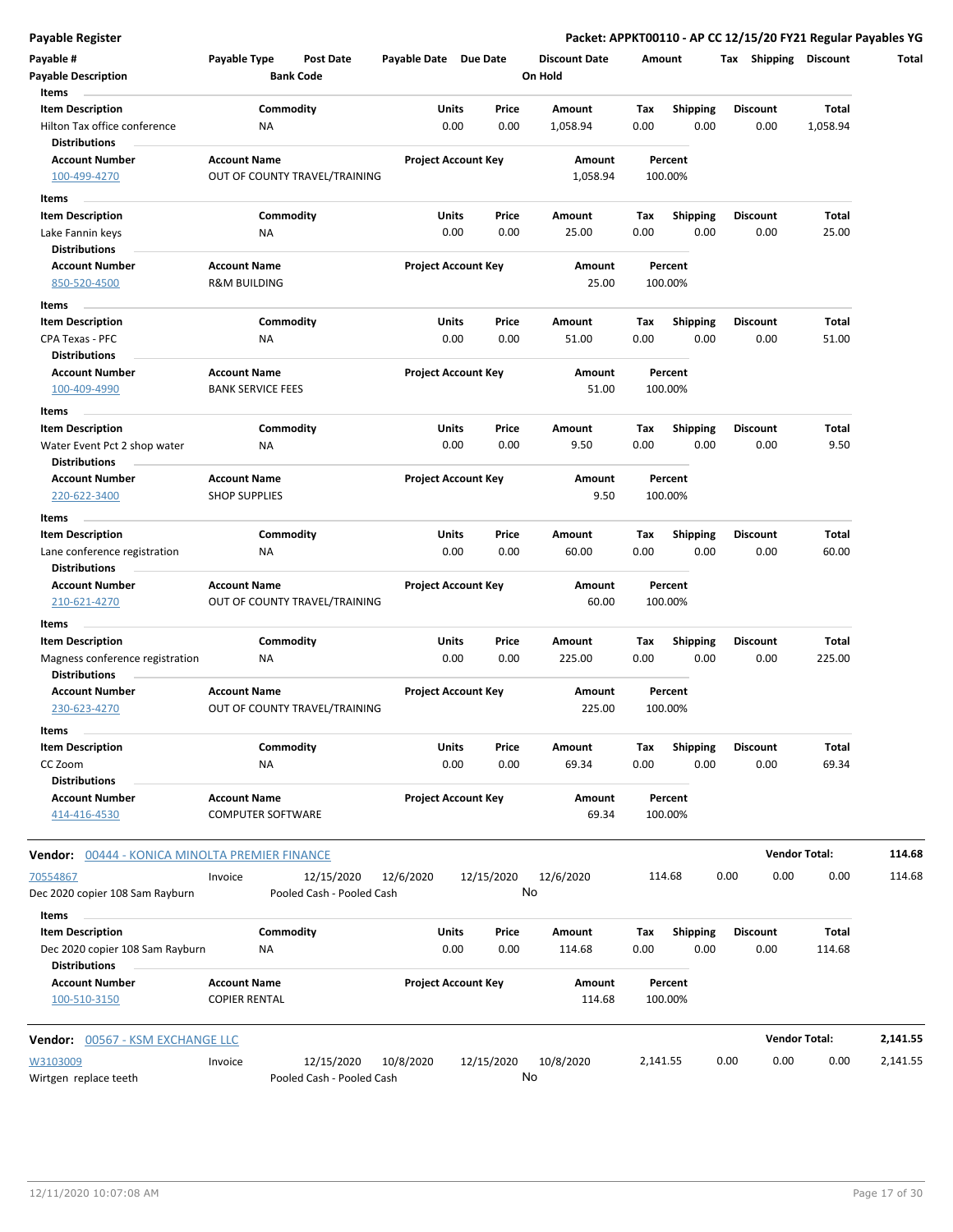| Payable Register                                    |                                                   |                                      |                       |                            |                                 |             |                         |      |                         | Packet: APPKT00110 - AP CC 12/15/20 FY21 Regular Payables YG |        |
|-----------------------------------------------------|---------------------------------------------------|--------------------------------------|-----------------------|----------------------------|---------------------------------|-------------|-------------------------|------|-------------------------|--------------------------------------------------------------|--------|
| Payable #<br><b>Payable Description</b>             | Payable Type                                      | <b>Post Date</b><br><b>Bank Code</b> | Payable Date Due Date |                            | <b>Discount Date</b><br>On Hold | Amount      |                         |      | Tax Shipping Discount   |                                                              | Total  |
| Items                                               |                                                   |                                      |                       |                            |                                 |             |                         |      |                         |                                                              |        |
| <b>Item Description</b><br>Wirtgen replace teeth    | Commodity<br>NA                                   |                                      | Units                 | Price<br>0.00<br>0.00      | Amount<br>2,141.55              | Tax<br>0.00 | <b>Shipping</b><br>0.00 |      | <b>Discount</b><br>0.00 | Total<br>2,141.55                                            |        |
| <b>Distributions</b>                                |                                                   |                                      |                       |                            |                                 |             |                         |      |                         |                                                              |        |
| <b>Account Number</b>                               | <b>Account Name</b>                               |                                      |                       | <b>Project Account Key</b> | Amount                          |             | Percent                 |      |                         |                                                              |        |
| 230-623-4580                                        | <b>R&amp;M MACHINERY PARTS</b>                    |                                      |                       |                            | 2,141.55                        |             | 100.00%                 |      |                         |                                                              |        |
| Vendor: 00449 - LACINDA BRESE-LEBRON                |                                                   |                                      |                       |                            |                                 |             |                         |      |                         | <b>Vendor Total:</b>                                         | 402.00 |
| 265                                                 | Invoice                                           | 12/15/2020                           | 11/24/2020            | 12/15/2020                 | 11/24/2020                      |             | 102.00                  | 0.00 | 0.00                    | 0.00                                                         | 102.00 |
| CR-19-27062 Armstrong Dst Ct                        |                                                   | Pooled Cash - Pooled Cash            |                       |                            | No                              |             |                         |      |                         |                                                              |        |
| Items                                               |                                                   |                                      |                       |                            |                                 |             |                         |      |                         |                                                              |        |
| <b>Item Description</b>                             | Commodity                                         |                                      | Units                 | Price                      | Amount                          | Tax         | <b>Shipping</b>         |      | <b>Discount</b>         | Total                                                        |        |
| CR-19-27062 Armstrong Dst Ct                        | NA                                                |                                      |                       | 0.00<br>0.00               | 102.00                          | 0.00        | 0.00                    |      | 0.00                    | 102.00                                                       |        |
| <b>Distributions</b><br><b>Account Number</b>       |                                                   |                                      |                       |                            |                                 |             |                         |      |                         |                                                              |        |
| 100-435-4370                                        | <b>Account Name</b><br><b>ATTORNEY FEES</b>       |                                      |                       | <b>Project Account Key</b> | Amount<br>102.00                |             | Percent<br>100.00%      |      |                         |                                                              |        |
| INV0000910                                          | Invoice                                           | 12/15/2020                           | 12/2/2020             | 12/15/2020                 | 12/2/2020                       |             | 300.00                  | 0.00 | 0.00                    | 0.00                                                         | 300.00 |
| 50145 Daniels Co Ct@Law                             |                                                   | Pooled Cash - Pooled Cash            |                       |                            | No                              |             |                         |      |                         |                                                              |        |
| Items                                               |                                                   |                                      |                       |                            |                                 |             |                         |      |                         |                                                              |        |
| <b>Item Description</b>                             | Commodity                                         |                                      | Units                 | Price                      | Amount                          | Tax         | <b>Shipping</b>         |      | <b>Discount</b>         | Total                                                        |        |
| 50145 Daniels Co Ct@Law                             | ΝA                                                |                                      |                       | 0.00<br>0.00               | 300.00                          | 0.00        | 0.00                    |      | 0.00                    | 300.00                                                       |        |
| <b>Distributions</b>                                |                                                   |                                      |                       |                            |                                 |             |                         |      |                         |                                                              |        |
| <b>Account Number</b>                               | <b>Account Name</b>                               |                                      |                       | <b>Project Account Key</b> | Amount                          |             | Percent                 |      |                         |                                                              |        |
| 100-410-4240                                        | <b>INDIGENT ATTORNEY FEES</b>                     |                                      |                       |                            | 300.00                          |             | 100.00%                 |      |                         |                                                              |        |
| Vendor: 00273 - LEXISNEXIS RISK DATA MANAGEMENT INC |                                                   |                                      |                       |                            |                                 |             |                         |      |                         | <b>Vendor Total:</b>                                         | 50.00  |
| 1394504-20201130                                    | Invoice                                           | 12/15/2020                           | 11/30/2020            | 12/15/2020                 | 11/30/2020                      |             | 50.00                   | 0.00 | 0.00                    | 0.00                                                         | 50.00  |
| #1394504 Const #1 online research                   |                                                   | Pooled Cash - Pooled Cash            |                       |                            | No                              |             |                         |      |                         |                                                              |        |
| Items                                               |                                                   |                                      |                       |                            |                                 |             |                         |      |                         |                                                              |        |
| <b>Item Description</b>                             | Commodity                                         |                                      | Units                 | Price                      | Amount                          | Tax         | <b>Shipping</b>         |      | <b>Discount</b>         | Total                                                        |        |
| #1394504 Const #1 online research                   | <b>NA</b>                                         |                                      |                       | 0.00<br>0.00               | 50.00                           | 0.00        | 0.00                    |      | 0.00                    | 50.00                                                        |        |
| <b>Distributions</b>                                |                                                   |                                      |                       |                            |                                 |             |                         |      |                         |                                                              |        |
| <b>Account Number</b><br>100-551-5910               | <b>Account Name</b><br><b>ONLINE RESEARCH</b>     |                                      |                       | <b>Project Account Key</b> | Amount<br>50.00                 |             | Percent<br>100.00%      |      |                         |                                                              |        |
| Vendor: 00446 - MAGNEGAS WELDING SUPPLY - SOUTH, LL |                                                   |                                      |                       |                            |                                 |             |                         |      |                         | <b>Vendor Total:</b>                                         | 73.60  |
| 00053064                                            | Invoice                                           | 12/15/2020                           | 11/24/2020            | 12/15/2020                 | 11/24/2020                      |             | 58.00                   | 0.00 | 0.00                    | 0.00                                                         | 58.00  |
| Pct 3 Acetylene                                     |                                                   | Pooled Cash - Pooled Cash            |                       |                            | No                              |             |                         |      |                         |                                                              |        |
| Items                                               |                                                   |                                      |                       |                            |                                 |             |                         |      |                         |                                                              |        |
| <b>Item Description</b><br>Pct 3 Acetylene          | Commodity<br>ΝA                                   |                                      | Units                 | Price<br>0.00<br>0.00      | Amount<br>58.00                 | Tax<br>0.00 | <b>Shipping</b><br>0.00 |      | <b>Discount</b><br>0.00 | Total<br>58.00                                               |        |
| <b>Distributions</b>                                |                                                   |                                      |                       |                            |                                 |             |                         |      |                         |                                                              |        |
| <b>Account Number</b><br>230-623-3430               | <b>Account Name</b><br>R&B MAT. HARDWARE & LUMBER |                                      |                       | <b>Project Account Key</b> | Amount<br>58.00                 |             | Percent<br>100.00%      |      |                         |                                                              |        |
| 00054749                                            | Invoice                                           | 12/15/2020                           | 11/30/2020            | 12/15/2020                 | 11/30/2020                      |             | 15.60                   | 0.00 | 0.00                    | 0.00                                                         | 15.60  |
| Pct 3 cyclinder rental                              |                                                   | Pooled Cash - Pooled Cash            |                       |                            | No                              |             |                         |      |                         |                                                              |        |
| Items                                               |                                                   |                                      |                       |                            |                                 |             |                         |      |                         |                                                              |        |
| <b>Item Description</b>                             | Commodity                                         |                                      | Units                 | Price                      | Amount                          | Tax         | <b>Shipping</b>         |      | <b>Discount</b>         | Total                                                        |        |
| Pct 3 cyclinder rental<br><b>Distributions</b>      | NA                                                |                                      |                       | 0.00<br>0.00               | 15.60                           | 0.00        | 0.00                    |      | 0.00                    | 15.60                                                        |        |
| <b>Account Number</b>                               | <b>Account Name</b>                               |                                      |                       | <b>Project Account Key</b> | Amount                          |             | Percent                 |      |                         |                                                              |        |
| 230-623-3430                                        | R&B MAT. HARDWARE & LUMBER                        |                                      |                       |                            | 15.60                           |             | 100.00%                 |      |                         |                                                              |        |
| Vendor: 00800 - MARK HUDSON INC                     |                                                   |                                      |                       |                            |                                 |             |                         |      |                         | <b>Vendor Total:</b>                                         | 75.00  |
| 98177                                               | Invoice                                           | 12/15/2020                           | 12/3/2020             | 12/15/2020                 | 12/3/2020                       |             | 35.00                   | 0.00 | 0.00                    | 0.00                                                         | 35.00  |
| Pct 3 2017 Chev tire rotation/balance/flat          |                                                   | Pooled Cash - Pooled Cash            |                       |                            | No                              |             |                         |      |                         |                                                              |        |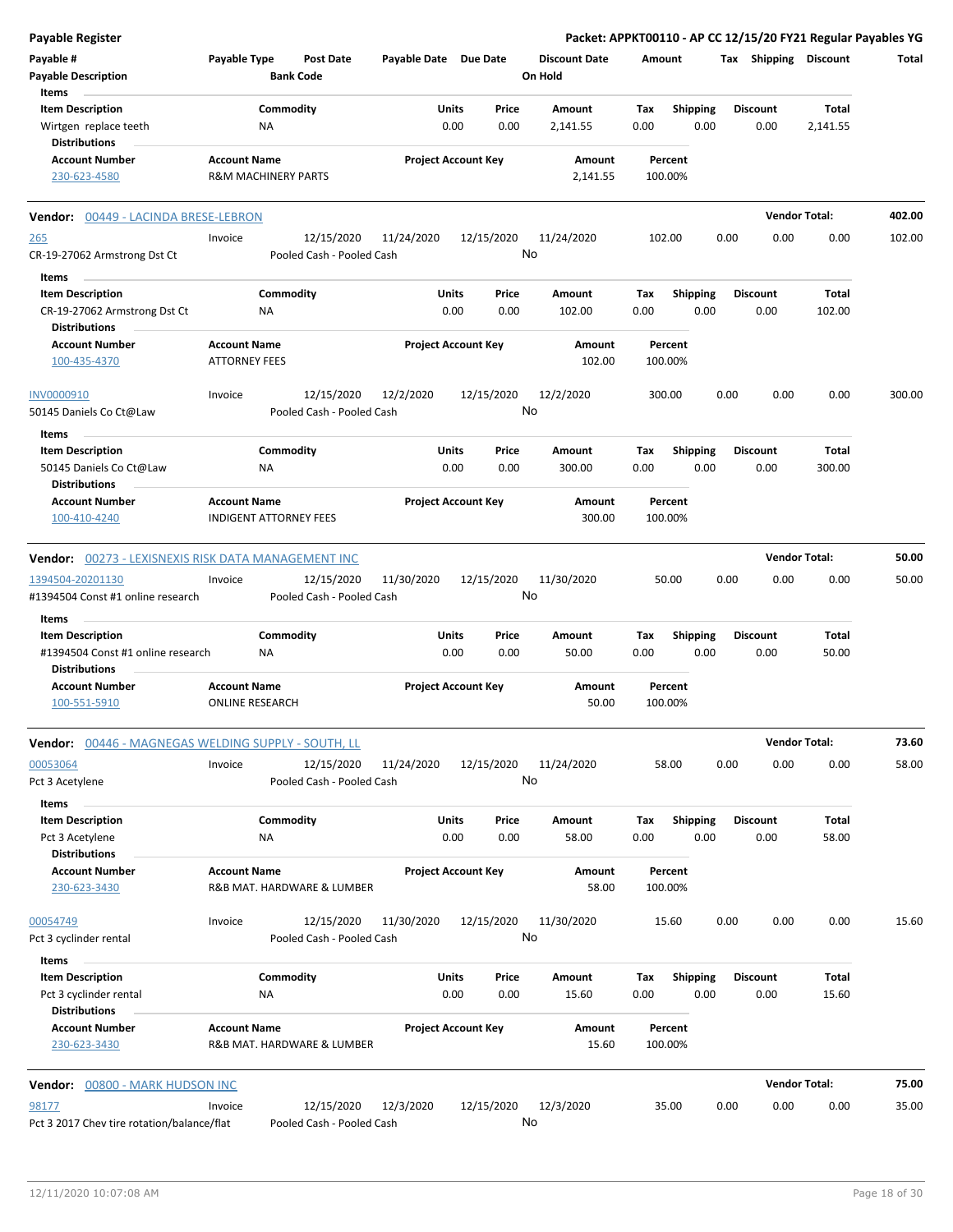| <b>Payable Register</b>                                                       |                     |                                |                               |                       |               |                            |                      |             |                         |      | Packet: APPKT00110 - AP CC 12/15/20 FY21 Regular Payables YG |                      |          |
|-------------------------------------------------------------------------------|---------------------|--------------------------------|-------------------------------|-----------------------|---------------|----------------------------|----------------------|-------------|-------------------------|------|--------------------------------------------------------------|----------------------|----------|
| Payable #                                                                     | Payable Type        |                                | <b>Post Date</b>              | Payable Date Due Date |               |                            | <b>Discount Date</b> | Amount      |                         |      | Tax Shipping Discount                                        |                      | Total    |
| <b>Payable Description</b>                                                    |                     | <b>Bank Code</b>               |                               |                       |               |                            | On Hold              |             |                         |      |                                                              |                      |          |
| Items                                                                         |                     |                                |                               |                       |               |                            |                      |             |                         |      |                                                              |                      |          |
| <b>Item Description</b>                                                       |                     | Commodity                      |                               |                       | Units         | Price                      | Amount               | Tax         | Shipping                |      | <b>Discount</b>                                              | Total                |          |
| Pct 3 2017 Chev tire rotation/balance/flat<br><b>Distributions</b>            |                     | ΝA                             |                               |                       | 0.00          | 0.00                       | 35.00                | 0.00        | 0.00                    |      | 0.00                                                         | 35.00                |          |
| <b>Account Number</b>                                                         | <b>Account Name</b> |                                |                               |                       |               | <b>Project Account Key</b> | Amount               |             | Percent                 |      |                                                              |                      |          |
| 230-623-4590                                                                  |                     | R&M MACH. TIRES & TUBES        |                               |                       |               |                            | 35.00                |             | 100.00%                 |      |                                                              |                      |          |
| 98182                                                                         | Invoice             |                                | 12/15/2020                    | 12/3/2020             |               | 12/15/2020                 | 12/3/2020            |             | 7.00                    | 0.00 | 0.00                                                         | 0.00                 | 7.00     |
| Pct 3 2005 Dodge inspection                                                   |                     |                                | Pooled Cash - Pooled Cash     |                       |               |                            | No                   |             |                         |      |                                                              |                      |          |
| Items                                                                         |                     |                                |                               |                       |               |                            |                      |             |                         |      |                                                              |                      |          |
| <b>Item Description</b>                                                       |                     | Commodity                      |                               |                       | Units         | Price                      | Amount               | Tax         | <b>Shipping</b>         |      | <b>Discount</b>                                              | Total                |          |
| Pct 3 2005 Dodge inspection                                                   |                     | ΝA                             |                               |                       | 0.00          | 0.00                       | 7.00                 | 0.00        | 0.00                    |      | 0.00                                                         | 7.00                 |          |
| <b>Distributions</b>                                                          |                     |                                |                               |                       |               |                            |                      |             |                         |      |                                                              |                      |          |
| <b>Account Number</b>                                                         | <b>Account Name</b> |                                |                               |                       |               | <b>Project Account Key</b> | Amount               |             | Percent                 |      |                                                              |                      |          |
| 230-623-4580                                                                  |                     | <b>R&amp;M MACHINERY PARTS</b> |                               |                       |               |                            | 7.00                 |             | 100.00%                 |      |                                                              |                      |          |
| 98187                                                                         | Invoice             |                                | 12/15/2020                    | 12/3/2020             |               | 12/15/2020                 | 12/3/2020            |             | 7.00                    | 0.00 | 0.00                                                         | 0.00                 | 7.00     |
| Pct 3 2001 Dodge inspection                                                   |                     |                                | Pooled Cash - Pooled Cash     |                       |               |                            | No                   |             |                         |      |                                                              |                      |          |
| Items                                                                         |                     |                                |                               |                       |               |                            |                      |             |                         |      |                                                              |                      |          |
| <b>Item Description</b>                                                       |                     | Commodity                      |                               |                       | Units         | Price                      | Amount               | Tax         | <b>Shipping</b>         |      | <b>Discount</b>                                              | Total                |          |
| Pct 3 2001 Dodge inspection                                                   |                     | ΝA                             |                               |                       | 0.00          | 0.00                       | 7.00                 | 0.00        | 0.00                    |      | 0.00                                                         | 7.00                 |          |
| <b>Distributions</b>                                                          |                     |                                |                               |                       |               |                            |                      |             |                         |      |                                                              |                      |          |
| <b>Account Number</b>                                                         | <b>Account Name</b> |                                |                               |                       |               | <b>Project Account Key</b> | Amount               |             | Percent                 |      |                                                              |                      |          |
| 230-623-4580                                                                  |                     | <b>R&amp;M MACHINERY PARTS</b> |                               |                       |               |                            | 7.00                 |             | 100.00%                 |      |                                                              |                      |          |
|                                                                               |                     |                                |                               |                       |               |                            |                      |             |                         |      |                                                              |                      |          |
| 98190                                                                         | Invoice             |                                | 12/15/2020                    | 12/3/2020             |               | 12/15/2020                 | 12/3/2020<br>No      |             | 26.00                   | 0.00 | 0.00                                                         | 0.00                 | 26.00    |
| SO 2020 Chev Unit 0342 mount tires                                            |                     |                                | Pooled Cash - Pooled Cash     |                       |               |                            |                      |             |                         |      |                                                              |                      |          |
| Items                                                                         |                     |                                |                               |                       |               |                            |                      |             |                         |      |                                                              |                      |          |
| <b>Item Description</b>                                                       |                     | Commodity                      |                               |                       | Units         | Price                      | Amount               | Tax         | <b>Shipping</b>         |      | <b>Discount</b>                                              | Total                |          |
| SO 2020 Chev Unit 0342 mount tires<br><b>Distributions</b>                    |                     | NA                             |                               |                       | 0.00          | 0.00                       | 26.00                | 0.00        | 0.00                    |      | 0.00                                                         | 26.00                |          |
| <b>Account Number</b>                                                         | <b>Account Name</b> |                                |                               |                       |               | <b>Project Account Key</b> | Amount               |             | Percent                 |      |                                                              |                      |          |
| 100-560-4540                                                                  |                     | R & M AUTOMOBILES              |                               |                       |               |                            | 26.00                |             | 100.00%                 |      |                                                              |                      |          |
| Vendor: 00357 - NBS HOLDING, LLC                                              |                     |                                |                               |                       |               |                            |                      |             |                         |      |                                                              | <b>Vendor Total:</b> | 4,288.00 |
| <u>3630</u>                                                                   | Invoice             |                                | 12/15/2020                    | 11/30/2020            |               | 12/15/2020                 | 11/30/2020           | 4,288.00    |                         | 0.00 | 0.00                                                         | 0.00                 | 4,288.00 |
| Nov 2020 Land & Vital<br>Items                                                |                     |                                | Pooled Cash - Pooled Cash     |                       |               |                            | No                   |             |                         |      |                                                              |                      |          |
| <b>Item Description</b>                                                       |                     | Commodity                      |                               |                       | Units         | Price                      | Amount               | Tax         | <b>Shipping</b>         |      | <b>Discount</b>                                              | Total                |          |
| Nov 2020 Land & Vital<br><b>Distributions</b>                                 |                     | ΝA                             |                               |                       | 0.00          | 0.00                       | 4,288.00             | 0.00        | 0.00                    |      | 0.00                                                         | 4,288.00             |          |
| <b>Account Number</b>                                                         | <b>Account Name</b> |                                |                               |                       |               | <b>Project Account Key</b> | Amount               |             | Percent                 |      |                                                              |                      |          |
| 121-402-3120                                                                  |                     | <b>IMAGING SYSTEM</b>          |                               |                       |               |                            | 4,288.00             |             | 100.00%                 |      |                                                              |                      |          |
| <b>Vendor:</b> 00034 - NORTH TEXAS TOLLWAY AUTHORITY                          |                     |                                |                               |                       |               |                            |                      |             |                         |      |                                                              | <b>Vendor Total:</b> | 13.48    |
| <b>INV0000883</b>                                                             | Invoice             |                                | 12/15/2020                    | 11/20/2020            |               | 12/15/2020                 | 11/20/2020           |             | 13.48                   | 0.00 | 0.00                                                         | 0.00                 | 13.48    |
| #810250731 2018 Chev tolls                                                    |                     |                                | Pooled Cash - Pooled Cash     |                       |               |                            | No                   |             |                         |      |                                                              |                      |          |
| Items                                                                         |                     |                                |                               |                       |               |                            |                      |             |                         |      |                                                              |                      |          |
| <b>Item Description</b><br>#810250731 2018 Chev tolls<br><b>Distributions</b> |                     | Commodity<br>NA                |                               |                       | Units<br>0.00 | Price<br>0.00              | Amount<br>13.48      | Tax<br>0.00 | <b>Shipping</b><br>0.00 |      | <b>Discount</b><br>0.00                                      | Total<br>13.48       |          |
| <b>Account Number</b>                                                         | <b>Account Name</b> |                                |                               |                       |               | <b>Project Account Key</b> | Amount               |             | Percent                 |      |                                                              |                      |          |
| 220-622-4270                                                                  |                     |                                | OUT OF COUNTY TRAVEL/TRAINING |                       |               |                            | 13.48                |             | 100.00%                 |      |                                                              |                      |          |
| <b>Vendor:</b> 00409 - NORTHEAST TEXAS RC&D AREA, INC                         |                     |                                |                               |                       |               |                            |                      |             |                         |      |                                                              | <b>Vendor Total:</b> | 250.00   |
| INV0000913                                                                    | Invoice             |                                | 12/15/2020                    | 12/1/2020             |               | 12/15/2020                 | 12/1/2020            |             | 250.00                  | 0.00 | 0.00                                                         | 0.00                 | 250.00   |
| FY21 annual dues                                                              |                     |                                | Pooled Cash - Pooled Cash     |                       |               |                            | No                   |             |                         |      |                                                              |                      |          |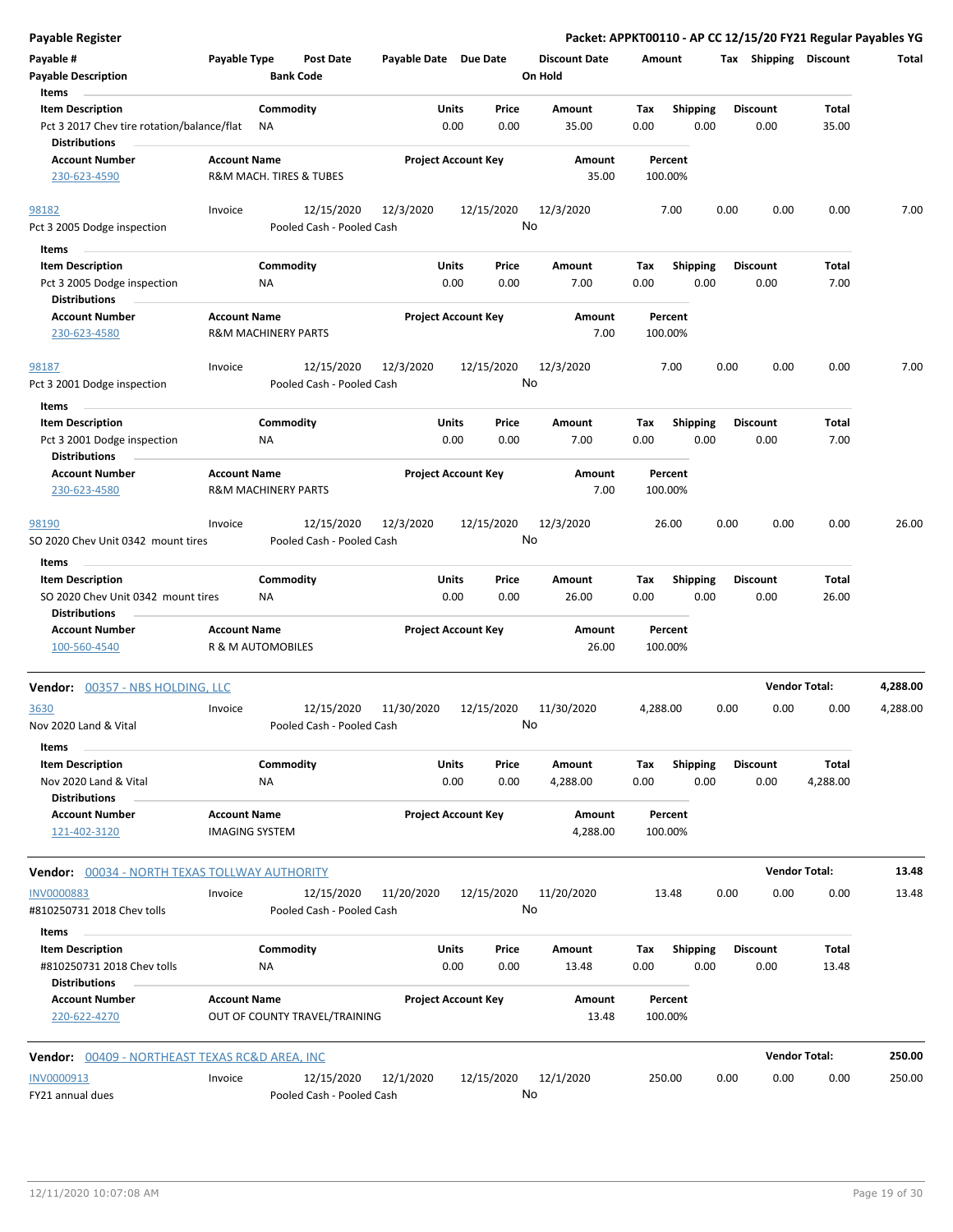| <b>Payable Register</b>                   |                                  |                            |            |                      |         |                 | Packet: APPKT00110 - AP CC 12/15/20 FY21 Regular Payables YG |                      |          |
|-------------------------------------------|----------------------------------|----------------------------|------------|----------------------|---------|-----------------|--------------------------------------------------------------|----------------------|----------|
| Payable #                                 | Payable Type<br><b>Post Date</b> | Payable Date Due Date      |            | <b>Discount Date</b> | Amount  |                 | Tax Shipping Discount                                        |                      | Total    |
| <b>Payable Description</b>                | <b>Bank Code</b>                 |                            |            | On Hold              |         |                 |                                                              |                      |          |
| Items                                     |                                  |                            |            |                      |         |                 |                                                              |                      |          |
| <b>Item Description</b>                   | Commodity                        | Units                      | Price      | <b>Amount</b>        | Tax     | <b>Shipping</b> | <b>Discount</b>                                              | Total                |          |
| FY21 annual dues                          | ΝA                               | 0.00                       | 0.00       | 250.00               | 0.00    | 0.00            | 0.00                                                         | 250.00               |          |
| <b>Distributions</b>                      |                                  |                            |            |                      |         |                 |                                                              |                      |          |
| <b>Account Number</b>                     | <b>Account Name</b>              | <b>Project Account Key</b> |            | Amount               | Percent |                 |                                                              |                      |          |
| 100-409-4810                              | <b>DUES</b>                      |                            |            | 250.00               | 100.00% |                 |                                                              |                      |          |
| Vendor: 00440 - O'REILLY AUTOMOTIVE, INC. |                                  |                            |            |                      |         |                 |                                                              | <b>Vendor Total:</b> | 1,129.64 |
| 0361-325993                               | 12/15/2020<br>Invoice            | 10/29/2020                 | 12/15/2020 | 10/29/2020           | 383.03  |                 | 0.00<br>0.00                                                 | 0.00                 | 383.03   |
| R&M Parts-coils                           | Pooled Cash - Pooled Cash        |                            |            | No                   |         |                 |                                                              |                      |          |
|                                           |                                  |                            |            |                      |         |                 |                                                              |                      |          |
| Items                                     |                                  |                            |            |                      |         |                 |                                                              |                      |          |
| <b>Item Description</b>                   | Commodity                        | Units                      | Price      | Amount               | Tax     | <b>Shipping</b> | <b>Discount</b>                                              | Total                |          |
| R&M Parts-coils                           | ΝA                               | 0.00                       | 0.00       | 383.03               | 0.00    | 0.00            | 0.00                                                         | 383.03               |          |
| <b>Distributions</b>                      |                                  |                            |            |                      |         |                 |                                                              |                      |          |
| <b>Account Number</b>                     | <b>Account Name</b>              | <b>Project Account Key</b> |            | Amount               | Percent |                 |                                                              |                      |          |
| 240-624-4580                              | <b>R&amp;M MACHINERY PARTS</b>   |                            |            | 383.03               | 100.00% |                 |                                                              |                      |          |
| 0361-326871                               | 12/15/2020<br>Invoice            | 11/2/2020                  | 12/15/2020 | 11/2/2020            | 107.86  |                 | 0.00<br>0.00                                                 | 0.00                 | 107.86   |
| Unit 5859 battery                         | Pooled Cash - Pooled Cash        |                            |            | No                   |         |                 |                                                              |                      |          |
|                                           |                                  |                            |            |                      |         |                 |                                                              |                      |          |
| Items                                     |                                  |                            |            |                      |         |                 |                                                              |                      |          |
| <b>Item Description</b>                   | Commodity                        | Units                      | Price      | Amount               | Tax     | <b>Shipping</b> | <b>Discount</b>                                              | Total                |          |
| Unit 5859 battery                         | NA                               | 0.00                       | 0.00       | 107.86               | 0.00    | 0.00            | 0.00                                                         | 107.86               |          |
| <b>Distributions</b>                      |                                  |                            |            |                      |         |                 |                                                              |                      |          |
| <b>Account Number</b>                     | <b>Account Name</b>              | <b>Project Account Key</b> |            | Amount               | Percent |                 |                                                              |                      |          |
| 100-560-4540                              | R & M AUTOMOBILES                |                            |            | 107.86               | 100.00% |                 |                                                              |                      |          |
| 0361-326874                               | Credit Memo<br>12/15/2020        | 11/2/2020                  | 11/2/2020  | 11/2/2020            | $-3.66$ |                 | 0.00<br>0.00                                                 | 0.00                 | $-3.66$  |
| R&M Auto credit                           | Pooled Cash - Pooled Cash        |                            |            | No                   |         |                 |                                                              |                      |          |
|                                           |                                  |                            |            |                      |         |                 |                                                              |                      |          |
| Items                                     |                                  |                            |            |                      |         |                 |                                                              |                      |          |
| <b>Item Description</b>                   | Commodity                        | Units                      | Price      | Amount               | Tax     | <b>Shipping</b> | <b>Discount</b>                                              | Total                |          |
| R&M Auto credit                           | ΝA                               | 0.00                       | 0.00       | $-3.66$              | 0.00    | 0.00            | 0.00                                                         | $-3.66$              |          |
| <b>Distributions</b>                      |                                  |                            |            |                      |         |                 |                                                              |                      |          |
| <b>Account Number</b>                     | <b>Account Name</b>              | <b>Project Account Key</b> |            | <b>Amount</b>        | Percent |                 |                                                              |                      |          |
| 100-560-4540                              | R & M AUTOMOBILES                |                            |            | $-3.66$              | 100.00% |                 |                                                              |                      |          |
| 0361-330769                               | 12/15/2020<br>Invoice            | 11/23/2020                 | 12/15/2020 | 11/23/2020           | 352.14  |                 | 0.00<br>0.00                                                 | 0.00                 | 352.14   |
| R&M Parts- battery                        | Pooled Cash - Pooled Cash        |                            |            | No                   |         |                 |                                                              |                      |          |
| Items                                     |                                  |                            |            |                      |         |                 |                                                              |                      |          |
| <b>Item Description</b>                   | Commodity                        | Units                      | Price      | Amount               | Tax     | <b>Shipping</b> | <b>Discount</b>                                              | Total                |          |
| R&M Parts- battery                        | NA                               | 0.00                       | 0.00       | 352.14               | 0.00    | 0.00            | 0.00                                                         | 352.14               |          |
| <b>Distributions</b>                      |                                  |                            |            |                      |         |                 |                                                              |                      |          |
| <b>Account Number</b>                     | <b>Account Name</b>              |                            |            | Amount               |         |                 |                                                              |                      |          |
|                                           |                                  | <b>Project Account Key</b> |            |                      | Percent |                 |                                                              |                      |          |
| 240-624-4580                              | <b>R&amp;M MACHINERY PARTS</b>   |                            |            | 352.14               | 100.00% |                 |                                                              |                      |          |
| 0361-331076                               | 12/15/2020<br>Invoice            | 11/25/2020                 | 12/15/2020 | 11/25/2020           | 114.20  |                 | 0.00<br>0.00                                                 | 0.00                 | 114.20   |
| R&M Parts-battery                         | Pooled Cash - Pooled Cash        |                            |            | No                   |         |                 |                                                              |                      |          |
|                                           |                                  |                            |            |                      |         |                 |                                                              |                      |          |
| Items                                     |                                  |                            |            |                      |         |                 |                                                              |                      |          |
| <b>Item Description</b>                   | Commodity                        | <b>Units</b>               | Price      | Amount               | Tax     | Shipping        | <b>Discount</b>                                              | Total                |          |
| R&M Parts-battery                         | ΝA                               | 0.00                       | 0.00       | 114.20               | 0.00    | 0.00            | 0.00                                                         | 114.20               |          |
| <b>Distributions</b>                      |                                  |                            |            |                      |         |                 |                                                              |                      |          |
| <b>Account Number</b>                     | <b>Account Name</b>              | <b>Project Account Key</b> |            | Amount               | Percent |                 |                                                              |                      |          |
| 240-624-4580                              | <b>R&amp;M MACHINERY PARTS</b>   |                            |            | 114.20               | 100.00% |                 |                                                              |                      |          |
|                                           |                                  |                            |            |                      |         |                 |                                                              |                      |          |
| 5900-156551                               | Invoice<br>12/15/2020            | 11/23/2020                 | 12/15/2020 | 11/23/2020           | 176.07  |                 | 0.00<br>0.00                                                 | 0.00                 | 176.07   |
| R&M Parts - battery                       | Pooled Cash - Pooled Cash        |                            |            | No                   |         |                 |                                                              |                      |          |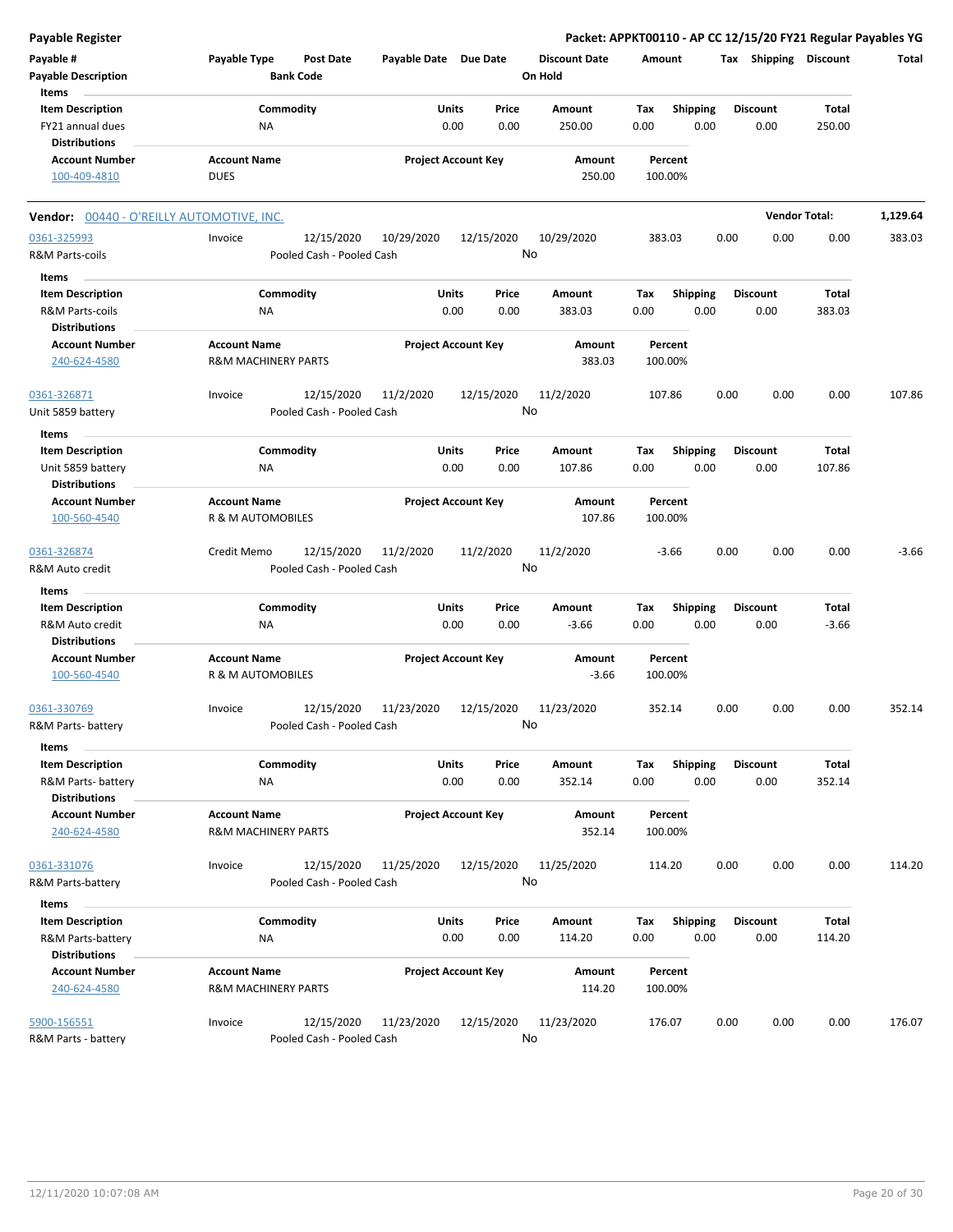| Payable Register                                                           |                     |                                      |                       |                            |                                 |             |                         |      |                         | Packet: APPKT00110 - AP CC 12/15/20 FY21 Regular Payables YG |          |
|----------------------------------------------------------------------------|---------------------|--------------------------------------|-----------------------|----------------------------|---------------------------------|-------------|-------------------------|------|-------------------------|--------------------------------------------------------------|----------|
| Payable #<br><b>Payable Description</b>                                    | Payable Type        | <b>Post Date</b><br><b>Bank Code</b> | Payable Date Due Date |                            | <b>Discount Date</b><br>On Hold | Amount      |                         |      |                         | Tax Shipping Discount                                        | Total    |
| Items                                                                      |                     |                                      |                       |                            |                                 |             |                         |      |                         |                                                              |          |
| <b>Item Description</b>                                                    |                     | Commodity                            | Units                 | Price                      | Amount                          | Tax         | <b>Shipping</b>         |      | <b>Discount</b>         | Total                                                        |          |
| R&M Parts - battery<br><b>Distributions</b>                                |                     | ΝA                                   |                       | 0.00<br>0.00               | 176.07                          | 0.00        | 0.00                    |      | 0.00                    | 176.07                                                       |          |
| <b>Account Number</b>                                                      | <b>Account Name</b> |                                      |                       | <b>Project Account Key</b> | Amount                          |             | Percent                 |      |                         |                                                              |          |
| 220-622-4580                                                               |                     | <b>R&amp;M MACHINERY PARTS</b>       |                       |                            | 176.07                          | 100.00%     |                         |      |                         |                                                              |          |
| Vendor: 00006 - PARKER TIRE                                                |                     |                                      |                       |                            |                                 |             |                         |      |                         | <b>Vendor Total:</b>                                         | 112.00   |
| 12643                                                                      | Invoice             | 12/15/2020                           | 11/6/2020             | 12/15/2020                 | 11/6/2020                       |             | 12.00                   | 0.00 | 0.00                    | 0.00                                                         | 12.00    |
| Pct 4 tire repair                                                          |                     | Pooled Cash - Pooled Cash            |                       |                            | No                              |             |                         |      |                         |                                                              |          |
| Items                                                                      |                     |                                      |                       |                            |                                 |             |                         |      |                         |                                                              |          |
| <b>Item Description</b>                                                    |                     | Commodity                            | Units                 | Price                      | Amount                          | Tax         | <b>Shipping</b>         |      | <b>Discount</b>         | Total                                                        |          |
| Pct 4 tire repair                                                          |                     | <b>NA</b>                            |                       | 0.00<br>0.00               | 12.00                           | 0.00        | 0.00                    |      | 0.00                    | 12.00                                                        |          |
| <b>Distributions</b>                                                       |                     |                                      |                       |                            |                                 |             |                         |      |                         |                                                              |          |
| <b>Account Number</b>                                                      | <b>Account Name</b> |                                      |                       | <b>Project Account Key</b> | Amount                          |             | Percent                 |      |                         |                                                              |          |
| 240-624-4590                                                               |                     | R&M MACH. TIRES & TUBES              |                       |                            | 12.00                           | 100.00%     |                         |      |                         |                                                              |          |
| 12708                                                                      | Invoice             | 12/15/2020                           | 12/3/2020             | 12/15/2020                 | 12/3/2020                       | 100.00      |                         | 0.00 | 0.00                    | 0.00                                                         | 100.00   |
| Pct 4 used tire                                                            |                     | Pooled Cash - Pooled Cash            |                       |                            | No                              |             |                         |      |                         |                                                              |          |
| Items                                                                      |                     |                                      |                       |                            |                                 |             |                         |      |                         |                                                              |          |
| <b>Item Description</b>                                                    |                     | Commodity                            | Units                 | Price                      | Amount                          | Tax         | <b>Shipping</b>         |      | <b>Discount</b>         | Total                                                        |          |
| Pct 4 used tire<br><b>Distributions</b>                                    |                     | NA                                   |                       | 0.00<br>0.00               | 100.00                          | 0.00        | 0.00                    |      | 0.00                    | 100.00                                                       |          |
| <b>Account Number</b>                                                      | <b>Account Name</b> |                                      |                       | <b>Project Account Key</b> | Amount                          |             | Percent                 |      |                         |                                                              |          |
| 240-624-4590                                                               |                     | R&M MACH. TIRES & TUBES              |                       |                            | 100.00                          | 100.00%     |                         |      |                         |                                                              |          |
| Vendor: 00589 - PERKINS, J. DANIEL                                         |                     |                                      |                       |                            |                                 |             |                         |      |                         | <b>Vendor Total:</b>                                         | 1,386.00 |
| <b>INV0000876</b>                                                          | Invoice             | 12/15/2020                           | 11/20/2020            | 12/15/2020                 | 11/20/2020                      | 702.00      |                         | 0.00 | 0.00                    | 0.00                                                         | 702.00   |
| FA-20-44890 NEDA Dst Ct                                                    |                     | Pooled Cash - Pooled Cash            |                       |                            | No                              |             |                         |      |                         |                                                              |          |
| Items                                                                      |                     |                                      |                       |                            |                                 |             |                         |      |                         |                                                              |          |
| <b>Item Description</b><br>FA-20-44890 NEDA Dst Ct<br><b>Distributions</b> |                     | Commodity<br>NA                      | Units                 | Price<br>0.00<br>0.00      | Amount<br>702.00                | Tax<br>0.00 | <b>Shipping</b><br>0.00 |      | <b>Discount</b><br>0.00 | Total<br>702.00                                              |          |
| <b>Account Number</b>                                                      | <b>Account Name</b> |                                      |                       | <b>Project Account Key</b> | Amount                          |             | Percent                 |      |                         |                                                              |          |
| 100-435-4360                                                               |                     | <b>ATTORNEY FEES- CPS CASES</b>      |                       |                            | 702.00                          | 100.00%     |                         |      |                         |                                                              |          |
| <b>INV0000880</b>                                                          | Invoice             | 12/15/2020                           | 11/20/2020            | 12/15/2020                 | 11/20/2020                      | 684.00      |                         | 0.00 | 0.00                    | 0.00                                                         | 684.00   |
| FA-20-44888 HV Dst Ct                                                      |                     | Pooled Cash - Pooled Cash            |                       |                            | No                              |             |                         |      |                         |                                                              |          |
| Items                                                                      |                     |                                      |                       |                            |                                 |             |                         |      |                         |                                                              |          |
| <b>Item Description</b>                                                    |                     | Commodity                            | Units                 | Price                      | Amount                          | Tax         | <b>Shipping</b>         |      | <b>Discount</b>         | Total                                                        |          |
| FA-20-44888 HV Dst Ct                                                      |                     | NA                                   |                       | 0.00<br>0.00               | 684.00                          | 0.00        | 0.00                    |      | 0.00                    | 684.00                                                       |          |
| <b>Distributions</b>                                                       |                     |                                      |                       |                            |                                 |             |                         |      |                         |                                                              |          |
| <b>Account Number</b><br>100-435-4360                                      | <b>Account Name</b> | ATTORNEY FEES- CPS CASES             |                       | <b>Project Account Key</b> | Amount<br>684.00                | 100.00%     | Percent                 |      |                         |                                                              |          |
| Vendor: 00353 - RDO EQUIPMENT CO                                           |                     |                                      |                       |                            |                                 |             |                         |      |                         | <b>Vendor Total:</b>                                         | 811.50   |
| W7527624                                                                   | Invoice             | 12/15/2020                           | 12/3/2020             | 12/15/2020                 | 12/3/2020                       | 811.50      |                         | 0.00 | 0.00                    | 0.00                                                         | 811.50   |
| #7451002 Pct 3 Motorgrader 772CH repair                                    |                     | Pooled Cash - Pooled Cash            |                       |                            | No                              |             |                         |      |                         |                                                              |          |
| Items                                                                      |                     |                                      |                       |                            |                                 |             |                         |      |                         |                                                              |          |
| <b>Item Description</b><br>#7451002 Pct 3 Motorgrader 772CH repair NA      |                     | Commodity                            | Units                 | Price<br>0.00<br>0.00      | Amount<br>811.50                | Tax<br>0.00 | <b>Shipping</b><br>0.00 |      | <b>Discount</b><br>0.00 | Total<br>811.50                                              |          |
| <b>Distributions</b><br><b>Account Number</b>                              | <b>Account Name</b> |                                      |                       | <b>Project Account Key</b> | Amount                          |             | Percent                 |      |                         |                                                              |          |
| 230-623-4580                                                               |                     | <b>R&amp;M MACHINERY PARTS</b>       |                       |                            | 811.50                          | 100.00%     |                         |      |                         |                                                              |          |
| <b>Vendor:</b> VEN02149 - Resolve Aggregates                               |                     |                                      |                       |                            |                                 |             |                         |      |                         | <b>Vendor Total:</b>                                         | 434.61   |
| 11107672                                                                   | Invoice             | 12/15/2020                           | 12/4/2020             | 12/15/2020                 | 12/4/2020                       | 434.61      |                         | 0.00 | 0.00                    | 0.00                                                         | 434.61   |
| Pct 1 Rock & Gravel                                                        |                     | Pooled Cash - Pooled Cash            |                       |                            | No                              |             |                         |      |                         |                                                              |          |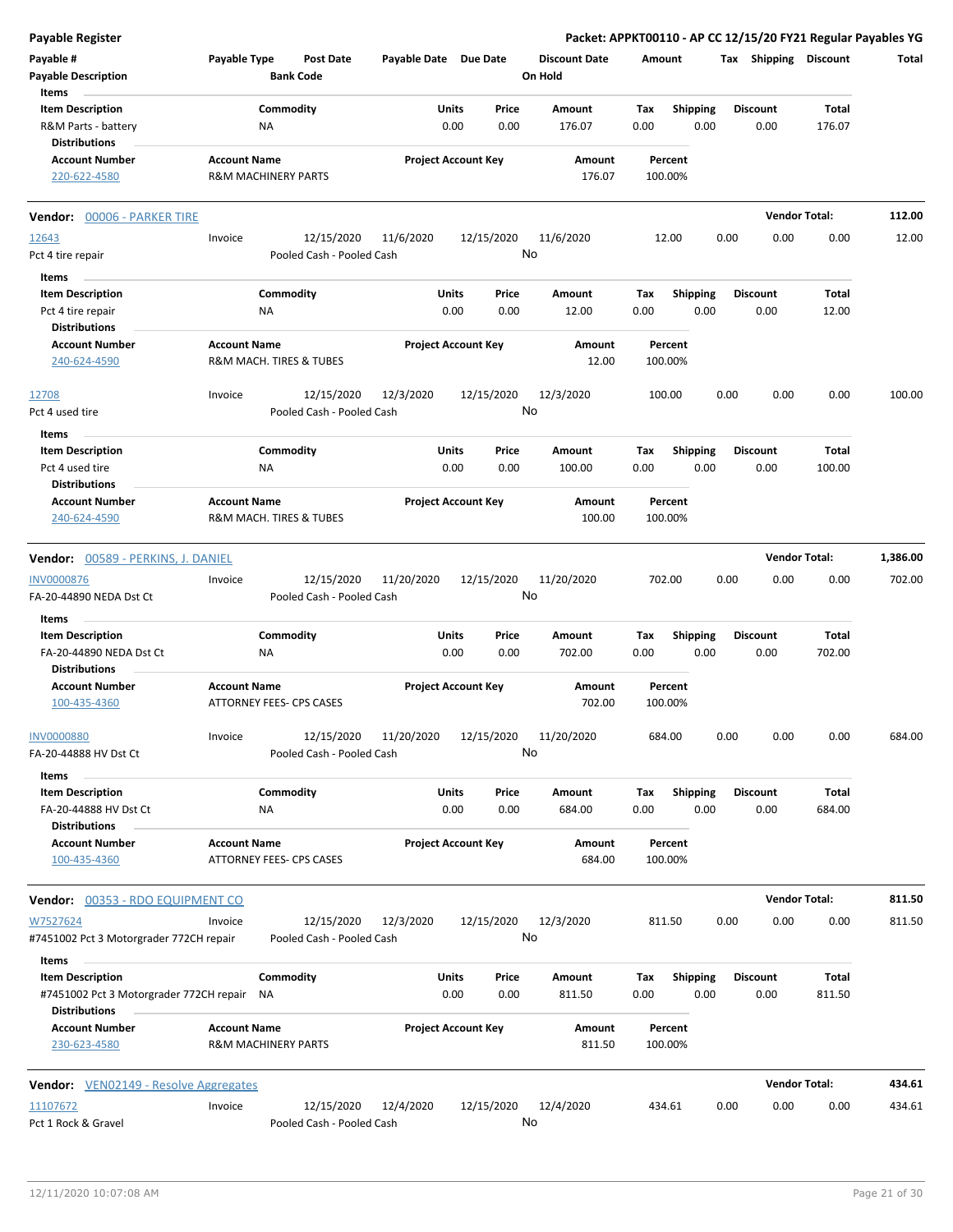| Payable Register                                      |                     |                               |                       |                            |               |                                 |                    |                  |      |                         |                      | Packet: APPKT00110 - AP CC 12/15/20 FY21 Regular Payables YG |
|-------------------------------------------------------|---------------------|-------------------------------|-----------------------|----------------------------|---------------|---------------------------------|--------------------|------------------|------|-------------------------|----------------------|--------------------------------------------------------------|
| Payable #<br><b>Payable Description</b>               | Payable Type        | Post Date<br><b>Bank Code</b> | Payable Date Due Date |                            |               | <b>Discount Date</b><br>On Hold | Amount             |                  |      | Tax Shipping Discount   |                      | Total                                                        |
| Items                                                 |                     |                               |                       |                            |               |                                 |                    |                  |      |                         |                      |                                                              |
| <b>Item Description</b><br>Pct 1 Rock & Gravel        |                     | Commodity<br>ΝA               |                       | Units<br>0.00              | Price<br>0.00 | Amount                          | Tax<br>0.00        | Shipping<br>0.00 |      | <b>Discount</b><br>0.00 | Total                |                                                              |
| <b>Distributions</b>                                  |                     |                               |                       |                            |               | 434.61                          |                    |                  |      |                         | 434.61               |                                                              |
| <b>Account Number</b>                                 | <b>Account Name</b> |                               |                       | <b>Project Account Key</b> |               | Amount                          | Percent            |                  |      |                         |                      |                                                              |
| 210-621-3410                                          |                     | R&B MAT. ROCK & GRAVEL        |                       |                            |               | 434.61                          | 100.00%            |                  |      |                         |                      |                                                              |
| Vendor: 00801 - SOLOMON, AMANDA                       |                     |                               |                       |                            |               |                                 |                    |                  |      |                         | <b>Vendor Total:</b> | 3,363.00                                                     |
| <b>INV0000869</b>                                     | Invoice             | 12/15/2020                    | 11/18/2020            | 12/15/2020                 |               | 11/18/2020                      | 855.00             |                  | 0.00 | 0.00                    | 0.00                 | 855.00                                                       |
| FA-20-44897 AR Dst Ct                                 |                     | Pooled Cash - Pooled Cash     |                       |                            |               | No                              |                    |                  |      |                         |                      |                                                              |
| Items                                                 |                     |                               |                       |                            |               |                                 |                    |                  |      |                         |                      |                                                              |
| <b>Item Description</b>                               |                     | Commodity                     |                       | Units                      | Price         | Amount                          | Tax                | <b>Shipping</b>  |      | <b>Discount</b>         | Total                |                                                              |
| FA-20-44897 AR Dst Ct                                 |                     | ΝA                            |                       | 0.00                       | 0.00          | 855.00                          | 0.00               | 0.00             |      | 0.00                    | 855.00               |                                                              |
| <b>Distributions</b>                                  |                     |                               |                       |                            |               |                                 |                    |                  |      |                         |                      |                                                              |
| <b>Account Number</b>                                 | <b>Account Name</b> |                               |                       | <b>Project Account Key</b> |               | Amount                          | Percent            |                  |      |                         |                      |                                                              |
| 100-435-4360                                          |                     | ATTORNEY FEES- CPS CASES      |                       |                            |               | 855.00                          | 100.00%            |                  |      |                         |                      |                                                              |
| <b>INV0000881</b>                                     | Invoice             | 12/15/2020                    | 11/12/2020            | 12/15/2020                 |               | 11/12/2020                      | 1,472.50           |                  | 0.00 | 0.00                    | 0.00                 | 1,472.50                                                     |
| FA-20-44560 Perdue Dst Ct                             |                     | Pooled Cash - Pooled Cash     |                       |                            |               | No                              |                    |                  |      |                         |                      |                                                              |
| Items                                                 |                     |                               |                       |                            |               |                                 |                    |                  |      |                         |                      |                                                              |
| <b>Item Description</b>                               |                     | Commodity                     |                       | Units                      | Price         | Amount                          | Tax                | <b>Shipping</b>  |      | <b>Discount</b>         | Total                |                                                              |
| FA-20-44560 Perdue Dst Ct                             |                     | ΝA                            |                       | 0.00                       | 0.00          | 1,472.50                        | 0.00               | 0.00             |      | 0.00                    | 1,472.50             |                                                              |
| <b>Distributions</b>                                  |                     |                               |                       |                            |               |                                 |                    |                  |      |                         |                      |                                                              |
| <b>Account Number</b>                                 | <b>Account Name</b> |                               |                       | <b>Project Account Key</b> |               | Amount                          | Percent            |                  |      |                         |                      |                                                              |
| 100-435-4360                                          |                     | ATTORNEY FEES- CPS CASES      |                       |                            |               | 1,472.50                        | 100.00%            |                  |      |                         |                      |                                                              |
| INV0000917                                            | Invoice             | 12/15/2020                    | 12/4/2020             | 12/15/2020                 |               | 12/4/2020                       | 674.50             |                  | 0.00 | 0.00                    | 0.00                 | 674.50                                                       |
| FA-19-44512 BT Dst Ct                                 |                     | Pooled Cash - Pooled Cash     |                       |                            |               | No                              |                    |                  |      |                         |                      |                                                              |
| Items                                                 |                     |                               |                       |                            |               |                                 |                    |                  |      |                         |                      |                                                              |
| <b>Item Description</b>                               |                     | Commodity                     |                       | <b>Units</b>               | Price         | Amount                          | Tax                | <b>Shipping</b>  |      | <b>Discount</b>         | Total                |                                                              |
| FA-19-44512 BT Dst Ct                                 |                     | NA                            |                       | 0.00                       | 0.00          | 674.50                          | 0.00               | 0.00             |      | 0.00                    | 674.50               |                                                              |
| <b>Distributions</b>                                  |                     |                               |                       |                            |               |                                 |                    |                  |      |                         |                      |                                                              |
| <b>Account Number</b>                                 | <b>Account Name</b> |                               |                       | <b>Project Account Key</b> |               | Amount                          | Percent            |                  |      |                         |                      |                                                              |
| 100-435-4360                                          |                     | ATTORNEY FEES- CPS CASES      |                       |                            |               | 674.50                          | 100.00%            |                  |      |                         |                      |                                                              |
| INV0000918                                            | Invoice             | 12/15/2020                    | 12/4/2020             | 12/15/2020                 |               | 12/4/2020                       | 361.00             |                  | 0.00 | 0.00                    | 0.00                 | 361.00                                                       |
| FA-19-44526 JT/JT Dst Ct                              |                     | Pooled Cash - Pooled Cash     |                       |                            | No            |                                 |                    |                  |      |                         |                      |                                                              |
| Items                                                 |                     |                               |                       |                            |               |                                 |                    |                  |      |                         |                      |                                                              |
| <b>Item Description</b>                               |                     | Commodity                     |                       | <b>Units</b>               | Price         | Amount                          | Тах                | <b>Shipping</b>  |      | <b>Discount</b>         | <b>Total</b>         |                                                              |
| FA-19-44526 JT/JT Dst Ct                              |                     | NA.                           |                       | 0.00                       | 0.00          | 361.00                          | 0.00               | 0.00             |      | 0.00                    | 361.00               |                                                              |
| <b>Distributions</b>                                  |                     |                               |                       |                            |               |                                 |                    |                  |      |                         |                      |                                                              |
| <b>Account Number</b><br>100-435-4360                 | <b>Account Name</b> | ATTORNEY FEES- CPS CASES      |                       | <b>Project Account Key</b> |               | Amount<br>361.00                | Percent<br>100.00% |                  |      |                         |                      |                                                              |
| <b>Vendor:</b> VEN02222 - Steven C Schneider, PHD, PC |                     |                               |                       |                            |               |                                 |                    |                  |      |                         | <b>Vendor Total:</b> | 2,250.00                                                     |
| <b>INV0000878</b>                                     | Invoice             | 9/30/2020                     | 8/3/2020              | 9/30/2020                  |               | 8/3/2020                        | 2,250.00           |                  | 0.00 | 0.00                    | 0.00                 | 2,250.00                                                     |
| #20571 Titus evaluation                               |                     | Pooled Cash - Pooled Cash     |                       |                            | No            |                                 |                    |                  |      |                         |                      |                                                              |
| Items                                                 |                     |                               |                       |                            |               |                                 |                    |                  |      |                         |                      |                                                              |
| <b>Item Description</b>                               |                     | Commodity                     |                       | Units                      | Price         | Amount                          | Tax                | <b>Shipping</b>  |      | <b>Discount</b>         | Total                |                                                              |
| #20571 Titus evaluation                               |                     | NA                            |                       | 0.00                       | 0.00          | 2,250.00                        | 0.00               | 0.00             |      | 0.00                    | 2,250.00             |                                                              |
| <b>Distributions</b>                                  |                     |                               |                       |                            |               |                                 |                    |                  |      |                         |                      |                                                              |
| <b>Account Number</b>                                 | <b>Account Name</b> |                               |                       | <b>Project Account Key</b> |               | Amount                          | Percent            |                  |      |                         |                      |                                                              |
| 100-435-4420                                          |                     | OTHER PROFESSIONAL SERV.      |                       |                            |               | 2,250.00                        | 100.00%            |                  |      |                         |                      |                                                              |
| <b>Vendor: 00202 - TEXAS ASSOCIATION OF COUNTIES</b>  |                     |                               |                       |                            |               |                                 |                    |                  |      |                         | <b>Vendor Total:</b> | 28,680.91                                                    |
| 217645/217645                                         | Invoice             | 12/15/2020                    | 1/1/2021              | 1/1/2021                   |               | 1/1/2021                        | 50.00              |                  | 0.00 | 0.00                    | 0.00                 | 50.00                                                        |
| 2021 CDCAT membership S Fife                          |                     | Pooled Cash - Pooled Cash     |                       |                            |               | No                              |                    |                  |      |                         |                      |                                                              |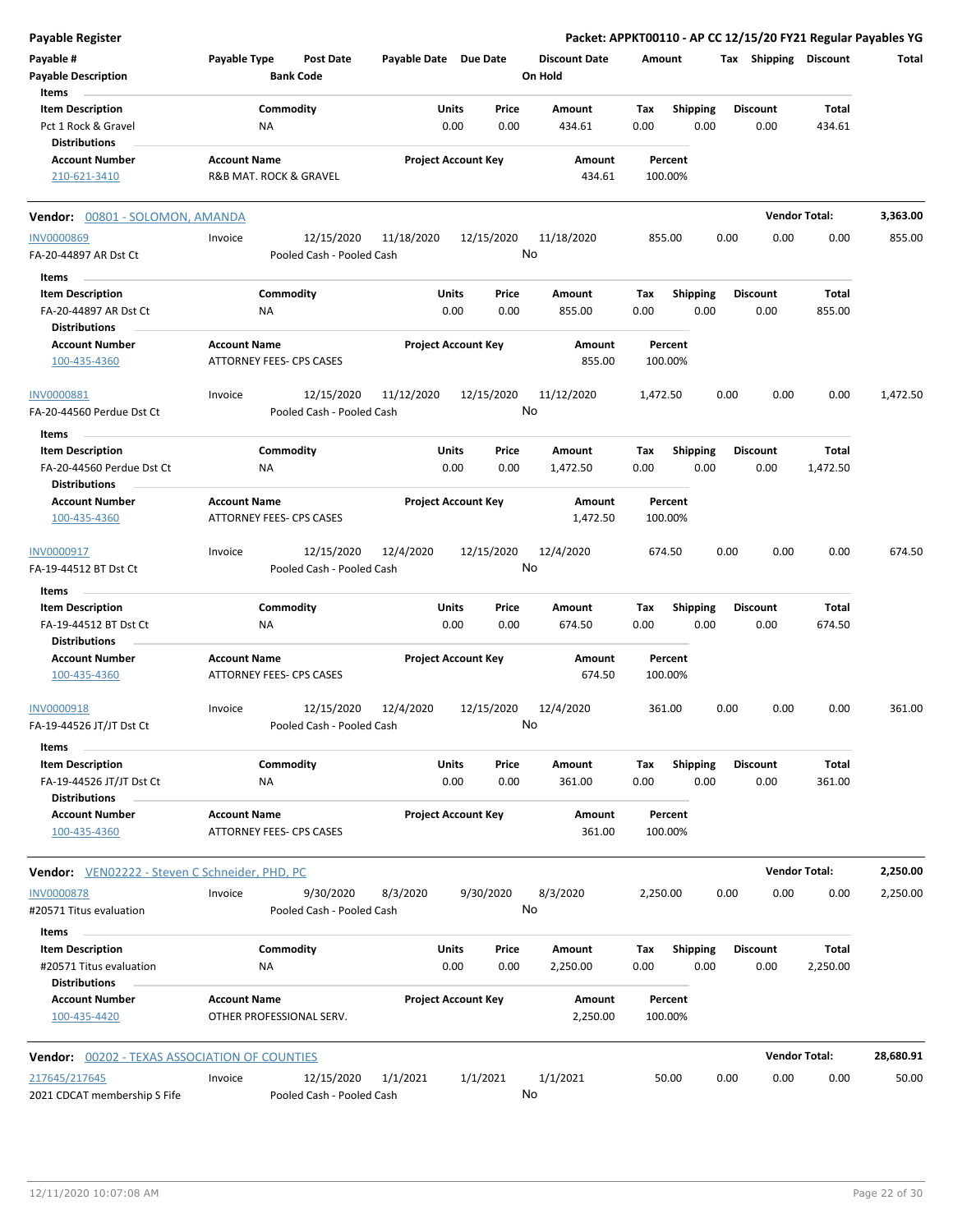### **Payable Register Packet: APPKT00110 - AP CC 12/15/20 FY21 Regular Payables YG**

| Payable #                                              | Payable Type                       |           | <b>Post Date</b>          | Payable Date |              | Due Date                   |       | <b>Discount Date</b> | Amount    |                    | Tax  | Shipping        | <b>Discount</b> | Total     |
|--------------------------------------------------------|------------------------------------|-----------|---------------------------|--------------|--------------|----------------------------|-------|----------------------|-----------|--------------------|------|-----------------|-----------------|-----------|
| <b>Payable Description</b><br>Items                    |                                    |           | <b>Bank Code</b>          |              |              |                            |       | On Hold              |           |                    |      |                 |                 |           |
| <b>Item Description</b>                                |                                    | Commodity |                           |              | <b>Units</b> |                            | Price | Amount               | Tax       | <b>Shipping</b>    |      | <b>Discount</b> | Total           |           |
| 2021 CDCAT membership S Fife<br><b>Distributions</b>   |                                    | <b>NA</b> |                           |              | 0.00         |                            | 0.00  | 50.00                | 0.00      | 0.00               |      | 0.00            | 50.00           |           |
| <b>Account Number</b><br>100-450-4810                  | <b>Account Name</b><br><b>DUES</b> |           |                           |              |              | <b>Project Account Key</b> |       | Amount<br>50.00      |           | Percent<br>100.00% |      |                 |                 |           |
| 7963/7963                                              | Invoice                            |           | 12/15/2020                | 1/1/2021     |              | 1/1/2021                   |       | 1/1/2021             |           | 125.00             | 0.00 | 0.00            | 0.00            | 125.00    |
| 2021 CDCAT membership N. Young                         |                                    |           | Pooled Cash - Pooled Cash |              |              |                            |       | No                   |           |                    |      |                 |                 |           |
| Items                                                  |                                    |           |                           |              |              |                            |       |                      |           |                    |      |                 |                 |           |
| <b>Item Description</b>                                |                                    | Commodity |                           |              | <b>Units</b> |                            | Price | Amount               | Tax       | <b>Shipping</b>    |      | <b>Discount</b> | Total           |           |
| 2021 CDCAT membership N. Young<br><b>Distributions</b> |                                    | <b>NA</b> |                           |              | 0.00         |                            | 0.00  | 125.00               | 0.00      | 0.00               |      | 0.00            | 125.00          |           |
| <b>Account Number</b>                                  | <b>Account Name</b>                |           |                           |              |              | <b>Project Account Key</b> |       | Amount               |           | Percent            |      |                 |                 |           |
| 100-450-4810                                           | <b>DUES</b>                        |           |                           |              |              |                            |       | 125.00               |           | 100.00%            |      |                 |                 |           |
| NRCN-30512-WC1-WC2                                     | Invoice                            |           | 12/15/2020                | 10/28/2020   |              | 12/15/2020                 |       | 10/28/2020           | 28,505.91 |                    | 0.00 | 0.00            | 0.00            | 28,505.91 |
| 1st & 2nd gtr Worker's Compensation                    |                                    |           | Pooled Cash - Pooled Cash |              |              |                            |       | No                   |           |                    |      |                 |                 |           |

**Items**

| ltems                               |                              |                            |       |           |      |                 |                 |           |
|-------------------------------------|------------------------------|----------------------------|-------|-----------|------|-----------------|-----------------|-----------|
| <b>Item Description</b>             | Commodity                    | Units                      | Price | Amount    | Tax  | <b>Shipping</b> | <b>Discount</b> | Total     |
| 1st & 2nd gtr Worker's Compensation | NA                           | 0.00                       | 0.00  | 28,505.91 | 0.00 | 0.00            | 0.00            | 28,505.91 |
| <b>Distributions</b>                |                              |                            |       |           |      |                 |                 |           |
| <b>Account Number</b>               | <b>Account Name</b>          | <b>Project Account Key</b> |       | Amount    |      | Percent         |                 |           |
| 200-449-2040                        | <b>WORKERS COMPENSATION</b>  |                            |       | 12.64     |      | 0.04%           |                 |           |
| 562-560-2040                        | <b>WORKERS COMPENSATION</b>  |                            |       | 639.09    |      | 2.24%           |                 |           |
| 100-400-2040                        | <b>WORKERS' COMPENSATION</b> |                            |       | 144.04    |      | 0.51%           |                 |           |
| 100-403-2040                        | <b>WORKERS COMPENSATION</b>  |                            |       | 353.98    |      | 1.24%           |                 |           |
| 100-405-2040                        | <b>WORKERS' COMPENSATION</b> |                            |       | 57.93     |      | 0.20%           |                 |           |
| 100-406-2040                        | <b>WORKERS' COMPENSATION</b> |                            |       | 48.42     |      | 0.17%           |                 |           |
| 100-409-2040                        | <b>WORKERS' COMPENSATION</b> |                            |       | 365.35    |      | 1.28%           |                 |           |
| 100-410-2040                        | <b>WORKERS COMPENSATION</b>  |                            |       | 445.61    |      | 1.56%           |                 |           |
| 100-435-2040                        | <b>WORKERS COMPENSATION</b>  |                            |       | 241.57    |      | 0.85%           |                 |           |
| 100-450-2040                        | <b>WORKERS COMPENSATION</b>  |                            |       | 435.63    |      | 1.53%           |                 |           |
| 100-455-2040                        | <b>WORKERS' COMPENSATION</b> |                            |       | 158.22    |      | 0.56%           |                 |           |
| 100-456-2040                        | <b>WORKERS' COMPENSATION</b> |                            |       | 123.51    |      | 0.43%           |                 |           |
| 100-457-2040                        | <b>WORKERS' COMPENSATION</b> |                            |       | 105.48    |      | 0.37%           |                 |           |
| 100-475-2040                        | <b>WORKERS' COMPENSATION</b> |                            |       | 601.99    |      | 2.11%           |                 |           |
| 100-495-2040                        | <b>WORKERS COMPENSATION</b>  |                            |       | 321.29    |      | 1.13%           |                 |           |
| 100-496-2040                        | <b>WORKERS' COMPENSATION</b> |                            |       | 76.41     |      | 0.27%           |                 |           |
| 100-497-2040                        | <b>WORKERS' COMPENSATION</b> |                            |       | 84.30     |      | 0.30%           |                 |           |
| 100-499-2040                        | <b>WORKERS COMPENSATION</b>  |                            |       | 317.87    |      | 1.12%           |                 |           |
| 100-503-2040                        | <b>WORKERS COMPENSATION</b>  |                            |       | 63.24     |      | 0.22%           |                 |           |
| 100-510-2040                        | <b>WORKERS' COMPENSATION</b> |                            |       | 981.49    |      | 3.44%           |                 |           |
| 100-551-2040                        | <b>WORKERS' COMPENSATION</b> |                            |       | 272.83    |      | 0.96%           |                 |           |
| 100-552-2040                        | <b>WORKERS' COMPENSATION</b> |                            |       | 134.65    |      | 0.47%           |                 |           |
| 100-553-2040                        | <b>WORKERS' COMPENSATION</b> |                            |       | 120.16    |      | 0.42%           |                 |           |
| 100-560-2040                        | <b>WORKERS' COMPENSATION</b> |                            |       | 7,715.18  |      | 27.07%          |                 |           |
| 100-573-2040                        | <b>WORKERS' COMPENSATION</b> |                            |       | 54.87     |      | 0.19%           |                 |           |
| 100-590-2040                        | <b>WORKERS' COMPENSATION</b> |                            |       | 122.62    |      | 0.43%           |                 |           |
| 100-645-2040                        | <b>WORKER'S COMP</b>         |                            |       | 25.96     |      | 0.09%           |                 |           |
| 100-665-2040                        | <b>WORKERS' COMPENSATION</b> |                            |       | 40.60     |      | 0.14%           |                 |           |
| 121-402-2040                        | <b>WORKERS COMPENSATION</b>  |                            |       | 36.93     |      | 0.13%           |                 |           |
| 210-621-2040                        | <b>WORKERS COMPENSATION</b>  |                            |       | 3,597.86  |      | 12.62%          |                 |           |
| 210-625-2040                        | <b>WORKERS COMPENSATION</b>  |                            |       | 14.74     |      | 0.05%           |                 |           |
| 220-622-2040                        | <b>WORKERS COMPENSATION</b>  |                            |       | 3,339.60  |      | 11.72%          |                 |           |
| 220-625-2040                        | <b>WORKERS COMPENSATION</b>  |                            |       | 14.74     |      | 0.05%           |                 |           |

230-623-2040 WORKERS COMPENSATION 4,410.99 15.47% 230-625-2040 WORKERS COMPENSATION 14.74 0.05%

240-625-2040 WORKERS COMPENSATION 14.74 0.05% 100-591-2040 WORKERS' COMPENSATION 52.85 0.19%

240-624-2040 WORKERS COMPENSATION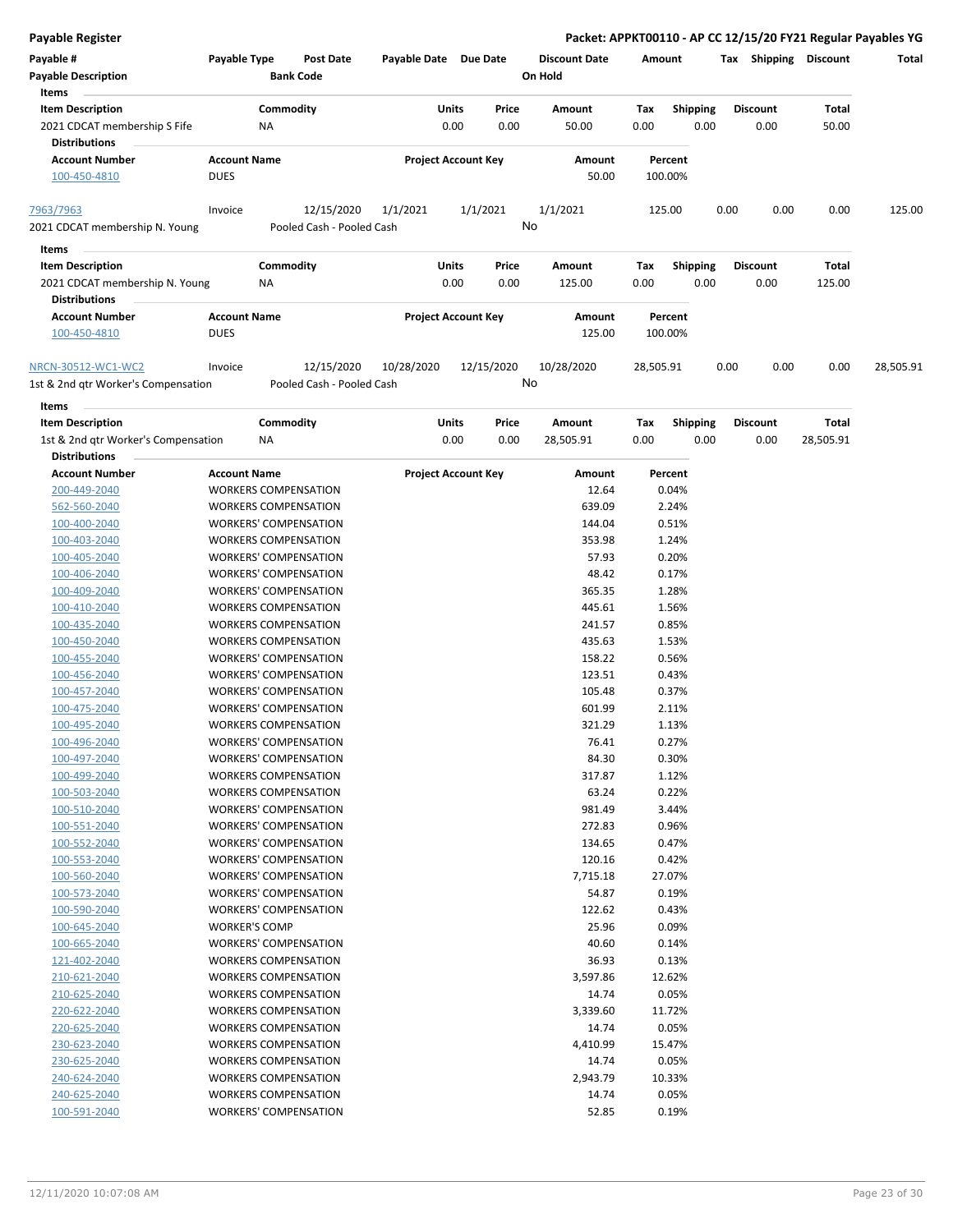| <b>Payable Register</b>                                                                            |                                    |                                         |                       |                            |                  |                                 |                    |                         |      |                         |                        | Packet: APPKT00110 - AP CC 12/15/20 FY21 Regular Payables YG |
|----------------------------------------------------------------------------------------------------|------------------------------------|-----------------------------------------|-----------------------|----------------------------|------------------|---------------------------------|--------------------|-------------------------|------|-------------------------|------------------------|--------------------------------------------------------------|
| Payable #<br><b>Payable Description</b>                                                            | Payable Type                       | <b>Post Date</b><br><b>Bank Code</b>    | Payable Date Due Date |                            |                  | <b>Discount Date</b><br>On Hold | Amount             |                         |      | Tax Shipping Discount   |                        | Total                                                        |
| <b>Vendor:</b> VEN02221 - Texas Bar College                                                        |                                    |                                         |                       |                            |                  |                                 |                    |                         |      |                         | <b>Vendor Total:</b>   | 75.00                                                        |
| INV0000874<br>#24068385 W. Porter membership                                                       | Invoice                            | 12/15/2020<br>Pooled Cash - Pooled Cash | 12/7/2020             |                            | 12/15/2020<br>No | 12/7/2020                       | 75.00              |                         | 0.00 | 0.00                    | 0.00                   | 75.00                                                        |
| Items<br><b>Item Description</b><br>#24068385 W. Porter membership<br><b>Distributions</b>         |                                    | Commodity<br>NA                         |                       | Units<br>0.00              | Price<br>0.00    | Amount<br>75.00                 | Tax<br>0.00        | <b>Shipping</b><br>0.00 |      | <b>Discount</b><br>0.00 | Total<br>75.00         |                                                              |
| <b>Account Number</b><br>100-475-4810                                                              | <b>Account Name</b><br><b>DUES</b> |                                         |                       | <b>Project Account Key</b> |                  | Amount<br>75.00                 | Percent<br>100.00% |                         |      |                         |                        |                                                              |
| <b>Vendor:</b> VEN02220 - Texas Center for the Judiciary                                           |                                    |                                         |                       |                            |                  |                                 |                    |                         |      |                         | <b>Vendor Total:</b>   | 65.00                                                        |
| 28081<br>2021 Family Justice Conf. registration L. Blake<br>Items                                  | Invoice                            | 12/15/2020<br>Pooled Cash - Pooled Cash | 12/3/2020             |                            | 12/15/2020<br>No | 12/3/2020                       | 65.00              |                         | 0.00 | 0.00                    | 0.00                   | 65.00                                                        |
| <b>Item Description</b><br>2021 Family Justice Conf. registration L. Bl NA<br><b>Distributions</b> |                                    | Commodity                               |                       | Units<br>0.00              | Price<br>0.00    | Amount<br>65.00                 | Tax<br>0.00        | <b>Shipping</b><br>0.00 |      | <b>Discount</b><br>0.00 | Total<br>65.00         |                                                              |
| <b>Account Number</b><br>100-435-4270                                                              | <b>Account Name</b>                | OUT OF CO TRAVEL/TRAINING               |                       | <b>Project Account Key</b> |                  | Amount<br>65.00                 | Percent<br>100.00% |                         |      |                         |                        |                                                              |
| <b>Vendor:</b> VEN02086 - Texas Department of Motor Vehicles                                       |                                    |                                         |                       |                            |                  |                                 |                    |                         |      |                         | <b>Vendor Total:</b>   | 810.00                                                       |
| INV0000912                                                                                         | Invoice                            | 12/15/2020                              | 12/8/2020             |                            | 12/15/2020       | 12/8/2020                       | 810.00             |                         | 0.00 | 0.00                    | 0.00                   | 810.00                                                       |
| #212740 Pct 3 over weight permit                                                                   |                                    | Pooled Cash - Pooled Cash               |                       |                            | No               |                                 |                    |                         |      |                         |                        |                                                              |
| Items                                                                                              |                                    |                                         |                       |                            |                  |                                 |                    |                         |      |                         |                        |                                                              |
| <b>Item Description</b><br>#212740 Pct 3 over weight permit<br><b>Distributions</b>                |                                    | Commodity<br><b>NA</b>                  |                       | Units<br>0.00              | Price<br>0.00    | Amount<br>810.00                | Tax<br>0.00        | <b>Shipping</b><br>0.00 |      | <b>Discount</b><br>0.00 | <b>Total</b><br>810.00 |                                                              |
| <b>Account Number</b><br>230-623-4300                                                              | <b>Account Name</b>                | BIDS, NOTICES & PERMITS                 |                       | <b>Project Account Key</b> |                  | Amount<br>810.00                | Percent<br>100.00% |                         |      |                         |                        |                                                              |
| <b>Vendor: 00767 - TEXAS DEPT. OF STATE HEALTH SERVICE</b>                                         |                                    |                                         |                       |                            |                  |                                 |                    |                         |      |                         | <b>Vendor Total:</b>   | 84.18                                                        |
| 2012436<br>Nov 2020 Remote birth access                                                            | Invoice                            | 12/15/2020<br>Pooled Cash - Pooled Cash | 12/1/2020             |                            | 12/15/2020<br>No | 12/1/2020                       | 84.18              |                         | 0.00 | 0.00                    | 0.00                   | 84.18                                                        |
| Items<br><b>Item Description</b><br>Nov 2020 Remote birth access<br><b>Distributions</b>           |                                    | Commodity<br>NA                         |                       | <b>Units</b><br>0.00       | Price<br>0.00    | Amount<br>84.18                 | Tax<br>0.00        | Shipping<br>0.00        |      | Discount<br>0.00        | Total<br>84.18         |                                                              |
| <b>Account Number</b><br>100-409-4890                                                              | <b>Account Name</b>                | <b>COURT COSTS/ARREST FEES</b>          |                       | <b>Project Account Key</b> |                  | Amount<br>84.18                 | Percent<br>100.00% |                         |      |                         |                        |                                                              |
| <b>Vendor: 00265 - TEXHOMA LIMESTONE, INC.</b>                                                     |                                    |                                         |                       |                            |                  |                                 |                    |                         |      |                         | <b>Vendor Total:</b>   | 12,991.50                                                    |
| 8183<br>Pct 2 Rock & Gravel-hauling                                                                | Invoice                            | 12/15/2020<br>Pooled Cash - Pooled Cash | 11/30/2020            |                            | 12/15/2020<br>No | 11/30/2020                      | 6,285.63           |                         | 0.00 | 0.00                    | 0.00                   | 6,285.63                                                     |
| Items<br><b>Item Description</b><br>Pct 2 Rock & Gravel-hauling                                    |                                    | Commodity<br>NA                         |                       | Units<br>0.00              | Price<br>0.00    | Amount<br>6,285.63              | Tax<br>0.00        | <b>Shipping</b><br>0.00 |      | <b>Discount</b><br>0.00 | Total<br>6,285.63      |                                                              |
| <b>Distributions</b><br><b>Account Number</b><br>220-622-3410                                      | <b>Account Name</b>                | R&B MAT. ROCK & GRAVEL                  |                       | <b>Project Account Key</b> |                  | Amount<br>6,285.63              | Percent<br>100.00% |                         |      |                         |                        |                                                              |
| 8184<br>Pct 1 Rock & Gravel - hauling                                                              | Invoice                            | 12/15/2020<br>Pooled Cash - Pooled Cash | 11/30/2020            |                            | 12/15/2020<br>No | 11/30/2020                      | 6,705.87           |                         | 0.00 | 0.00                    | 0.00                   | 6,705.87                                                     |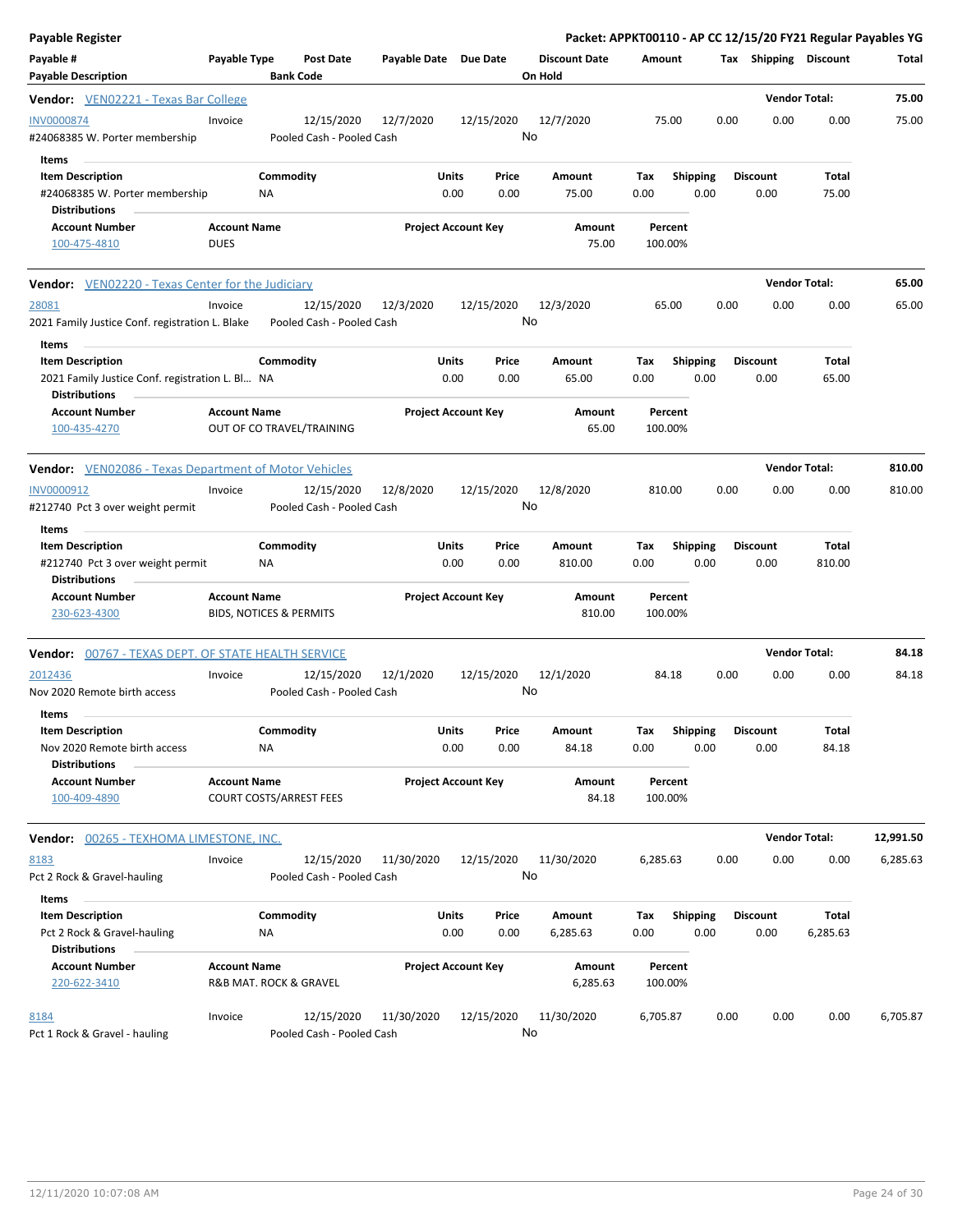| <b>Payable Register</b>                                                  |                                               |                                         |                       |                                |                                 |             |                         |      |                         |                       | Packet: APPKT00110 - AP CC 12/15/20 FY21 Regular Payables YG |
|--------------------------------------------------------------------------|-----------------------------------------------|-----------------------------------------|-----------------------|--------------------------------|---------------------------------|-------------|-------------------------|------|-------------------------|-----------------------|--------------------------------------------------------------|
| Payable #<br><b>Payable Description</b>                                  | Payable Type                                  | <b>Post Date</b><br><b>Bank Code</b>    | Payable Date Due Date |                                | <b>Discount Date</b><br>On Hold | Amount      |                         |      |                         | Tax Shipping Discount | Total                                                        |
| Items                                                                    |                                               |                                         |                       |                                |                                 |             |                         |      |                         |                       |                                                              |
| <b>Item Description</b>                                                  |                                               | Commodity                               |                       | Units<br>Price                 | Amount                          | Tax         | <b>Shipping</b>         |      | <b>Discount</b>         | Total                 |                                                              |
| Pct 1 Rock & Gravel - hauling<br><b>Distributions</b>                    | NA                                            |                                         |                       | 0.00<br>0.00                   | 6,705.87                        | 0.00        | 0.00                    |      | 0.00                    | 6,705.87              |                                                              |
| <b>Account Number</b><br>210-621-3410                                    | <b>Account Name</b>                           | R&B MAT. ROCK & GRAVEL                  |                       | <b>Project Account Key</b>     | Amount<br>6,705.87              |             | Percent<br>100.00%      |      |                         |                       |                                                              |
| <b>Vendor: 00627 - THE FANNIN COUNTY LEADER</b>                          |                                               |                                         |                       |                                |                                 |             |                         |      |                         | <b>Vendor Total:</b>  | 47.78                                                        |
| <b>INV0000867</b>                                                        | Invoice                                       | 12/15/2020                              | 11/30/2020            | 12/15/2020                     | 11/30/2020                      |             | 47.78                   | 0.00 | 0.00                    | 0.00                  | 47.78                                                        |
| Nov 2020 Bids/notices-Justice Ctr Architect                              |                                               | Pooled Cash - Pooled Cash               |                       |                                | No                              |             |                         |      |                         |                       |                                                              |
| Items                                                                    |                                               |                                         |                       |                                |                                 |             |                         |      |                         |                       |                                                              |
| <b>Item Description</b><br>Nov 2020 Bids/notices- Justice Ctr Archite NA |                                               | Commodity                               |                       | Units<br>Price<br>0.00<br>0.00 | Amount<br>47.78                 | Tax<br>0.00 | <b>Shipping</b><br>0.00 |      | <b>Discount</b><br>0.00 | Total<br>47.78        |                                                              |
| <b>Distributions</b>                                                     |                                               |                                         |                       |                                |                                 |             |                         |      |                         |                       |                                                              |
| <b>Account Number</b>                                                    | <b>Account Name</b>                           |                                         |                       | <b>Project Account Key</b>     | Amount                          |             | Percent                 |      |                         |                       |                                                              |
| 100-409-4300                                                             | <b>BIDS &amp; NOTICES</b>                     |                                         |                       |                                | 47.78                           |             | 100.00%                 |      |                         |                       |                                                              |
| <b>Vendor:</b> 00180 - THOMSON REUTERS - WEST PAYMENT CTR                |                                               |                                         |                       |                                |                                 |             |                         |      |                         | <b>Vendor Total:</b>  | 372.37                                                       |
| 843493086                                                                | Invoice                                       | 12/15/2020                              | 12/1/2020             | 12/15/2020                     | 12/1/2020                       |             | 372.37                  | 0.00 | 0.00                    | 0.00                  | 372.37                                                       |
| Nov 2020 DA online research                                              |                                               | Pooled Cash - Pooled Cash               |                       |                                | No                              |             |                         |      |                         |                       |                                                              |
| Items<br><b>Item Description</b>                                         |                                               | Commodity                               |                       | Units<br>Price                 | Amount                          | Tax         | <b>Shipping</b>         |      | <b>Discount</b>         | Total                 |                                                              |
| Nov 2020 DA online research                                              | NA                                            |                                         |                       | 0.00<br>0.00                   | 372.37                          | 0.00        | 0.00                    |      | 0.00                    | 372.37                |                                                              |
| <b>Distributions</b>                                                     |                                               |                                         |                       |                                |                                 |             |                         |      |                         |                       |                                                              |
| <b>Account Number</b><br>100-475-5910                                    | <b>Account Name</b><br><b>ONLINE RESEARCH</b> |                                         |                       | <b>Project Account Key</b>     | Amount<br>372.37                |             | Percent<br>100.00%      |      |                         |                       |                                                              |
|                                                                          |                                               |                                         |                       |                                |                                 |             |                         |      |                         |                       |                                                              |
| <b>Vendor: 00498 - TOWN OF WINDOM</b>                                    |                                               |                                         |                       |                                |                                 |             |                         |      |                         | <b>Vendor Total:</b>  | 41.50                                                        |
| INV0000871                                                               | Invoice                                       | 12/15/2020                              | 12/5/2020             | 12/15/2020                     | 12/5/2020                       |             | 41.50                   | 0.00 | 0.00                    | 0.00                  | 41.50                                                        |
| 10/15-11/15/20 Windom water/sewer                                        |                                               | Pooled Cash - Pooled Cash               |                       |                                | No                              |             |                         |      |                         |                       |                                                              |
| Items                                                                    |                                               |                                         |                       |                                |                                 |             |                         |      |                         |                       |                                                              |
| <b>Item Description</b>                                                  |                                               | Commodity                               |                       | Units<br>Price                 | Amount                          | Tax         | <b>Shipping</b>         |      | <b>Discount</b>         | Total                 |                                                              |
| 10/15-11/15/20 Windom water/sewer<br><b>Distributions</b>                | ΝA                                            |                                         |                       | 0.00<br>0.00                   | 41.50                           | 0.00        | 0.00                    |      | 0.00                    | 41.50                 |                                                              |
| <b>Account Number</b>                                                    | <b>Account Name</b>                           |                                         |                       | <b>Project Account Key</b>     | Amount                          |             | Percent                 |      |                         |                       |                                                              |
| 100-515-4420                                                             | UTILITIES WATER                               |                                         |                       |                                | 41.50                           |             | 100.00%                 |      |                         |                       |                                                              |
| Vendor: 00539 - U.S. BANK CORPORATE TRUST                                |                                               |                                         |                       |                                |                                 |             |                         |      |                         | <b>Vendor Total:</b>  | 174,798.75                                                   |
| <b>FAN201103FCMJ</b>                                                     | Invoice                                       | 12/15/2020                              | 12/1/2020             | 12/15/2020                     | 12/1/2020                       | 63,110.00   |                         | 0.00 | 0.00                    | 0.00                  | 63,110.00                                                    |
| November 2020 Main Jail Prisoner housing                                 |                                               | Pooled Cash - Pooled Cash               |                       |                                | No                              |             |                         |      |                         |                       |                                                              |
| Items                                                                    |                                               |                                         |                       |                                |                                 |             |                         |      |                         |                       |                                                              |
| <b>Item Description</b><br>November 2020 Main Jail Prisoner housing NA   |                                               | Commodity                               |                       | Units<br>Price<br>0.00<br>0.00 | Amount<br>63,110.00             | Тах<br>0.00 | <b>Shipping</b><br>0.00 |      | <b>Discount</b><br>0.00 | Total<br>63,110.00    |                                                              |
| <b>Distributions</b>                                                     |                                               |                                         |                       |                                |                                 |             |                         |      |                         |                       |                                                              |
| <b>Account Number</b><br>100-565-3800                                    | <b>Account Name</b><br>PRISONER HOUSING       |                                         |                       | <b>Project Account Key</b>     | Amount<br>63,110.00             |             | Percent<br>100.00%      |      |                         |                       |                                                              |
|                                                                          |                                               |                                         |                       |                                |                                 |             |                         |      |                         |                       |                                                              |
| FAN201104FCSA<br>November 2020 South Annex prisoner housing              | Invoice                                       | 12/15/2020<br>Pooled Cash - Pooled Cash | 12/1/2020             | 12/15/2020                     | 12/1/2020<br>No                 | 111,007.50  |                         | 0.00 | 0.00                    | 0.00                  | 111,007.50                                                   |
| Items                                                                    |                                               |                                         |                       |                                |                                 |             |                         |      |                         |                       |                                                              |
| <b>Item Description</b>                                                  |                                               | Commodity                               |                       | Units<br>Price                 | Amount                          | Tax         | <b>Shipping</b>         |      | <b>Discount</b>         | <b>Total</b>          |                                                              |
| November 2020 South Annex prisoner ho NA<br><b>Distributions</b>         |                                               |                                         |                       | 0.00<br>0.00                   | 111,007.50                      | 0.00        | 0.00                    |      | 0.00                    | 111,007.50            |                                                              |
| <b>Account Number</b><br>100-565-3800                                    | <b>Account Name</b><br>PRISONER HOUSING       |                                         |                       | <b>Project Account Key</b>     | Amount<br>111,007.50            |             | Percent<br>100.00%      |      |                         |                       |                                                              |
|                                                                          |                                               |                                         |                       |                                |                                 |             |                         |      |                         |                       |                                                              |
| FAN201114FCMT<br>Nov 2020 transport                                      | Invoice                                       | 12/15/2020<br>Pooled Cash - Pooled Cash | 12/1/2020             | 12/15/2020                     | 12/1/2020<br>No                 |             | 201.25                  | 0.00 | 0.00                    | 0.00                  | 201.25                                                       |
|                                                                          |                                               |                                         |                       |                                |                                 |             |                         |      |                         |                       |                                                              |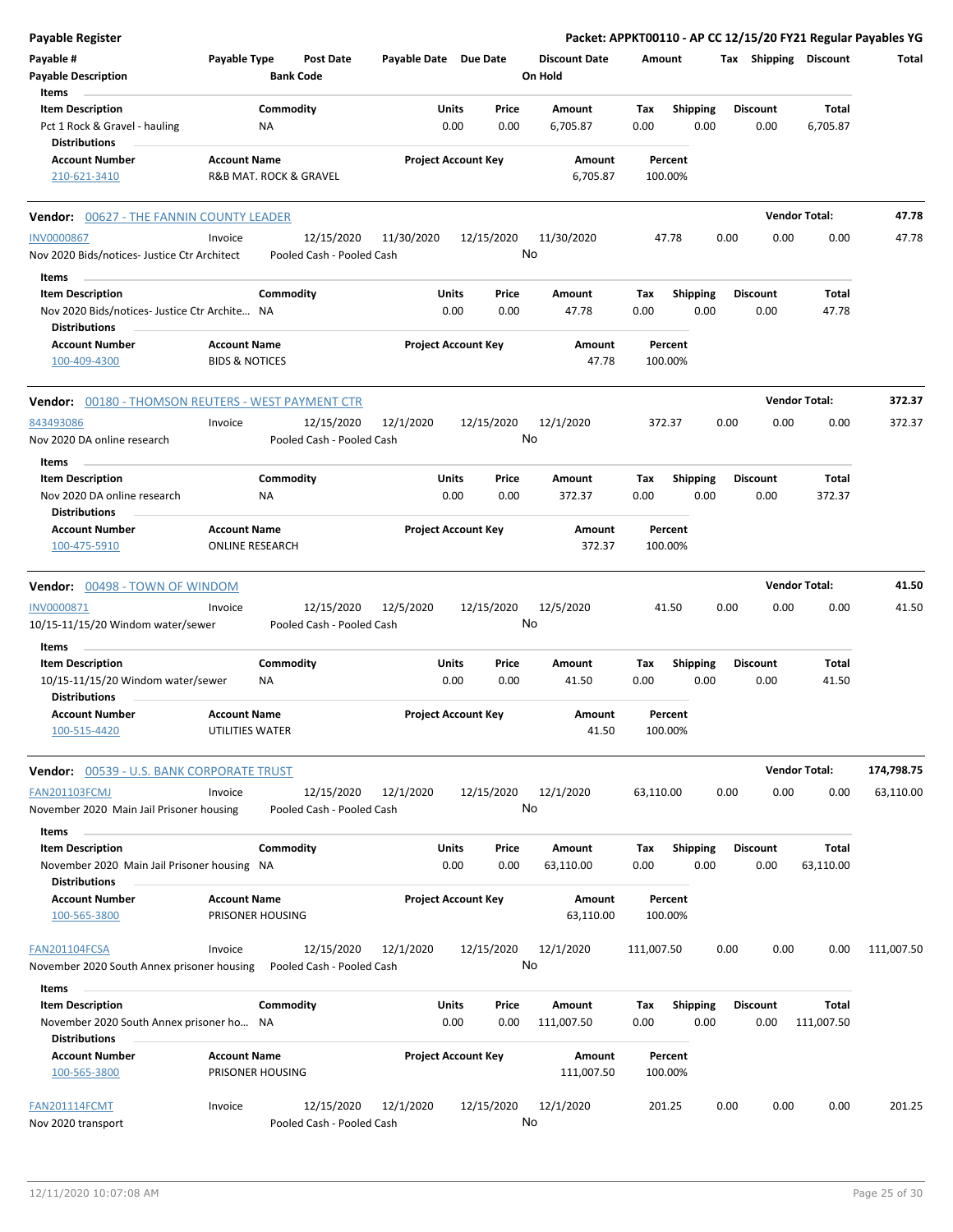|  | Payable Register |  |
|--|------------------|--|
|  |                  |  |

### Packet: APPKT00110 - AP CC 12/15/20 FY21 Regular Payables YG

| Payable #                                  | Payable Type                                    | <b>Post Date</b>          | Payable Date | Due Date                   | <b>Discount Date</b> |      | Amount             | Tax  | Shipping        | Discount     | Total  |
|--------------------------------------------|-------------------------------------------------|---------------------------|--------------|----------------------------|----------------------|------|--------------------|------|-----------------|--------------|--------|
| <b>Payable Description</b><br>Items        |                                                 | <b>Bank Code</b>          |              |                            | On Hold              |      |                    |      |                 |              |        |
| <b>Item Description</b>                    |                                                 | Commodity                 |              | <b>Units</b><br>Price      | Amount               | Tax  | Shipping           |      | <b>Discount</b> | <b>Total</b> |        |
| Nov 2020 transport<br><b>Distributions</b> | <b>NA</b>                                       |                           |              | 0.00<br>0.00               | 201.25               | 0.00 | 0.00               |      | 0.00            | 201.25       |        |
| <b>Account Number</b><br>100-565-4000      | <b>Account Name</b><br>PRISONER TRANSPORT/GUARD |                           |              | <b>Project Account Key</b> | Amount<br>201.25     |      | Percent<br>100.00% |      |                 |              |        |
| FAN201115FCGT                              | Invoice                                         | 12/15/2020                | 12/1/2020    | 12/15/2020                 | 12/1/2020            |      | 480.00             | 0.00 | 0.00            | 0.00         | 480.00 |
| Nov 2020 guard hours                       |                                                 | Pooled Cash - Pooled Cash |              |                            | No                   |      |                    |      |                 |              |        |
| Items                                      |                                                 |                           |              |                            |                      |      |                    |      |                 |              |        |
| <b>Item Description</b>                    |                                                 | Commodity                 |              | Price<br><b>Units</b>      | Amount               | Tax  | Shipping           |      | <b>Discount</b> | <b>Total</b> |        |
| Nov 2020 guard hours                       | <b>NA</b>                                       |                           |              | 0.00<br>0.00               | 480.00               | 0.00 | 0.00               |      | 0.00            | 480.00       |        |
| <b>Distributions</b>                       |                                                 |                           |              |                            |                      |      |                    |      |                 |              |        |
| <b>Account Number</b>                      | <b>Account Name</b>                             |                           |              | <b>Project Account Key</b> | Amount               |      | Percent            |      |                 |              |        |
| 100-565-4000                               | PRISONER TRANSPORT/GUARD                        |                           |              |                            | 480.00               |      | 100.00%            |      |                 |              |        |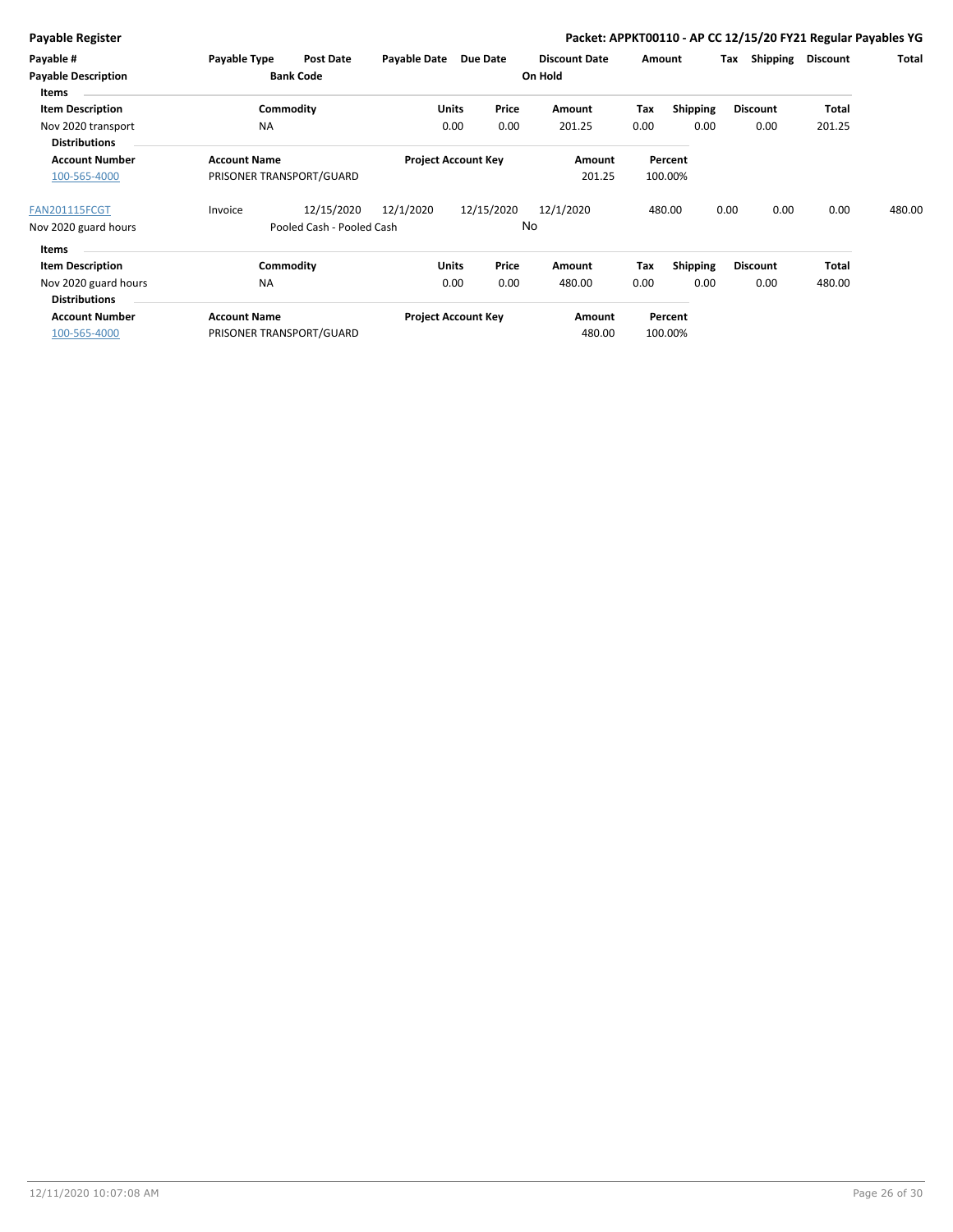## Payable Summary

| Type        | Count               | Gross      | Tax  | <b>Shipping</b> | <b>Discount</b> | Total      | <b>Manual Payment</b> | <b>Balance</b> |
|-------------|---------------------|------------|------|-----------------|-----------------|------------|-----------------------|----------------|
| Credit Memo |                     | $-824.53$  | 0.00 | 0.00            | 0.00            | $-824.53$  | 0.00                  | $-824.53$      |
| Invoice     | 137                 | 408.634.60 | 0.00 | 0.00            | 0.00            | 408,634.60 | 0.00                  | 408,634.60     |
|             | <b>Grand Total:</b> | 407,810.07 | 0.00 | 0.00            | 0.00            | 407,810.07 | 0.00                  | 407,810.07     |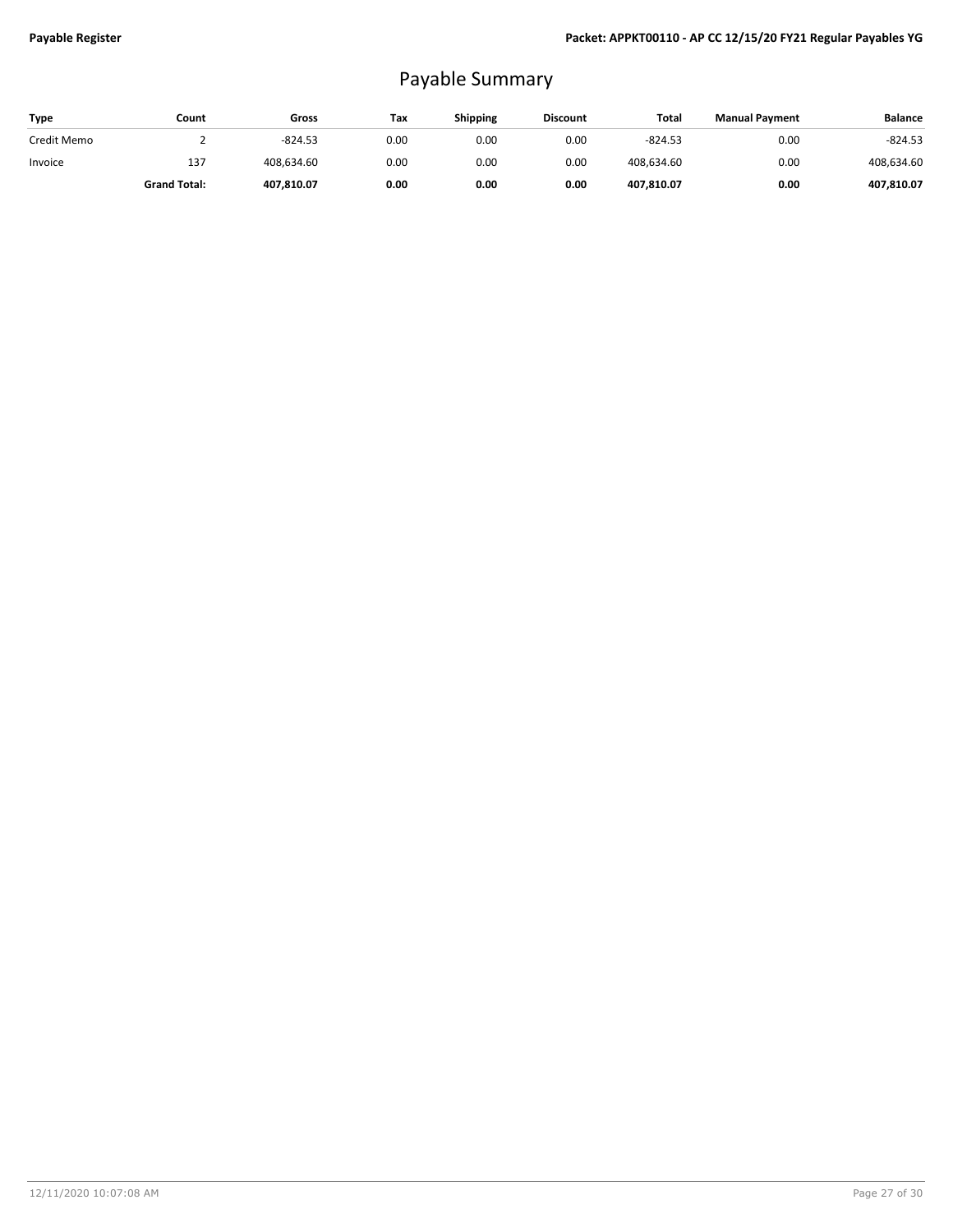## **Account Summary**

| Account                      | Name                                         |        | Amount            |
|------------------------------|----------------------------------------------|--------|-------------------|
| 100-400-2040                 | <b>WORKERS' COMPENSATION</b>                 |        | 144.04            |
| 100-403-2040                 | <b>WORKERS COMPENSATION</b>                  |        | 353.98            |
| 100-405-2040                 | <b>WORKERS' COMPENSATION</b>                 |        | 57.93             |
| 100-406-2040                 | <b>WORKERS' COMPENSATION</b>                 |        | 48.42             |
| 100-409-2040                 | <b>WORKERS' COMPENSATION</b>                 |        | 365.35            |
| 100-409-4300                 | <b>BIDS &amp; NOTICES</b>                    |        | 47.78             |
| 100-409-4810                 | <b>DUES</b>                                  |        | 250.00            |
| <u>100-409-4890</u>          | <b>COURT COSTS/ARREST FEES</b>               |        | 84.18             |
| 100-409-4990                 | <b>BANK SERVICE FEES</b>                     |        | 51.00             |
| 100-410-2040                 | <b>WORKERS COMPENSATION</b>                  |        | 445.61            |
| 100-410-4240                 | <b>INDIGENT ATTORNEY FEES</b>                |        | 300.00            |
| 100-425-4660                 | <b>AUTOPSIES</b>                             |        | 300.00            |
| 100-435-2040                 | <b>WORKERS COMPENSATION</b>                  |        | 241.57            |
| 100-435-4270                 | OUT OF CO TRAVEL/TRAINING                    |        | 65.00             |
| 100-435-4320                 | ATTORNEY FEES JUVENILE                       |        | 5,239.25          |
| 100-435-4360                 | ATTORNEY FEES- CPS CASES                     |        | 9,385.00          |
| 100-435-4370                 | <b>ATTORNEY FEES</b>                         |        | 1,696.75          |
| 100-435-4420                 | OTHER PROFESSIONAL SERV.                     |        | 2,250.00          |
| 100-450-2040                 | <b>WORKERS COMPENSATION</b>                  |        | 435.63            |
| 100-450-4810                 | <b>DUES</b>                                  |        | 175.00            |
| 100-455-2040                 | <b>WORKERS' COMPENSATION</b>                 |        | 158.22            |
| 100-456-2040                 | <b>WORKERS' COMPENSATION</b>                 |        | 123.51            |
| 100-457-2040                 | <b>WORKERS' COMPENSATION</b>                 |        | 105.48            |
| 100-475-2040                 | <b>WORKERS' COMPENSATION</b>                 |        | 601.99            |
| 100-475-4800                 | <b>BOND</b>                                  |        | 177.50            |
| 100-475-4810                 | <b>DUES</b>                                  |        | 75.00             |
| 100-475-5910                 | <b>ONLINE RESEARCH</b>                       |        | 372.37            |
| 100-495-2040                 | <b>WORKERS COMPENSATION</b>                  |        | 321.29            |
| <u>100-496-2040</u>          | <b>WORKERS' COMPENSATION</b>                 |        | 76.41             |
| 100-497-2040                 | <b>WORKERS' COMPENSATION</b>                 |        | 84.30             |
| 100-499-2040                 | <b>WORKERS COMPENSATION</b>                  |        | 317.87            |
| 100-499-4270<br>100-499-4800 | OUT OF COUNTY TRAVEL/TRAINING<br><b>BOND</b> |        | 1,058.94          |
| 100-503-2040                 | <b>WORKERS COMPENSATION</b>                  |        | 3,550.00<br>63.24 |
| <u>100-503-5740</u>          | COMPUTER/WEB SOFTWARE                        |        | 3.00              |
| 100-510-2040                 | <b>WORKERS' COMPENSATION</b>                 |        | 981.49            |
| 100-510-3150                 | <b>COPIER RENTAL</b>                         |        | 114.68            |
| 100-515-4420                 | UTILITIES WATER                              |        | 41.50             |
| 100-551-2040                 | <b>WORKERS' COMPENSATION</b>                 |        | 272.83            |
| <u>100-551-5910</u>          | <b>ONLINE RESEARCH</b>                       |        | 50.00             |
| 100-552-2040                 | <b>WORKERS' COMPENSATION</b>                 |        | 134.65            |
| 100-553-2040                 | WORKERS' COMPENSATION                        |        | 120.16            |
| <u>100-560-2040</u>          | <b>WORKERS' COMPENSATION</b>                 |        | 7,715.18          |
| 100-560-3100                 | <b>OFFICE SUPPLIES</b>                       |        | 10.83             |
| <u>100-560-3950</u>          | UNIFORMS/OTHER                               |        | 74.95             |
| 100-560-4540                 | R & M AUTOMOBILES                            |        | 130.20            |
| 100-560-4800                 | <b>BOND</b>                                  |        | 355.00            |
| 100-565-3800                 | PRISONER HOUSING                             |        | 174,117.50        |
| 100-565-4000                 | PRISONER TRANSPORT/GUARD                     |        | 681.25            |
| 100-573-2040                 | <b>WORKERS' COMPENSATION</b>                 |        | 54.87             |
| 100-590-2040                 | <b>WORKERS' COMPENSATION</b>                 |        | 122.62            |
| 100-591-2040                 | <b>WORKERS' COMPENSATION</b>                 |        | 52.85             |
| <u>100-641-1020</u>          | SALARY APPOINTED OFFICIAL                    |        | 200.00            |
| 100-645-2040                 | <b>WORKER'S COMP</b>                         |        | 25.96             |
| 100-665-2040                 | <b>WORKERS' COMPENSATION</b>                 |        | 40.60             |
|                              |                                              | Total: | 214,322.73        |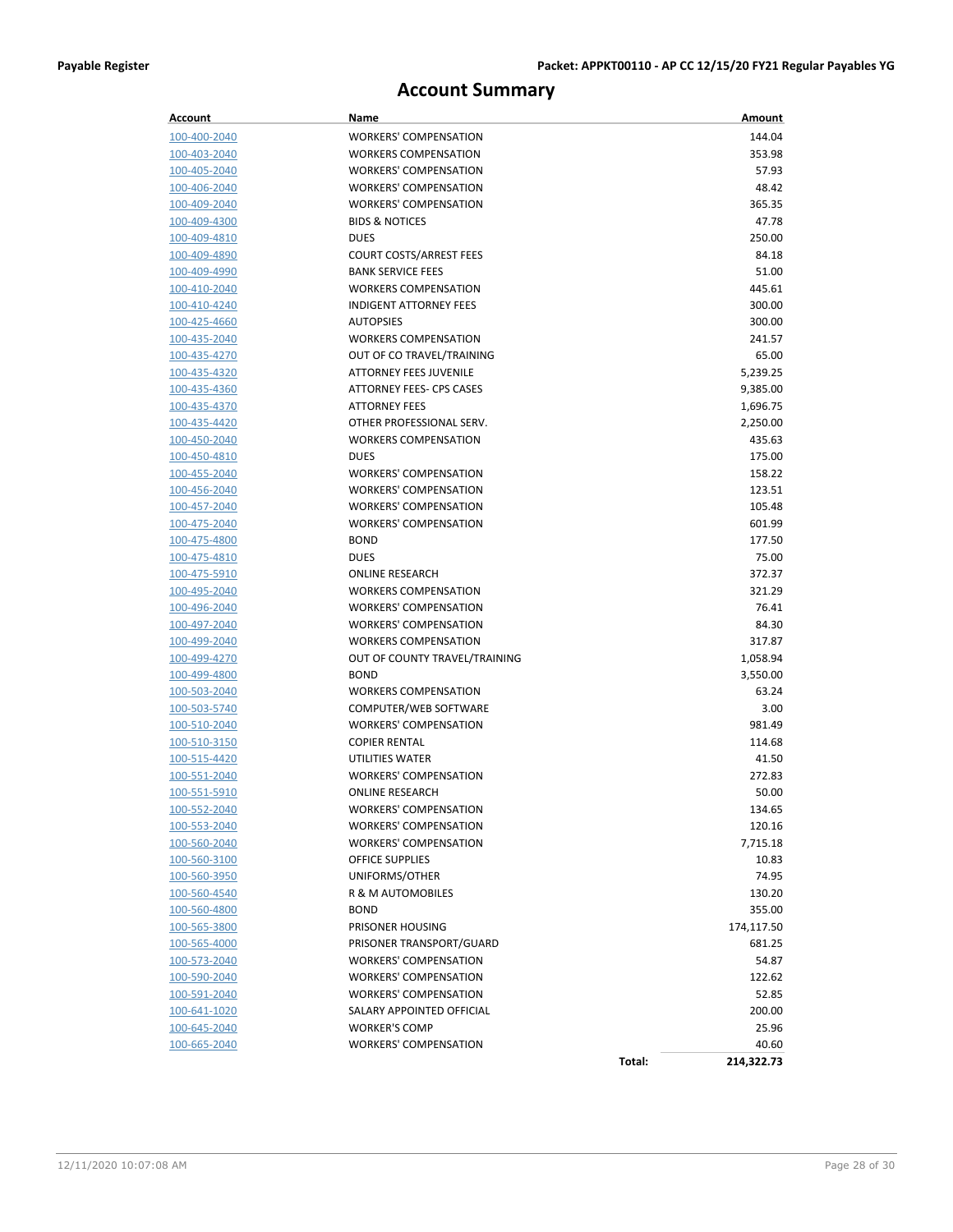| Account        | Name                                  |        | Amount    |
|----------------|---------------------------------------|--------|-----------|
| 120-411-3100   | <b>OFFICE SUPPLIES</b>                |        | 114.75    |
|                |                                       | Total: | 114.75    |
| Account        | Name                                  |        | Amount    |
| 121-402-2040   | <b>WORKERS COMPENSATION</b>           |        | 36.93     |
| 121-402-3120   | <b>IMAGING SYSTEM</b>                 |        | 4,288.00  |
|                |                                       | Total: | 4,324.93  |
| Account        | Name                                  |        | Amount    |
| 200-449-2040   | <b>WORKERS COMPENSATION</b>           |        | 12.64     |
| 200-449-3500   | RECORDS DISPOSAL                      |        | 198.99    |
|                |                                       | Total: | 211.63    |
| Account        | Name                                  |        | Amount    |
| 210-621-2040   | <b>WORKERS COMPENSATION</b>           |        | 3,597.86  |
| 210-621-3400   | <b>SHOP SUPPLIES</b>                  |        | 57.61     |
| 210-621-3410   | R&B MAT. ROCK & GRAVEL                |        | 7,140.48  |
| 210-621-4270   | OUT OF COUNTY TRAVEL/TRAINING         |        | 60.00     |
| 210-621-4580   | <b>R&amp;M MACHINERY PARTS</b>        |        | 28.00     |
| 210-621-4800   | <b>BOND</b>                           |        | 177.50    |
| 210-625-2040   | <b>WORKERS COMPENSATION</b>           |        | 14.74     |
|                |                                       | Total: | 11,076.19 |
| <b>Account</b> | Name                                  |        | Amount    |
| 220-622-2040   | <b>WORKERS COMPENSATION</b>           |        | 3,339.60  |
| 220-622-3400   | <b>SHOP SUPPLIES</b>                  |        | 9.50      |
| 220-622-3410   | <b>R&amp;B MAT. ROCK &amp; GRAVEL</b> |        | 20,365.93 |
| 220-622-3950   | <b>UNIFORMS</b>                       |        | 247.87    |
| 220-622-4270   | OUT OF COUNTY TRAVEL/TRAINING         |        | 13.48     |
| 220-622-4570   | R&M MACHINERY GAS & OIL               |        | 258.99    |
| 220-622-4580   | <b>R&amp;M MACHINERY PARTS</b>        |        | 2,381.34  |
| 220-622-5730   | RADIO EQUIPMENT                       |        | 12.00     |
| 220-625-2040   | <b>WORKERS COMPENSATION</b>           |        | 14.74     |
|                |                                       | Total: | 26,643.45 |
|                |                                       |        |           |

## **Account Summary**

| Account      | Name                                   |        | Amount   |
|--------------|----------------------------------------|--------|----------|
| 230-623-2040 | <b>WORKERS COMPENSATION</b>            |        | 4,410.99 |
| 230-623-3100 | <b>OFFICE SUPPLIES</b>                 |        | 21.97    |
| 230-623-3400 | <b>SHOP SUPPLIES</b>                   |        | 71.05    |
| 230-623-3430 | R&B MAT, HARDWARE & LUMBER             |        | 73.60    |
| 230-623-4270 | OUT OF COUNTY TRAVEL/TRAINING          |        | 225.00   |
| 230-623-4300 | <b>BIDS. NOTICES &amp; PERMITS</b>     |        | 810.00   |
| 230-623-4580 | <b>R&amp;M MACHINERY PARTS</b>         |        | 3.837.64 |
| 230-623-4590 | <b>R&amp;M MACH. TIRES &amp; TUBES</b> |        | 70.00    |
| 230-623-4800 | <b>BOND</b>                            |        | 177.50   |
| 230-625-2040 | <b>WORKERS COMPENSATION</b>            |        | 14.74    |
|              |                                        | Total: | 9.712.49 |

| Account      | Name                                   | Amount   |
|--------------|----------------------------------------|----------|
| 240-624-2040 | <b>WORKERS COMPENSATION</b>            | 2,943.79 |
| 240-624-3950 | <b>UNIFORMS</b>                        | 263.15   |
| 240-624-4580 | <b>R&amp;M MACHINERY PARTS</b>         | 1,000.26 |
| 240-624-4590 | <b>R&amp;M MACH. TIRES &amp; TUBES</b> | 112.00   |